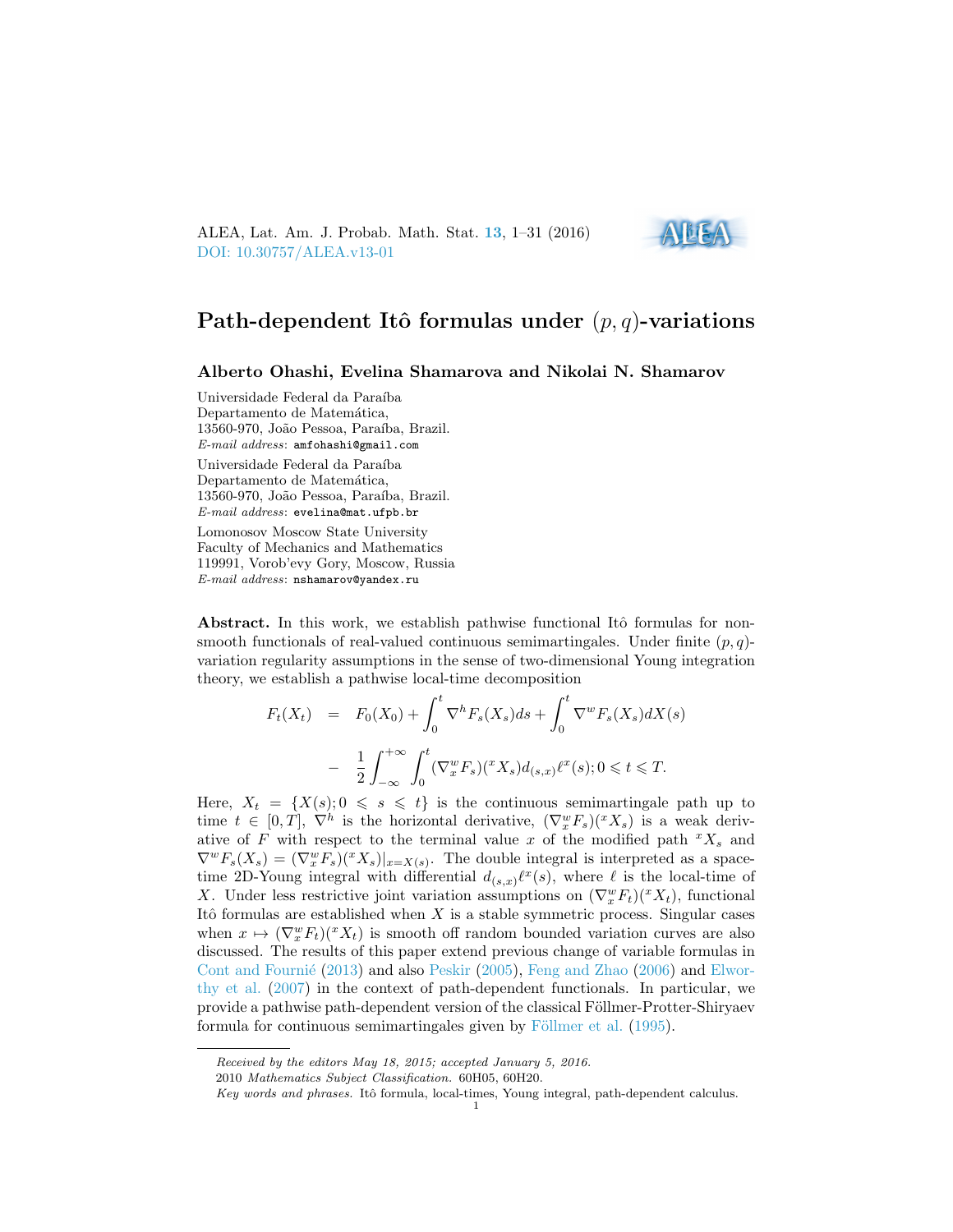#### 1. Introduction

The celebrated Itô formula is the fundamental change of variables formula deeply connected with the concept of quadratic variation of semimartingales. It was initially conceived by Kiyosi Itô and since then many authors have been extending his formula either relaxing smoothness of the transformation or generalizing to more general stochastic processes.

After Itô, perhaps the major contribution towards a change of variables formula without  $C<sup>2</sup>$  assumption was due to the classical works by Tanaka, Wang and Meyer by making a beautiful use of the local time concept earlier introduced by Paul Lévy. They proved that if  $F : \mathbb{R} \to \mathbb{R}$  is convex then

$$
F(B(t)) = F(B(0)) + \int_0^t \nabla_{-} F(B(s)) dB(s) + \frac{1}{2} \int_{-\infty}^{\infty} \ell^x(t) \rho(dx)
$$

where B is the Brownian motion,  $\ell^x(t)$  is the correspondent local time two-parameter process at  $(t, x) \in \mathbb{R}_+ \times \mathbb{R}$  and  $\rho$  is the Radon measure related to the generalized second-order derivative of  $F$ . A different extension to absolutely continuous functions with bounded derivatives is due to [Bouleau and Yor](#page-28-1) [\(1981\)](#page-28-1)

<span id="page-1-0"></span>
$$
F(B(t)) = F(B(0)) + \int_0^t \nabla F(B(s))dB(s) - \frac{1}{2} \int_{-\infty}^{\infty} \nabla F(x) d_x \ell^x(t) \tag{1.1}
$$

and later on extended by Föllmer et al.  $(1995)$  and [Eisenbaum](#page-29-4)  $(2000)$  to functions in the Sobolev space  $H_{loc}^{1,2}(\mathbb{R})$  of generalized functions with weak derivatives in  $L^2_{loc}(\mathbb{R})$ . In this case, the correction term in [\(1.1\)](#page-1-0) is given by an  $d_x\ell^x(t)$ -integral in  $L^2(\mathbb{P})$ -sense where  $\mathbb P$  is the Wiener measure. See also [Bardina and Rovira](#page-28-2) [\(2007\)](#page-28-2) for the case of elliptic diffusions and [Russo and Vallois](#page-29-5) [\(1996\)](#page-29-5) for the general semimartingale case composed with  $C<sup>1</sup>$  functions.

Inspired by the two-dimensional Lebesgue-Stieltjes integration methodology of [Elworthy et al.](#page-29-2) [\(2007\)](#page-29-2), a different pathwise argument was introduced by [Feng and](#page-29-1) [Zhao](#page-29-1) [\(2006,](#page-29-1) [2008\)](#page-29-6) based on Young/Rough Path (see e.g [Friz and Victoir](#page-29-7) [\(2010\)](#page-29-7)) integration theory. They proved that the local time curves  $x \mapsto \ell^x(t)$  of any continuous semimartingale X admits p-variation  $(p > 2)$  almost surely for any  $t \ge 0$ . In this case, the pathwise rough path integral  $\int_{-\infty}^{+\infty} \nabla_{-} F(x) dx^{\ell^{x}}(t)$  can be used as the correction term in the change of variable formula for  $X$  as follows

$$
F(X(t)) - F(X(0)) = \int_0^t \nabla_- F(X(s)) dX(s) - \frac{1}{2} \int_{-\infty}^{\infty} \nabla_- F(x) d_x \ell^x(t), \ 0 \le t \le T,
$$

where  $F : \mathbb{R} \to \mathbb{R}$  is an absolutely continuous function with left-continuous left derivative  $\nabla$ <sub>−</sub>F with finite *p*-variation where  $1 \leq p \leq 3$ .

One important class of semimartingale transformations which cannot be recovered by the previous methods is the following one

<span id="page-1-1"></span>
$$
X_t \mapsto F_t(X_t); \ t \geq 0 \tag{1.2}
$$

where  $X_t = \{X(u); 0 \leq u \leq t\}$  is the semimartingale path up to time t and  $F_t: C([0,t]; \mathbb{R}) \to \mathbb{R}; t \geq 0$  is a functional defined on the space of real-valued continuous functions  $C([0, t]; \mathbb{R})$  on the intervals  $[0, t]; t \geq 0$ . Path-dependent transformations of type [\(1.2\)](#page-1-1) have been studied in the context of the so-called functional stochastic calculus introduced by [Dupire](#page-29-8) [\(2009\)](#page-29-8) and systematically studied by [Cont](#page-28-0) and Fournié  $(2013, 2010)$  $(2013, 2010)$  $(2013, 2010)$ . In fact, this approach has been recently studied by many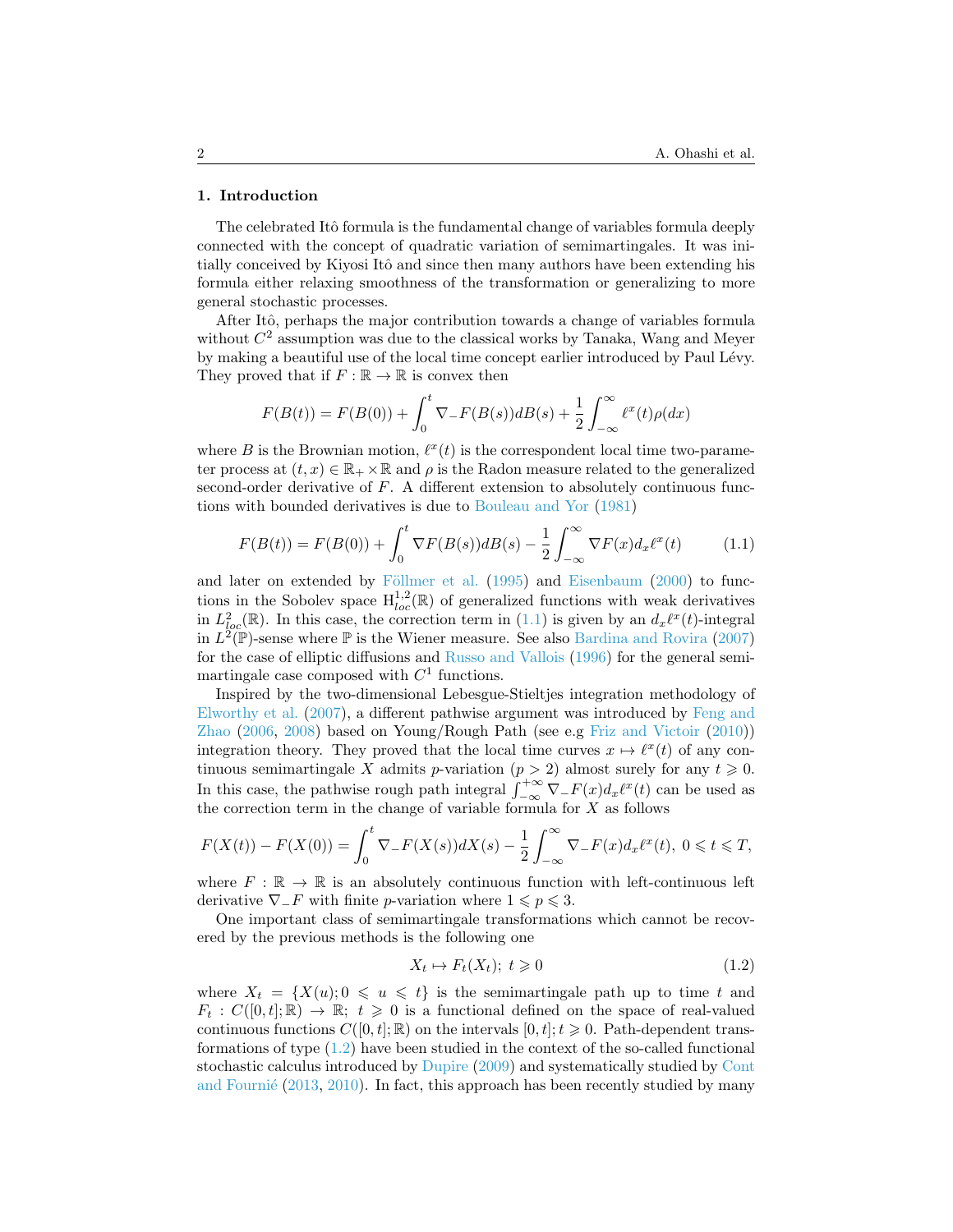authors in the context of path-dependent PDEs and path-dependent optimal sto-chastic control problems. We refer the reader to e.g [Ekren et al.](#page-29-9)  $(2014)$ ; Leão et al. [\(2015\)](#page-29-10); [Cosso et al.](#page-29-11) [\(2014\)](#page-29-11); [Cosso and Russo](#page-29-12) [\(2014\)](#page-29-12); [Flandoli](#page-29-13) [\(1996\)](#page-29-13); [Buckdahn](#page-28-4) [et al.](#page-28-4) [\(2015\)](#page-28-4); [C. and Zhang](#page-28-5) [\(2016\)](#page-28-5) for a detailed account on this literature. In this case, the usual space-time derivative operators are replaced by the so-called horizontal and vertical derivative operators, given by  $\nabla^h F$  and  $\nabla^v F$ , respectively. Under suitable regularity conditions  $(\mathbb{C}^{1,2})$  in the functional sense), one can show that if  $X$  is a continuous semimartingale then

$$
F_t(X_t) = F_0(X_0) + \int_0^t \nabla^h F_s(X_s) ds + \int_0^t \nabla^v F_s(X_s) dX(s)
$$
  
+  $\frac{1}{2} \int_0^t \nabla^{v,2} F_s(X_s) d[X,X](s)$  (1.3)

<span id="page-2-0"></span>for  $t \geq 0$ , where  $\nabla^{v,2}F$  is the second order vertical derivative and  $[X,X]$  is the standard quadratic variation of  $X$ . See Cont and Fournié [\(2013\)](#page-28-0); [Dupire](#page-29-8) [\(2009\)](#page-29-8) for further details.

Under weaker regularity assumptions, Leão et al.  $(2015)$  have extended  $(1.3)$  for functionals F which do not admit second order vertical derivatives. By means of a weaker version of functional calculus, the authors show that path dependent functionals with rough regularity in the sense of  $(p, q)$ -variation are weakly differentiable and, in particular, they satisfy

<span id="page-2-1"></span>
$$
F_t(B_t) = F_0(B_0) + \int_0^t \mathcal{D}F_s(B_s)dB(s) + \int_0^t \mathcal{D}^{\mathcal{F},h}F_s(B_s)ds
$$
  

$$
- \frac{1}{2} \int_0^t \int_{-\infty}^{+\infty} \partial_x F_s({}^x B_s) d_{(s,x)} \ell^x(s), \qquad (1.4)
$$

where the operators  $(\mathcal{D}F, \mathcal{D}^{F,h}F)$  are similar in nature to  $(\nabla^v F(B), \nabla^h F(B))$ . The  $d_{(s,x)}\ell^x(s)$ -integral in [\(1.4\)](#page-2-1) is considered in the  $(p, q)$ -variation sense based on the pathwise 2D [Young](#page-30-0) integral (see Young  $(1938)$ ) where  $\ell$  is the Brownian local-time. The integrand is a suitable space derivative of F composed with a "terminal value modification"  $E_t$  defined by the following pathwise operation: For a given path  $\eta_t: C([0,t];\mathbb{R}) \to \mathbb{R}$ , then

$$
{}^{x}\eta_t(u) := \begin{cases} \eta(u); & \text{if } 0 \le u < t \\ x; & \text{if } u = t. \end{cases}
$$

In this work, our goal is to study a number of path-dependent Itô formulas  $F(X)$ beyond the smooth case of functionals with  $\mathbb{C}^{1,2}$ -regularity, where X is an arbitrary semimartingale with continuous paths. Based on the framework of pathwise functional calculus, we establish a pathwise local-time decomposition

<span id="page-2-2"></span>
$$
F_t(X_t) = F_0(X_0) + \int_0^t \nabla^h F_s(X_s) ds + \int_0^t \nabla^w F_s(X_s) dX(s)
$$
  

$$
- \frac{1}{2} \int_{-\infty}^{+\infty} \int_0^t (\nabla_x^w F_s)(^x X_s) d_{(s,x)} \ell^x(s)
$$
(1.5)

where  $(\nabla_x^w F_s)(^x X_s)$  is a weak derivative of F with respect to the terminal value x of the modified path  ${}^xX_s$  and  $(\nabla^w F_s)(X_s) = (\nabla^w_x F_s)({}^xX_s)|_{X(s)=x}$ . The double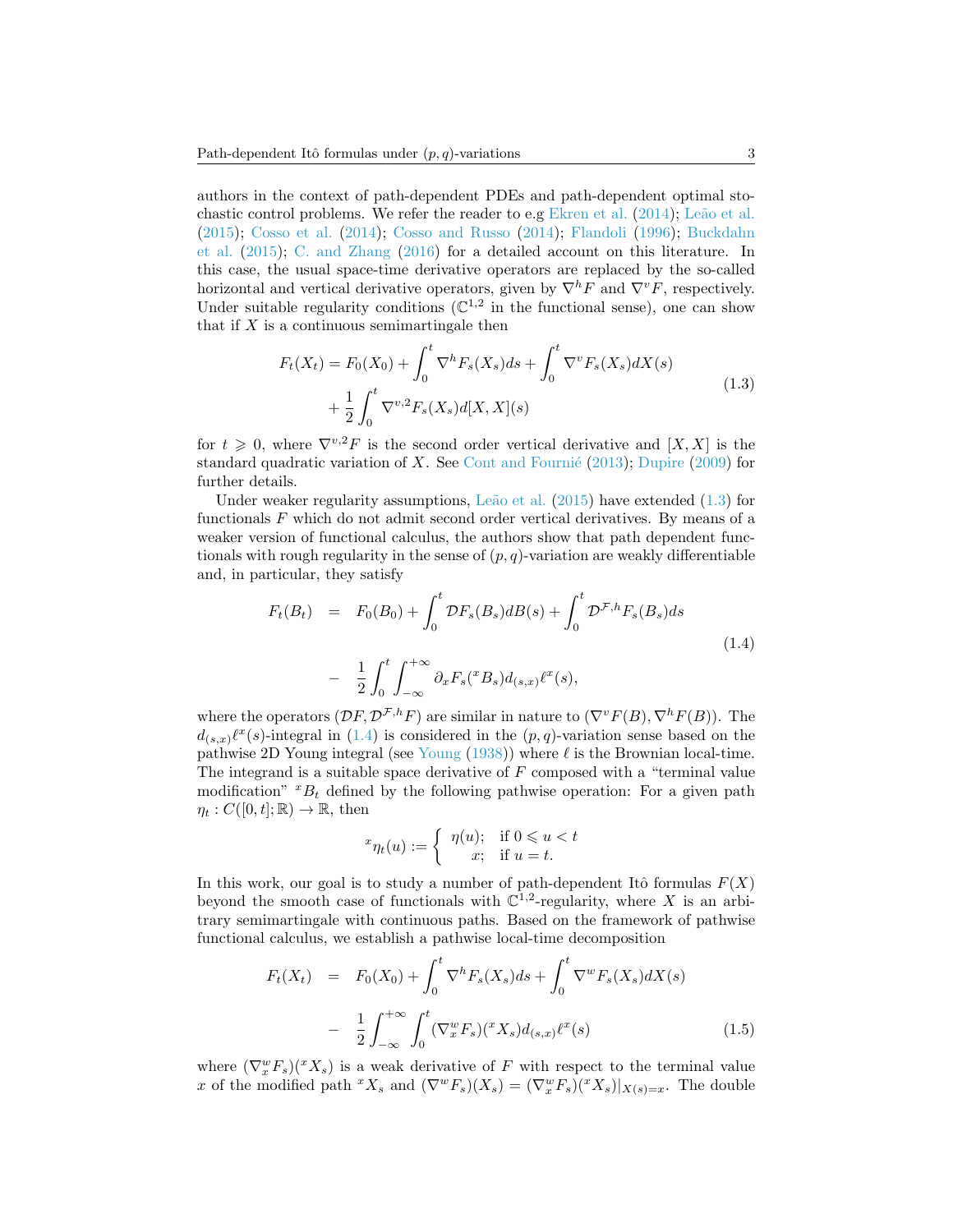integral is interpreted as a space-time 2D-Young integral with differential  $d_{(s,x)}\ell^x(s)$ where  $\ell$  is the local time of X. We study differential representations of form  $(1.5)$ under a set of assumptions related to rough variations in time and space:

Two-parameter Hölder control: For each  $L > 0$ , there exists a constant C such that

<span id="page-3-1"></span>
$$
|\Delta_i \Delta_j (\nabla_x^w F_{t_i})(x^i c_{t_i})| \le C |t_i - t_{i-1}|^{1/\tilde{p}} |x_j - x_{j-1}|^{1/\tilde{q}} \tag{1.6}
$$

for every partition  $\{t_i\}_{i=0}^N \times \{x_j\}_{j=0}^{N'}$  of  $[0,T] \times [-L,L]$  and  $c \in C([0,T];\mathbb{R})$ . Here,  $\Delta_j$  is the usual first difference operator and  $\tilde{p}, \tilde{q} \geq 1$  are constants such that

$$
\alpha + \frac{1}{\tilde{p}} > 1 \quad \text{and} \quad \frac{(1-\alpha)}{2+\delta} + \frac{1}{\tilde{q}} > 1
$$

for some  $\alpha \in (0,1)$  and  $\delta > 0$ .

General  $(a, b)$ -variation: In the particular case when X is a continuous symmetric stable process with index  $1 < \beta \leq 2$ , we establish formula [\(1.5\)](#page-2-2) under general  $(a, b)$ -variation regularity assumption

<span id="page-3-0"></span>
$$
\sup_{\pi} \left\{ \left[ \sum_{j=1}^{N'} \left[ \sum_{i=1}^{N} |\Delta_i \Delta_j (\nabla_x^w F_{t_i}) (x_i)^a \right]^{\frac{b}{a}} \right]^{\frac{b}{b}} \right\} < \infty; \quad c \in C([0, T]; \mathbb{R}) \tag{1.7}
$$

for  $1 \leq a < \frac{2\beta}{\beta+1}$  and  $1 \leq b < \frac{2}{3-\beta}$ , where sup in  $(1.7)$  is computed over the set of partitions  $\pi$  of  $[0, T] \times [-L, L]$  for each  $L > 0$ . Other types of singularities are also discussed when  $x \mapsto F_t({}^x c_t)$  is smooth off path-dependent bounded variation curves.

The formulas presented in this article extend previous versions of path-dependent pathwise Itô formulas given by Cont and Fournié  $(2013)$  and [Dupire](#page-29-8) [\(2009\)](#page-29-8). In relation to non-smooth path-dependent cases, we also extend Prop. 9.3 in Leão et al. [\(2015\)](#page-29-10) in the case when the path-dependent calculus is treated on the basis of functionals with a priori  $(p, q)$ -variation regularity rather than processes. In Leão et al.  $(2015)$ , the authors show that Wiener functionals with finite  $(p, q)$ -regularity of the form  $(1.6)$  are weakly differentiable. In the present work, in the context of pathwise functional calculus, we show that this type of regularity also provides differential representations for path-dependent functionals driven by generic continuous semimartingales.

The level of regularity that we impose on the path-dependent functionals can be compared with the pioneering works of [Elworthy et al.](#page-29-2) [\(2007\)](#page-29-2), [Peskir](#page-29-0) [\(2005\)](#page-29-0) and [Feng and Zhao](#page-29-1) [\(2006,](#page-29-1) [2008\)](#page-29-6) who obtain extensions of non-path dependent change of variables formulas by means of pathwise arguments based on Lebesgue-Stieltjes/Young/rough path type integrals. Our first result (Theorem [3.2\)](#page-11-0) extends the classical result due to [Peskir](#page-29-0) [\(2005\)](#page-29-0); [Elworthy et al.](#page-29-2) [\(2007\)](#page-29-2) for functionals with singularity at path-dependent bounded variation curves. Applications to some path-dependent payoffs in Mathematical Finance are briefly discussed. The change of variable formulas under  $(a, b)$ -regularity  $(1.7)$  (Proposition [5.5\)](#page-24-0) extend [Feng and](#page-29-1) [Zhao](#page-29-1) [\(2006,](#page-29-1) [2008\)](#page-29-6) with the restriction that the underlying noise is a continuous symmetric stable process. The general semimartingale case is treated in Theorem [4.7](#page-18-0) under more restrictive assumptions on  $\nabla^w F$  based on [\(1.6\)](#page-3-1),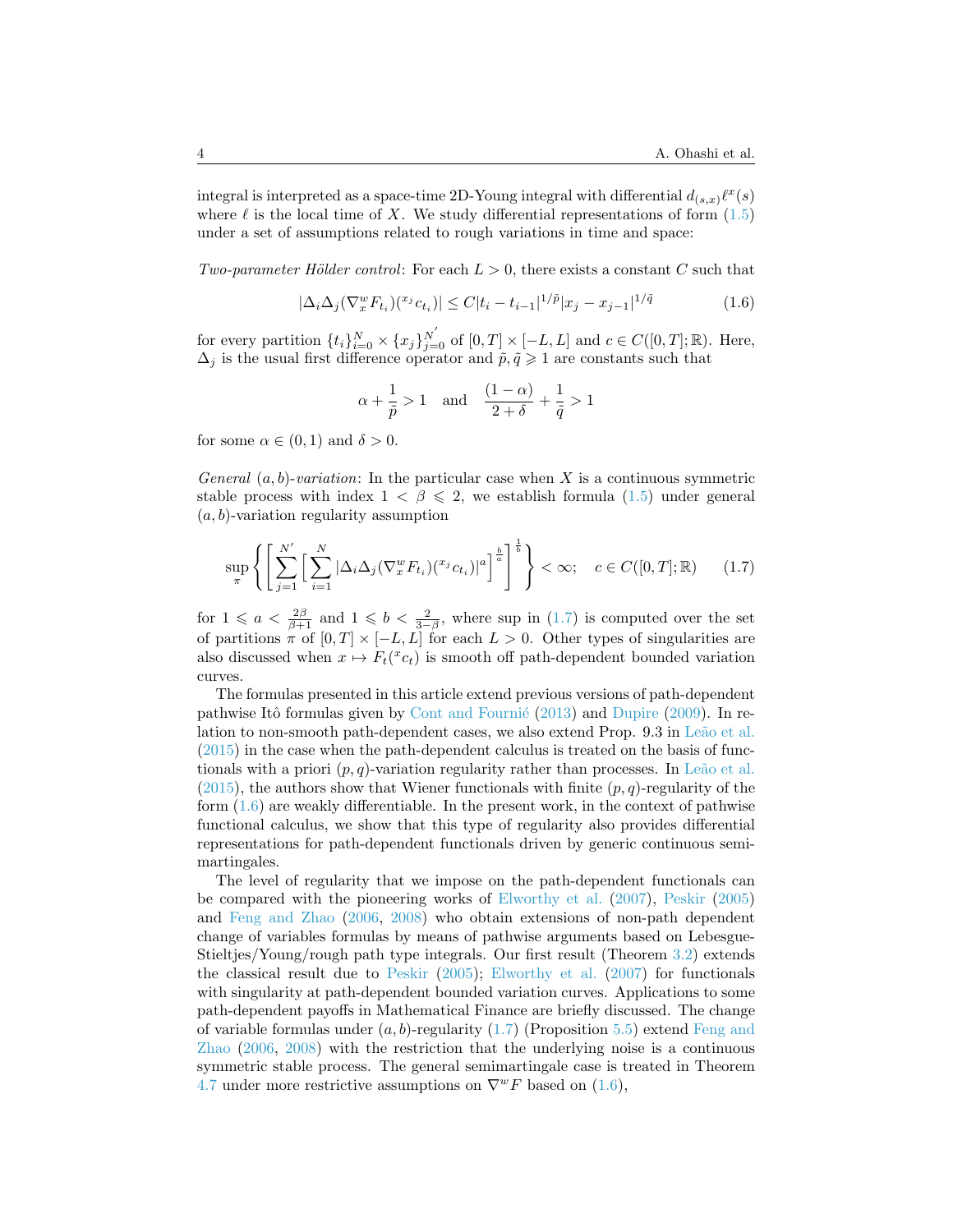One typical class of examples which fits into the assumptions of our theorems can be represented by

$$
\int_{-\infty}^{X(t)} Z_t(X_t; y) dy
$$

where  $X$  is the semimartingale noise which induces the underlying filtration and  $Z = \{Z(\cdot; x) : C([0,t]; \mathbb{R}) \to \mathbb{R}; (t, x) \in [0,T] \times \mathbb{R} \}$  is a family of functionals satisfying some two-parameter variation regularity of the forms  $(1.7)$  or  $(1.6)$ . This can be seen as a pathwise path-dependent version of the classical Föllmer-Protter-Shiryaev formula (see Föllmer et al.  $(1995)$ ) for continuous semimartingales.

This paper is organized as follows. Section [2](#page-4-0) presents basic notations and some preliminary results. In Section  $3$ , we investigate Itô formulas for path-dependent functionals which are regular off path-dependent bounded variation curves. Applications to some running maximum/minimum functionals arising in Mathematical Finance are presented. Section [4](#page-15-0) presents Itô formulas under  $(p, q)$ -variation assumption of the particular form  $(1.6)$ . Section [5](#page-21-0) treats the general case  $(1.7)$  under the assumption that the underlying driving noise is a symmetric stable process.

#### <span id="page-4-0"></span>2. Functional Mollification

Throughout this paper we are given a stochastic basis  $(\Omega, \mathbb{F}, \mathcal{F}, \mathbb{P})$ . Here, the set  $\Omega := \{\omega \in C([0, +\infty); \mathbb{R}); \omega(0) = z\}$  is the set of real-valued continuous paths on  $\mathbb{R}_+$  which starts at a given  $z \in \mathbb{R}$ , X is the canonical process,  $\mathbb{F} := (\mathcal{F}_t)_{t \geq 0}$  is the natural filtration generated by X, F is a sigma-algebra such that  $\mathcal{F}_t \subset \mathcal{F} \ \forall t \geq 0$ and  $\mathbb P$  is the semimartingale measure on  $\Omega$ . The usual quadratic variation will be denoted by  $[X, X]$  and we recall the local time of X is the unique random field  $\{\ell^x(t); (x, t) \in \mathbb{R} \times \mathbb{R}_+\}$  which realizes

$$
\int_0^t f(X(s))d[X,X](s) = \int_{\mathbb{R}} \ell^x(t)f(x)dx; t \ge 0
$$

for every bounded Borel measurable function  $f : \mathbb{R} \to \mathbb{R}$ . Throughout this article, we choose a modification of the local time  $\{ \ell^x(t); (x, t) \in \mathbb{R} \times \mathbb{R}_+ \}$  which is jointly measurable in  $(\omega, x, t)$  and right-continuous with left-hand limits (càdlàg) in the spatial variable.

Frequently, localization procedures will be necessary to handle the path-dependence. For this reason, for a given  $M > 0$ , we set

$$
T_M := \inf\{t \geq 0; |X(t)| > M\} \wedge T
$$

where  $0 < T < +\infty$  is a fixed terminal time and  $a \wedge b := min\{a, b\}$ . The stopped semimartingale will be denoted by  $X^M(t) := X(T_M \wedge t); 0 \leq t \leq T$ . We denote  $D([0, t]; \mathbb{R})$   $(C([0, t]; \mathbb{R}))$  as the linear space of R-valued càdlàg (continuous) paths on  $[0, t]$  and we set  $\Lambda := \bigcup_{0 \leq t \leq T} D([0, t]; \mathbb{R})$  and  $\Lambda := \bigcup_{0 \leq t \leq T} C([0, t]; \mathbb{R})$ . In order to make clear the information encoded by a path  $x \in D([0, t]; \mathbb{R})$  up to a given time  $0 \leq r \leq t$ , we denote  $x_r := \{x(s): 0 \leq s \leq r\}$  and the value of x at time  $0 \leq u \leq t$ is denoted by  $x(u)$ . This notation is naturally extended to processes. Throughout this paper, if f is a real-valued function defined on a metric space  $E$ , then

$$
\Delta_j f(x_j) := f(x_j) - f(x_{j-1})
$$

for every sequence  $\{x_j\}_{j=0}^m \subset E$ . In particular, if  $\varphi : [0, T] \times \mathbb{R} \to \mathbb{R}$  then

$$
\Delta_j \Delta_i \varphi(t_i, x_j) := \varphi(t_i, x_j) - \varphi(t_{i-1}, x_j) - (\varphi(t_i, x_{j-1}) - \varphi(t_{i-1}, x_{j-1}))
$$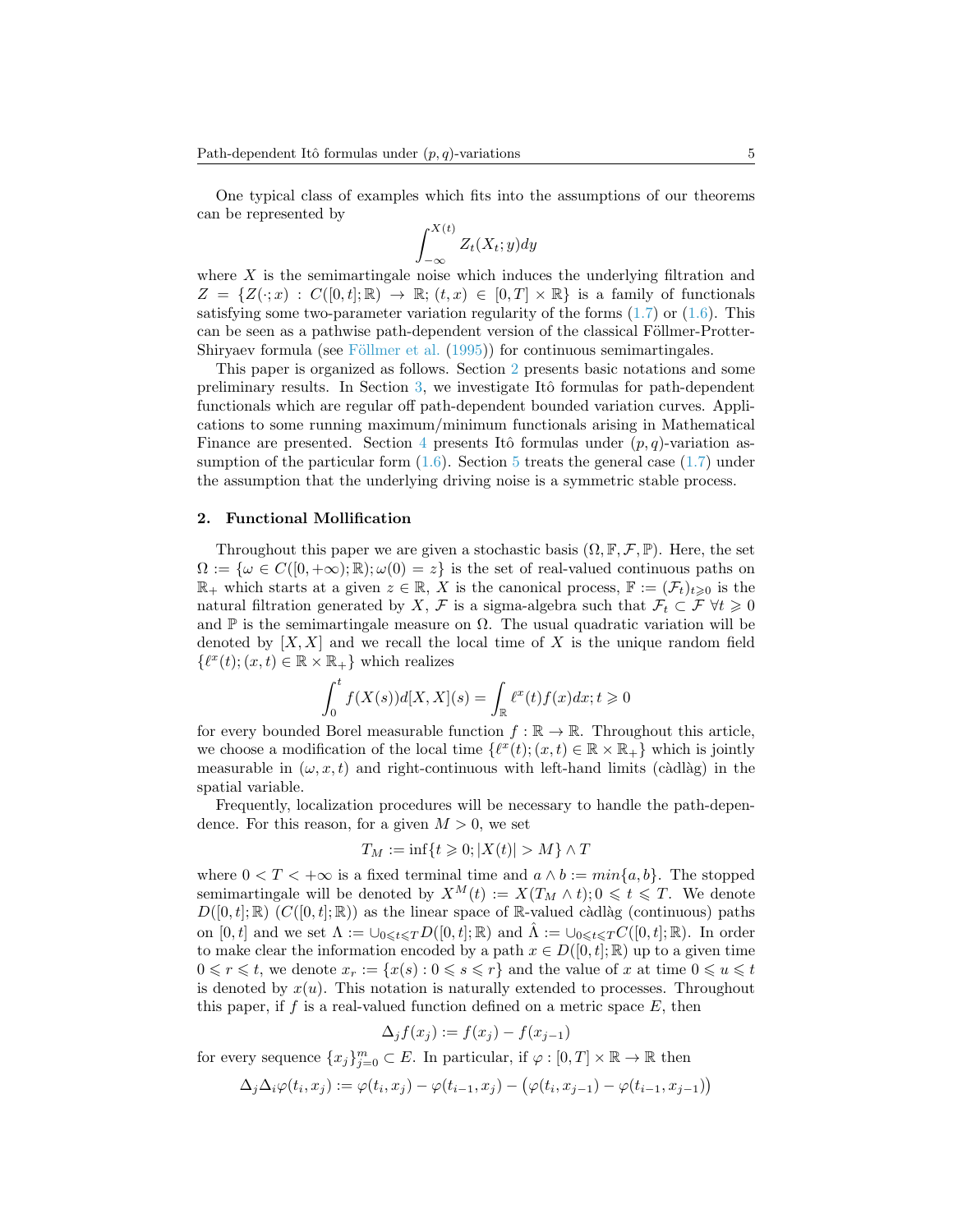for any sequence  $\{t_i\}_{i=0}^m \times \{x_k\}_{k=0}^p \subset [0,T] \times \mathbb{R}$ .

For reader's convenience, let us recall some basic objects of the pathwise func-tional calculus. We refer the reader to [Dupire](#page-29-8)  $(2009)$  and Cont and Fournié  $(2013, 100)$  $(2013, 100)$ [2010\)](#page-28-3) for further details. Throughout this article, if  $w \in \Lambda$ , then for a given  $\gamma > 0$ and  $h \in \mathbb{R}$ , we denote

$$
w_{t,\gamma}(s) := w(s \wedge t); \quad 0 \leqslant s \leqslant t + \gamma.
$$

The operation  $w_{t,\gamma}$  is an horizontal extension of the path w (see Figure 1). If  $x \in \mathbb{R}$ , we denote

$$
^{x}w_{t}(s):=\begin{cases} w(s), & 0\leqslant s
$$

A vertical perturbation of the path  $w$  (see Figure 1) is given by

$$
w_t^h(s) := {}^{w(t)+h}w_t(s).
$$

Of course,  $^x w_t = w_t^h$  if  $x = w(t) + h$  and, in general, they may not coincide.



FIGURE 2.1. The horizontal extension  $w_{t,\gamma}$  is shown in green. The vertical perturbation  $w_t^h$  is shown in blue, h is the distance between the empty ball (left limit) and the filled ball.

A natural metric on  $\Lambda$  is given by

$$
d_\infty\big((t,w);(s,v)\big):=|t-s|+\sup_{0\leqslant u\leqslant T}|w_{t,T-t}(u)-v_{s,T-s}(u)|;
$$

for  $(w, v)$  in  $\Lambda \times \Lambda$ . Throughout this article, a functional  $F = \{F_t; 0 \leq t \leq T\}$  is a family of mappings  $F_t : D([0, t]; \mathbb{R}) \to \mathbb{R}$  indexed by  $t \in [0, T]$ . In the sequel, continuity of functionals is defined as follows (see e.g Cont and Fournié  $(2013)$ ):

**Definition 2.1.** A functional  $F = \{F_t; 0 \leq t \leq T\}$  is said to be Λ-continuous if it is continuous in  $(t, w)$  under  $d_{\infty}$ .

We recall the vertical derivative of a functional  $F \in \Lambda$  is defined as

<span id="page-5-0"></span>
$$
\nabla^v F_t(c_t) := \lim_{h \to 0} \frac{F_t(c_t^h) - F_t(c_t)}{h}
$$
\n(2.1)

whenever the right-hand side of [\(2.1\)](#page-5-0) exists for every  $c \in \Lambda$ . We define  $\nabla^{v,(2)}F :=$  $\nabla^v(\nabla^v F)$  whenever this operation exists. The horizontal derivative is defined by the following limit

<span id="page-5-1"></span>
$$
\nabla^h F_t(c_t) := \lim_{\gamma \to 0^+} \frac{F_{t+\gamma}(c_{t,\gamma}) - F_t(c_t)}{\gamma}
$$
\n(2.2)

whenever the right-hand side of  $(2.2)$  exists for every  $c \in \Lambda$ .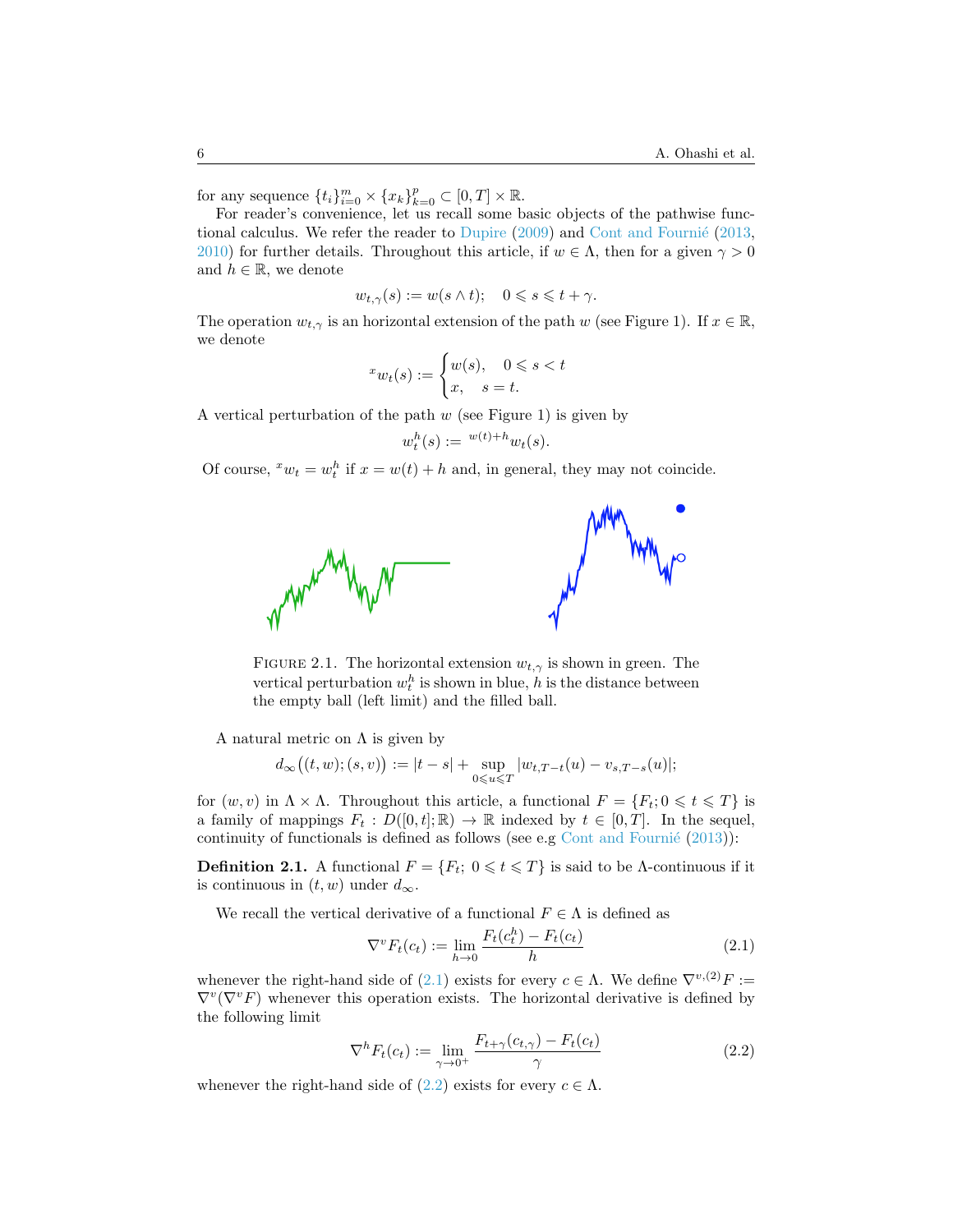An  $\mathbb{F}\text{-}adapted$  continuous process Y may be represented by the identity

<span id="page-6-0"></span>
$$
Y(t) = \hat{F}_t(X_t); \ 0 \leq t \leq T,\tag{2.3}
$$

where  $\hat{F} = \{\hat{F}_t; 0 \leq t \leq T\}$  is a functional, and each  $\hat{F}_t : C([0,t]; \mathbb{R}) \to \mathbb{R}$  is a mapping representing the dependence of  $Y$ . We recall that we make use of the notation  $X_t = \{X(s); 0 \le s \le t\}$  so that  $X_t$  means the whole history of X over the time interval [0, t] for each  $t \geq 0$ .

Since Y is non-anticipative,  $Y(\omega, t)$  only depends on the restriction of  $\omega$  over  $[0, t]$ . In order to perform the standard pathwise functional calculus in the sense of [Dupire](#page-29-8)  $(2009)$  and Cont and Fournié  $(2013)$ , one has to assume there exists a functional  $F = \{F_t: 0 \leq t \leq T\}$  defined on  $\Lambda$  which is consistent to  $\hat{F}$  in the sense that

$$
F_t(c_t) = \hat{F}_t(c_t) \quad \forall c \in \hat{\Lambda}.
$$

Indeed, the concept of vertical derivative forces us to assume this. Throughout this article, whenever we write  $Y = F(X)$  for F defined on  $\Lambda$ , it is implicitly assumed that F is a consistent extension of a functional representation  $\hat{F}$  which realizes [\(2.3\)](#page-6-0). This motivates the following definition.

**Definition 2.2.** A non-anticipative functional is a family of mappings  $F = \{F_t; 0 \leq \theta\}$  $t \leqslant T$  where

 $F_t : D([0, t]; \mathbb{R}) \to \mathbb{R}; \quad c \mapsto F_t(c_t)$ 

is measurable w.r.t the canonical filtration  $\mathcal{B}_t$  in  $D([0, t]; \mathbb{R})$  for each  $t \in [0, T]$ .

In the sequel, let  $\mathbb{C}^{1,2}$  be the space of functionals F which are  $\Lambda$ -continuous and it has  $\Lambda$ -continuous derivatives  $\nabla^h F$ ,  $\nabla^{v,(i)} F$  for  $i = 1, 2$ . The above notion of continuity is enough to apply the standard functional stochastic calculus techniques in the smooth case  $F \in \mathbb{C}^{1,2}$ . However, in order to employ mollification techniques to treat non-smooth dependence (in the sense of differentiation) of  $F$  w.r.t  $X$ , we need the following notion of continuity.

**Definition 2.3.** We say that a family of functionals  $\{H^x : \Lambda \to \mathbb{R} : x \in \mathbb{R}\}$  is statedependent Λ-continuous at  $v \in \Lambda$  if there exists  $\phi \in L^1_{loc}(\mathbb{R})$  such that for every  $\varepsilon > 0$ , there exists  $\delta > 0$  such that

$$
d_{\infty}((t',c); (t,v)) < \delta \quad \Longrightarrow \quad |H^x_{t'}(c_{t'}) - H^x_{t}(v_t)| \leq \varepsilon \phi(x); \quad \forall x \in \mathbb{R}.
$$

When the family  $\{H^x; x \in \mathbb{R}\}$  is state-dependent Λ-continuous for every  $v \in \Lambda$ , we say that it is state-dependent Λ-continuous.

Remark 2.4. If  $\{H^x; x \in \mathbb{R}\}\$  is state-dependent Λ-continuous, then it is Λ-continuous for each  $x \in \mathbb{R}$ .

Example: Let us give an example of a state-dependent Λ-continuous family of functionals. In the sequel,  $(x)^+ := \max\{x; 0\}$ ,  $x \in \mathbb{R}$ . For a given constant K, we consider  $F_t(c_t) = \left(\sup_{0 \le s \le t} c(s) - K\right)^+$ . Then,  $F_t({}^x c_t) = \left(\sup_{0 \le s \le t} c_s\right)$  $x_{c(s) - K}$ <sup>+</sup> for each  $x \in \mathbb{R}, c \in \Lambda$  and we readily see that the family  $c \mapsto F({}^x c); x \in \mathbb{R}$  is state-dependent Λ-continuous.

For the remainder of this paper it will be convenient to use the following notation: For a given functional  $F = \{F_t; 0 \leq t \leq T\}$ , we define

<span id="page-6-1"></span>
$$
\mathcal{F}_t^x(c_t) := F_t({}^x c_t) \tag{2.4}
$$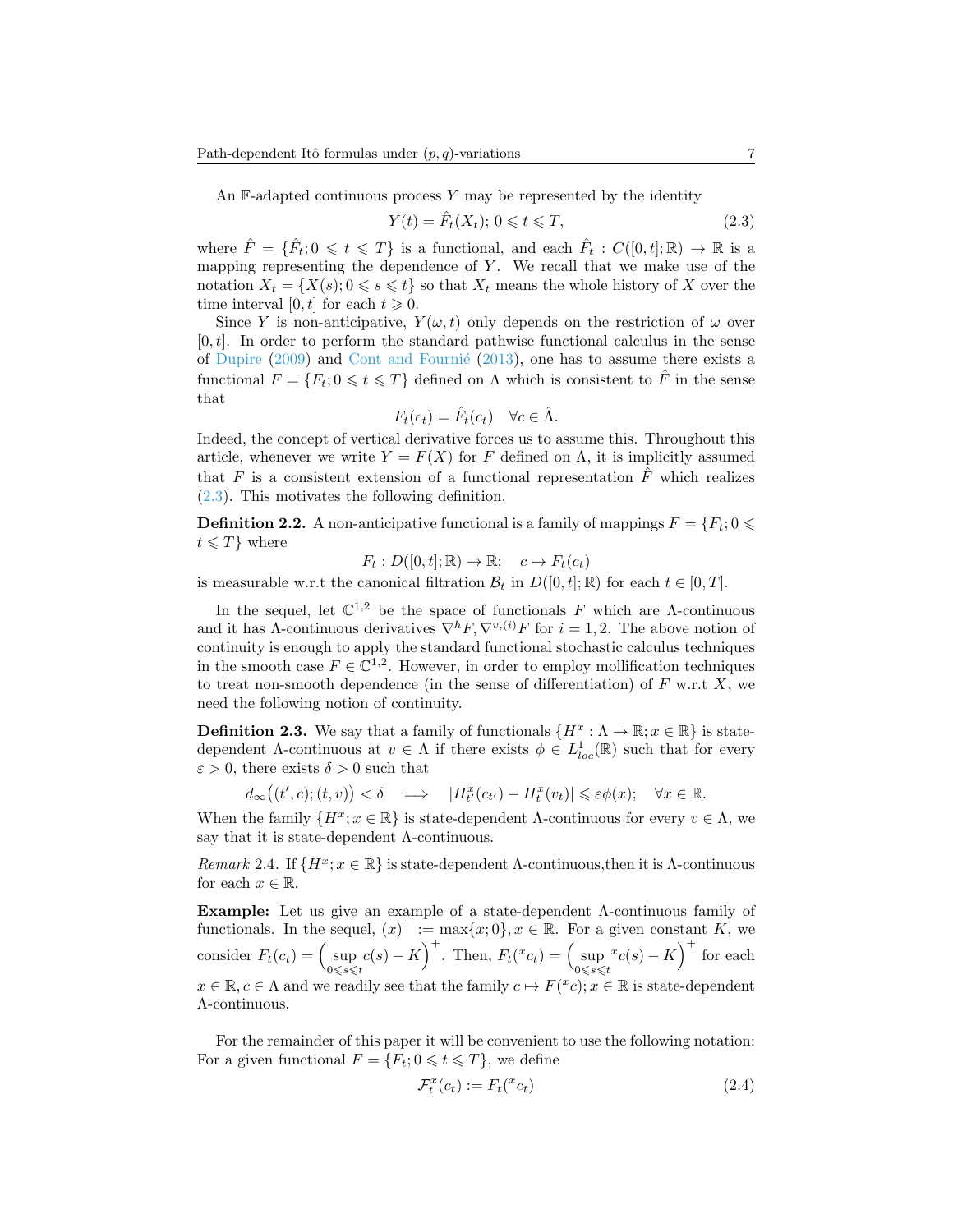for  $c \in \Lambda$  and  $x \in \mathbb{R}$ . This notation will be useful to compute horizontal derivatives from a state-dependent  $\Lambda$ -continuous family of the form  $\{\mathcal{F}^x; x \in \mathbb{R}\}.$ 

The strategy to get functional Itô formulas under non-smooth conditions will be based on path-dependent mollification techniques on the state of the functional. Indeed, in this article we are only interested in relaxing vertical smoothness of path-dependent functionals. In this case, it will be sufficient for us to deal with one parameter mollification.

For a given non-negative smooth function  $\rho \in C_c^{\infty}(\mathbb{R})$  such that  $supp \rho \subset (0,2)$ ,  $\int_{\mathbb{R}} \rho(x) ds = 1$ , we set  $\rho_n(x) := n\rho(nx); x \in \mathbb{R}; n \geqslant 1$ . If  $x \mapsto \mathcal{F}_t^x(c_t) \in L^1_{loc}(\mathbb{R})$  for every  $c \in \Lambda$ , then we define

$$
F_t^n(c_t; x) := (\rho_n \star \mathcal{F}_t(c_t))(x); x \in \mathbb{R}, c \in \Lambda, t \in [0, T],
$$
\n(2.5)

where  $\star$  denotes the usual convolution operation on the real line. From this convolution operator, we define the following non-anticipative functional

<span id="page-7-0"></span>
$$
F_t^n(c_t) := \int_{\mathbb{R}} \rho_n(c(t) - y) \mathcal{F}_t^y(c_t) dy; 0 \leq t \leq T.
$$

One should notice that  $F_t^n(x_{c_t}) = F^n(c_t; x); c \in \Lambda, x \in \mathbb{R}$ . In the sequel, we need a notion of boundedness to treat path-dependent functionals.

**Definition 2.5.** We say that a functional  $F = \{F_t; 0 \leq t \leq T\}$  is boundednesspreserving if for every compact subset K of R, there exist  $C_K > 0$  such that  $|F(c)| \leqslant C_K$  for every  $c \in D([0, \cdot]; K)$ . A family of functionals  $H^x : \Lambda \to \mathbb{R}; x \in \mathbb{R}$ is state boundedness-preserving if for every compact sets  $K_1, K_2 \subset \mathbb{R}$ , there exists a constant  $C_{K_1,K_2} > 0$  such that

$$
|H^x(\mathbf{c})| \leqslant C_{K_1, K_2} \quad \forall \mathbf{c} \in D([0, \cdot]; K_1) \text{ and } \forall x \in K_2.
$$

Let us now introduce the following hypotheses

## Assumption A1:

(i) The family of functionals  $\{\mathcal{F}^y, y \in \mathbb{R}\}\$  is state-dependent  $\Lambda$ -continuous and state-boundedness-preserving.

(ii)  $x \mapsto \mathcal{F}_t^x(c_t)$  is a continuous map for every  $c \in \Lambda$  and  $t \in [0, T]$ . (iii)  $x \mapsto \mathcal{F}_t^x(c_t)$  has weak derivative for every  $c \in \Lambda$  and  $t \in [0, T]$ .

**Assumption A2:** For each  $y \in \mathbb{R}$ ,  $\mathcal{F}^y$  has horizontal derivative  $\nabla^h \mathcal{F}^y(c)$   $\forall c \in \Lambda$ . Moreover, the family  $\{\nabla^h \mathcal{F}^y, y \in \mathbb{R}\}\$ is state boundedness-preserving. The map  $y \mapsto \nabla^h \mathcal{F}^y_t(c_t)$  is continuous for every  $c \in \Lambda$ . The family of functionals  $\{\nabla^h \mathcal{F}^y; y \in$  $\mathbb{R}$  is state-dependent Λ-continuous.

Throughout this paper, the weak derivative of  $x \mapsto \mathcal{F}_t^x(c_t)$  will be denoted by  $(\nabla_x^w F_t)(^x c_t)$  and we set

$$
\nabla^w F_t(c_t) := (\nabla_x^w F_t)(x_c)|_{x=c(t)}; c \in \Lambda.
$$

Of course,  $(\nabla_x^w F_t)(c_t) \in L^1_{loc}(\mathbb{R})$  is uniquely specified by the property

$$
\int_{\mathbb{R}} \mathcal{F}_t^x(c_t) \varphi'(x) dx = - \int_{\mathbb{R}} (\nabla_x^w F_t)^{x_c} c_t \varphi(x) dx; \ c \in \Lambda,
$$

for every real-valued smooth function  $\varphi \in C_c^1(\mathbb{R})$ .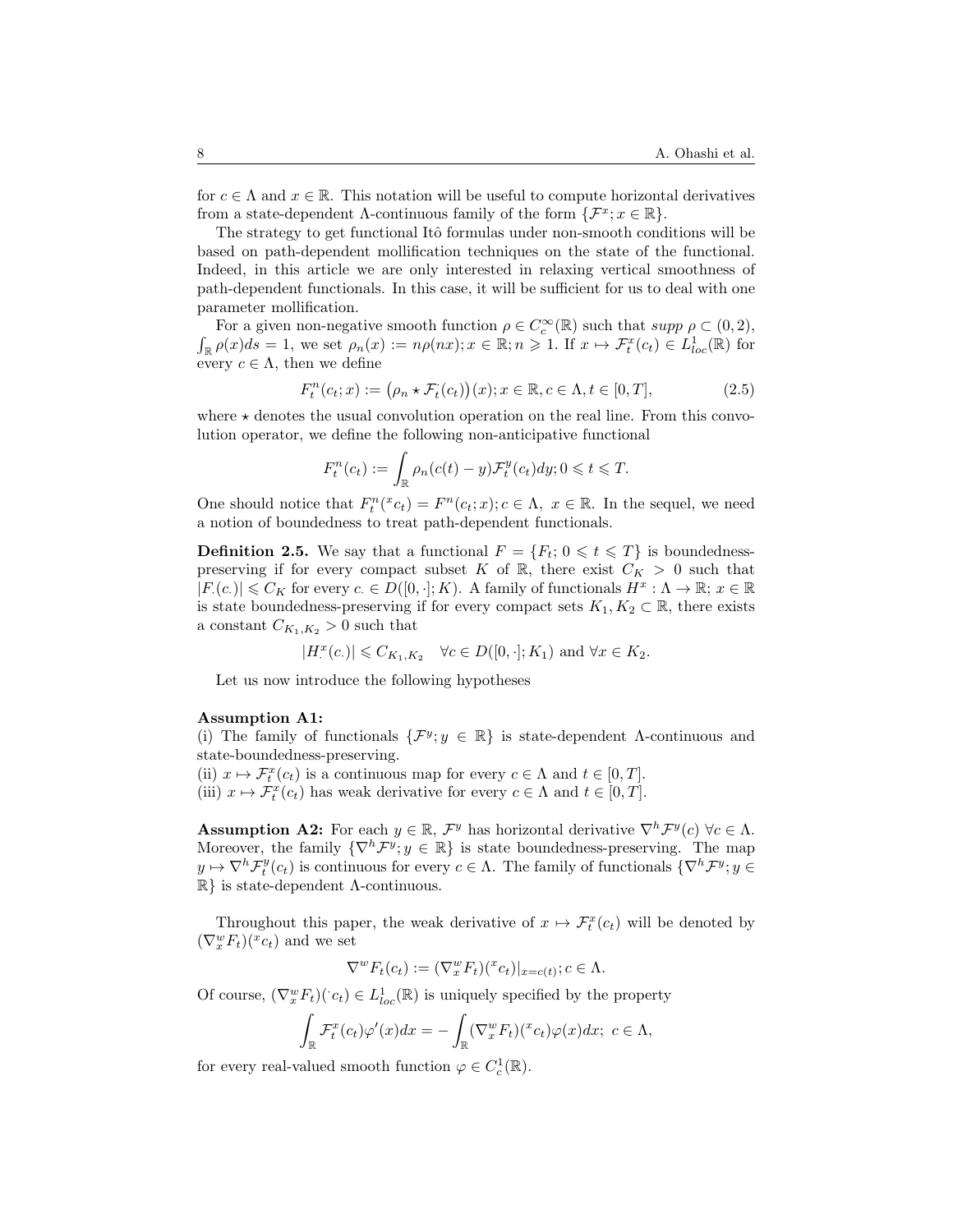If Assumptions A1.(iii) holds, then  $F_t^n(c_t) \in C^\infty(\mathbb{R}) \ \forall c \in \Lambda, t \in [0, T], n \geq 1$ and integration by parts yields

$$
\nabla_x F_t^n(x_{ct}) = \int_{\mathbb{R}} \rho_n(x - y) (\nabla_y^w F_t)(^y v_t) dy.
$$

Moreover, the vertical derivative of functional mollification is given by

$$
\nabla^{v,i} F^n_t(c_t) = \nabla_x^i F^n_t({}^x c_t)|_{x=c(t)}
$$

for  $i = 1, 2$ . To compute the horizontal derivative of mollifiers, the following simple lemma will be useful.

<span id="page-8-0"></span>**Lemma 2.6.** Let A be a parameter set, and let  $f : \mathcal{A} \times \mathbb{R} \to \mathbb{R}$  be a function, continuous on the second variable and such that for each  $a \in \mathcal{A}$ , there exists the right derivative  $\nabla_x^+ f(a,x); x \in \mathbb{R}$  which is bounded on  $\mathcal{A} \times \mathbb{R}$ . Suppose for each  $(a, x) \in \mathcal{A} \times \mathbb{R}$ , there exists  $a_x \in \mathcal{A}$  such that  $f(a, x+h) = f(a_x, h)$ . Then, the ratio  $\frac{f(a,x+h)-f(a,x)}{h}$  is bounded over  $\mathcal{A}\times\mathbb{R}\times\mathbb{R}_+$ . The analogous result also holds for the ratio  $\frac{f(a,x-h)-f(a,x)}{-h}$  under boundedness condition on  $\nabla^- f(a,x)$  over  $\mathcal{A} \times \mathbb{R}$ .

*Proof*: Let us fix an arbitrary pair  $(a, x) \in \mathcal{A} \times \mathbb{R}$  and we define the set

$$
H(a,x) = \{ h \ge 0 : |f(a, x + h) - f(a, x)| \le Ch \},
$$

where  $C = 1 + \sup_{a \in \mathcal{A}, x \in \mathbb{R}} |\nabla_x^+ f(a, x)|$ . The set  $H(a, x)$  is closed and it contains a closed interval  $[0, l_{a,x}]$ . Let  $L_{a,x}$  be the length of the maximal interval of the form  $[0, l_{a,x}]$  contained in  $H(a, x)$ . Suppose  $L_{a,x} < \infty$ . Take  $h = L_{a,x} + k$ , where  $k \in H(a_{L_{a,x}},x)$ , and  $a_{L_{a,x}}$  is such that  $f(a, L_{a,x} + y) = f(a_{L_{a,x}},y)$ ,  $y \in \mathbb{R}$ . We have

$$
|f(a, x+h) - f(a, x)| \le |f(a, L_{a,x} + x + k) - f(a, L_{a,x} + x)| + |f(a, L_{a,x} + x) - f(a, x)|
$$
  
= |f(a<sub>L<sub>a,x</sub></sub>, x + k) - f(a<sub>L<sub>a,x</sub></sub>, x)| + |f(a, x + L\_{a,x}) - f(a, x)| \le Ck + CL\_{a,x} = Ch.

Thus,  $L_{a,x}$  is not maximal and we have a contradiction. This implies that  $L_{a,x} = \infty$ and therefore, the ratio  $\frac{f(a,x+h)-f(a,x)}{h}$  is bounded on  $\mathcal{A} \times \mathbb{R} \times \mathbb{R}_+$ . The proof for the ratio related to the left-derivative is obviously the same.  $\square$ 

<span id="page-8-4"></span>*Remark* 2.7. Lemma [2.6](#page-8-0) also holds for functions  $f : \mathcal{A} \times [A, B] \to \mathbb{R}$ , where  $[A, B] \subset$ R. Indeed, extend the function f to the whole real line by setting  $f(a, x) = f(a, A)$ for  $x < A$  and  $f(a, x) = f(a, B)$  for  $x > B$ .

<span id="page-8-1"></span>Remark 2.8. Note that the horizontal derivative  $\nabla^h F_t(c_t)$  can be regarded as the right derivative  $\nabla^+_\gamma F_{t+\gamma}(c_{t,\gamma})$  of the function  $\gamma \mapsto F_{t+\gamma}(c_{t,\gamma})$  at point  $\gamma = 0$ , where the pair  $(t, c) \in [0, T] \times \Lambda$  is interpreted as a parameter. The assumption  $f(a, x +$  $h = f(a_x, h)$  in Lemma [2.6](#page-8-0) is interpreted in the setup of functional calculus as follows:

$$
F_{t+\gamma+h}(c_{t,\gamma+h}) = F_{(t+\gamma)+h}(\tilde{c}_{t+\gamma,h}),
$$

where  $\tilde{c}_{t+\gamma} = c_{t,\gamma}$ . The same remark holds for the functional  $\mathcal{F}_t^y(c_t)$  with parameters  $(t, c, y) \in [0, T] \times \Lambda \times U$  in some bounded open subset  $U \subset \mathbb{R}$ .

<span id="page-8-3"></span>**Lemma 2.9.** Assume that for each  $y \in \mathbb{R}$ ,  $\mathcal{F}^y$  is  $\Lambda$ -continuous,  $\mathcal{F}^y$  has horizontal derivative and the family  $\{\nabla^h \mathcal{F}^y; y \in \mathbb{R}\}$  is state boundedness-preserving. Then, for each  $n \geq 1$ ,  $t \in [0, T]$ , and  $c \in \Lambda$  taking values in a compact subset of  $\mathbb{R}$ , we have

<span id="page-8-2"></span>
$$
\nabla^h F_t^n(c_t) = \int_{\mathbb{R}} \rho_n(c(t) - y) \nabla^h \mathcal{F}_t^y(c_t) dy = \left(\rho_n \star \nabla^h \mathcal{F}_t^i(c_t)\right)(c(t)).\tag{2.6}
$$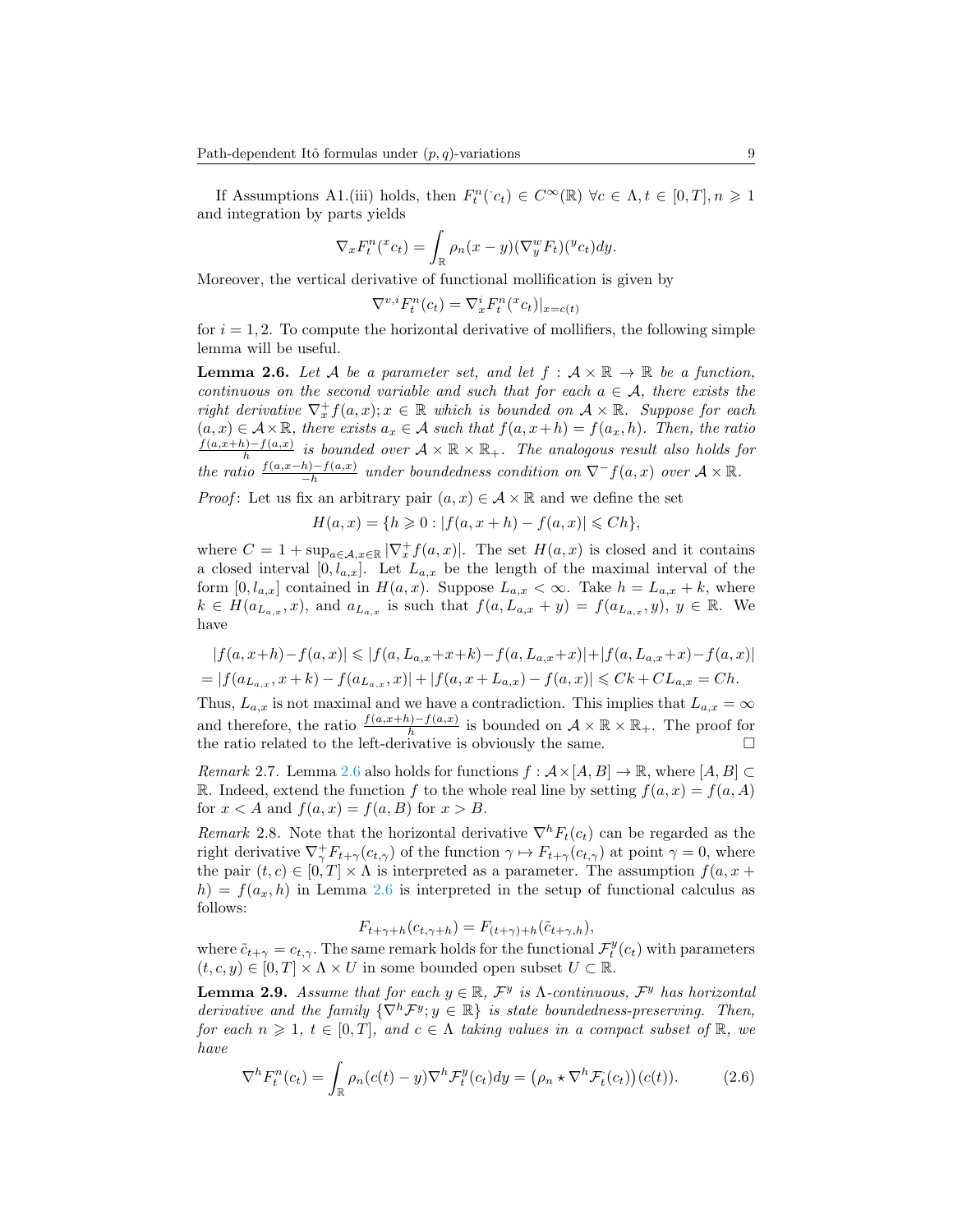*Proof*: We fix  $t \in [0, T]$  and a path  $c \in \Lambda$  over  $[0, t]$  such that  $c(u) \in K$ ;  $0 \leq u \leq t$ , where K is a compact set. We also fix  $n \geq 1$ . Indeed, by the very definition

$$
\frac{F_{t+\gamma}^n(c_{t,\gamma}) - F_t^n(c_t)}{\gamma} = \int_{c(t)-\frac{2}{n}}^{c(t)} \rho_n(c(t) - y) \left[ \frac{\mathcal{F}_{t+\gamma}^y(c_{t,\gamma}) - \mathcal{F}_t^y(c_t)}{\gamma} \right] dy \qquad (2.7)
$$

for  $\gamma > 0$ . We claim that the ratio  $\frac{\mathcal{F}_{t+\gamma}^{y}(c_{t,\gamma})-\mathcal{F}_{t}^{y}(c_{t})}{\gamma}$  $\frac{\gamma y - \mathcal{F}_t(c_t)}{\gamma}$  is bounded over  $(\gamma, y) \in$  $[0, T - t] \times [c(t) - \frac{2}{n}, c(t)]$ . Indeed, we shall apply Lemma [2.6](#page-8-0) to the function  $\gamma \mapsto \mathcal{F}^y_{t+\gamma}(c_{t,\gamma})$  defined on  $[0,T-t]$  regarding  $y \in [c(t) - \frac{2}{n}, c(t)]$  as a parameter (see Remark [2.8\)](#page-8-1). From the Λ-continuity of  $\mathcal{F}^y$ , one can easily check that

<span id="page-9-0"></span>
$$
\gamma \mapsto \mathcal{F}^y_{t+\gamma}(c_{t,\gamma})
$$

is continuous over  $[0, T - t]$ . Extend the function  $\gamma \mapsto \mathcal{F}^y_{t+\gamma}(c_{t,\gamma})$  to R by the constant values that it attains at the end points of  $[0, T - t]$ . As we already men-tioned in Remark [2.8,](#page-8-1) for each  $y \in \mathbb{R}$ , the right derivative  $\nabla_{\gamma}^{\dagger} \mathcal{F}_{t+\gamma}^{y}(c_{t,\gamma})$  at  $\gamma_0$  is the horizontal derivative  $\nabla^h \mathcal{F}^y_{t+\gamma_0}(c_{t,\gamma_0})$  for  $\gamma_0 \in [0, T-t]$ . By the state boundednesspreserving assumption,  $\nabla^+_\gamma \mathcal{F}^y_{t+\gamma}(c_{t,\gamma})$  is bounded over  $[0, T - t] \times [c(t) - \frac{2}{n}, c(t)]$ . Again, taking into account Remark [2.8,](#page-8-1) we conclude that we are in the situation of Lemma [2.6.](#page-8-0) Bounded convergence theorem allows us to take the limit into the integral sign in [\(2.7\)](#page-9-0) as  $\gamma \to 0$  which provides [\(2.6\)](#page-8-2). This completes the proof.  $\Box$ 

<span id="page-9-1"></span>**Lemma 2.10.** If F is a non-anticipative functional satisfying Assumptions  $A1(i)$ and A2, then for each positive integer  $n \geq 1$ , we have

<span id="page-9-2"></span>
$$
F_t^n(X_t) = F_0^n(X_0) + \int_0^t \nabla^h F_s^n(X_s) ds + \int_0^t \nabla^v F_s^n(X_s) dX(s)
$$
  
+ 
$$
\frac{1}{2} \int_0^t \nabla^{v,2} F_s^n(X_s) d[X,X](s) \ a.s.
$$
 (2.8)

for  $0 \leq t \leq T$ .

*Proof*: Let us fix  $n \geq 1$ . By routine stopping arguments, we may assume that X is bounded. Hence, we shall assume that all paths  $c \in \Lambda$  take values on a common compact subset of R. First we show that  $F^n$  is  $\Lambda$ -continuous. Indeed, by the very definition

$$
F_t^n(c_t) = \int_{-\infty}^{\infty} \rho_n(c(t) - y) \mathcal{F}_t^y(c_t) dy.
$$

Let us fix an arbitrary  $c \in \Lambda$ . The  $\Lambda$ -continuity of  $F<sup>n</sup>$  follows immediately from the state-dependent continuity of  $\{\mathcal{F}^y, y \in \mathbb{R}\}\$  and the triangle inequality:

$$
|F_t^n(c_t) - F_{t'}^n(w_{t'})| \le \int_K |\rho_n(c(t) - y) - \rho_n(w(t') - y)| |\mathcal{F}_t^y(c_t)| dy
$$
  
+ 
$$
\int_K |\rho_n(w(t') - y)| |\mathcal{F}_t^y(c_t) - \mathcal{F}_{t'}^y(w_{t'})| dy.
$$

for  $w \in \Lambda$ , where K is a compact set. By the very definition,

$$
\nabla^{v,i} F_t^n(c_t) = n^{i+1} \int_{\mathbb{R}} \rho^{(i)} \big( n(c(t) - y) \big) \mathcal{F}_t^y(c_t) dy; 0 \leq t \leq T
$$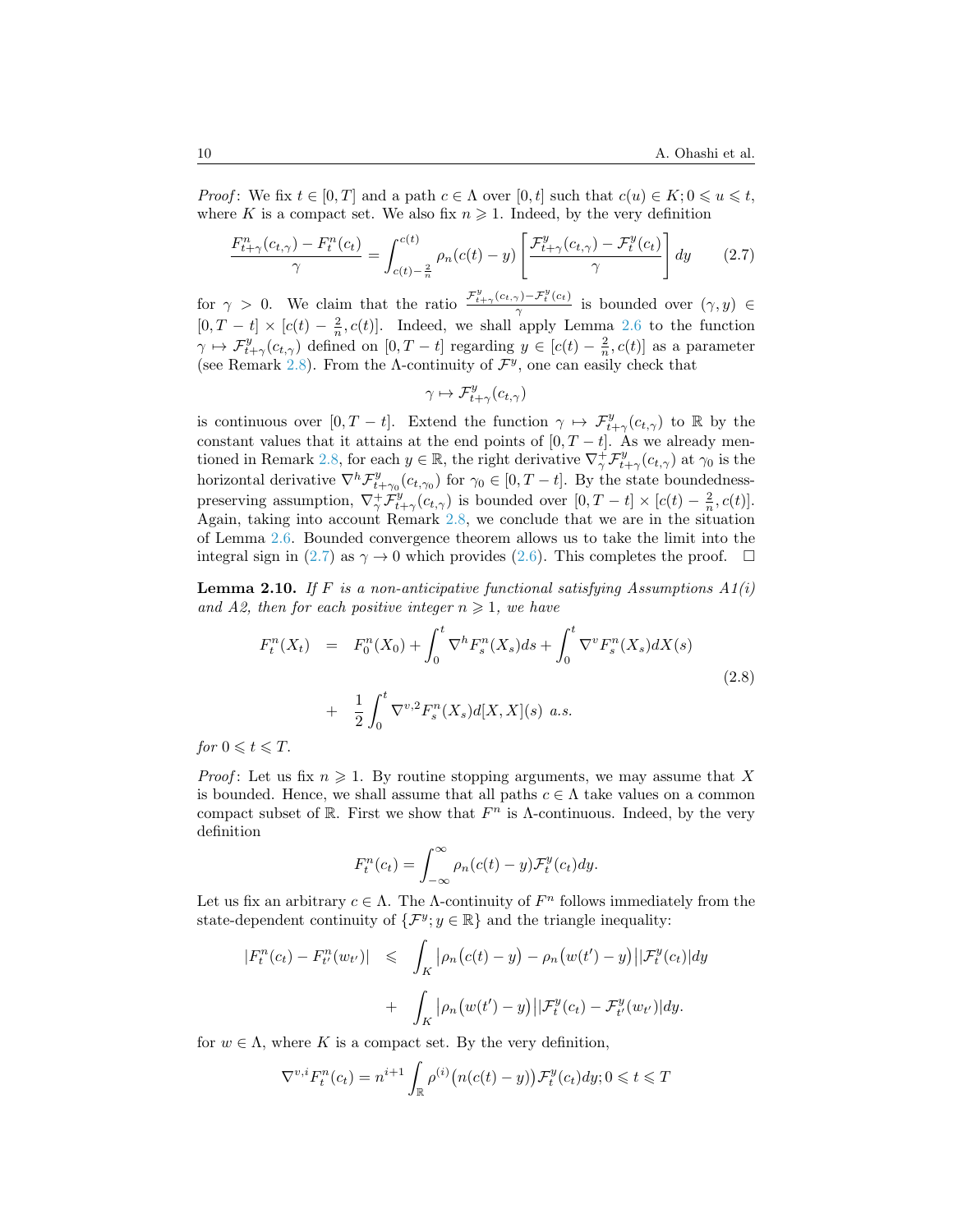for  $i = 1, 2$ . Similarly, the A-continuity of  $\nabla^{v,i} F^n$  follows immediately from the state-dependent continuity of  $\{\mathcal{F}^y, y \in \mathbb{R}\}\$  and the triangle inequality:

$$
\begin{aligned} &|\nabla^{v,i}F_t^n(c_t) - \nabla^{v,i}F_{t'}^n(w_{t'})| \\ &\leqslant n^{i+1} \int_K \left| \rho^{(i)}\big(n(c(t)-y)\big) - \rho^{(i)}\big(n(w(t')-y)\Big| |\mathcal{F}_t^y(c_t)| dy \right. \\ &\left. + n^{i+1} \int_K \left| \rho^{(i)}\big(n(w(t')-y)\big) \right| |\mathcal{F}_t^y(c_t) - \mathcal{F}_{t'}^y(w_{t'})| dy. \end{aligned}
$$

By Lemma [2.9](#page-8-3) and triangle inequality,

<span id="page-10-1"></span>
$$
\begin{aligned} |\nabla^h F^n_t(c_t) - \nabla^h F^n_t(w_{t'})| &\leqslant \int_K |\rho_n\big(c(t) - y\big) - \rho_n\big(w(t') - y\big) \big| |\nabla^h \mathcal{F}^y_t(c_t)| dy \\ &+ \int_K |\rho_n\big(w(t') - y\big) \big| |\nabla^h \mathcal{F}^y_t(c_t) - \nabla^h \mathcal{F}^y_{t'}(w_{t'})| dy. \end{aligned} \tag{2.9}
$$

Estimate [\(2.9\)](#page-10-1), the local integrability of  $y \mapsto \nabla^h \mathcal{F}^y_t(c_t)$  and the state-dependent Λ-continuity of  $\{\nabla \mathcal{F}^y; y \in \mathbb{R}\}\)$  yield the Λ-continuity of  $\nabla^h F^n$ .

Hence,  $F^n$  is  $\mathbb{C}^{1,2}$ . The functional Itô formula (see e.g [Dupire](#page-29-8) [\(2009\)](#page-29-8), [Cont and](#page-28-0) Fournié [\(2013\)](#page-28-0)) applied to the semimartingale X yields

$$
F_t^n(X_t) = F_0^n(X_0) + \int_0^t \nabla^h F_s^n(X_s) ds + \int_0^t \nabla^v F_s^n(X_s) dX(s)
$$
  
+  $\frac{1}{2} \int_0^t \nabla^{v,2} F_s^n(X_s) d[X,X](s)$   
for  $0 \le t \le T$ .

#### <span id="page-10-0"></span>3. Path-dependent Itô formula with singularity at random curves

In this section, we will investigate a path-dependent Itô formula when the function  $x \mapsto (\nabla_x^w F_t)(x \cdot c_t)$  is smooth off path-dependent continuous bounded variation curves. The typical examples we have in mind are non-smooth functionals of the running maximum/minimum found in path-dependent payoffs arising in Mathe-matical Finance. Obtaining this type of Itô's formula was inspired by [Elworthy](#page-29-2) [et al.](#page-29-2) [\(2007\)](#page-29-2) who derived (non-path dependent) Itô formulas where singularities are encoded by deterministic bounded variation curves. See also [Peskir](#page-29-0) [\(2005\)](#page-29-0). At first, we remark that the classical occupation time formula also holds with pathdependent functions. We omit details of the proof which can be easily checked by well-known arguments.

<span id="page-10-2"></span>**Lemma 3.1.** Let X be a continuous semimartingale with the local time  $\{l^x(t); x \in$  $\mathbb{R}, t \geq 0$ . If  $h : \Omega \times [0, T] \times \mathbb{R} \to \mathbb{R}$  is bounded and measurable, then for each  $\omega \in \Omega$ , we have

$$
\int_0^t h(s,\omega,X(s,\omega))d[X,X](s,\omega)=\int_{-\infty}^\infty da \int_0^t h(s,\omega,a)d_s\ell^a(s);0\leq t\leq T.
$$

Let  $\gamma = {\gamma_t; 0 \leq t \leq T}$  be a family of non-anticipative functionals such that for each  $c \in C([0, T]; \mathbb{R})$ ,  $t \mapsto \gamma_t(c_t)$  is a continuous bounded variation path. In the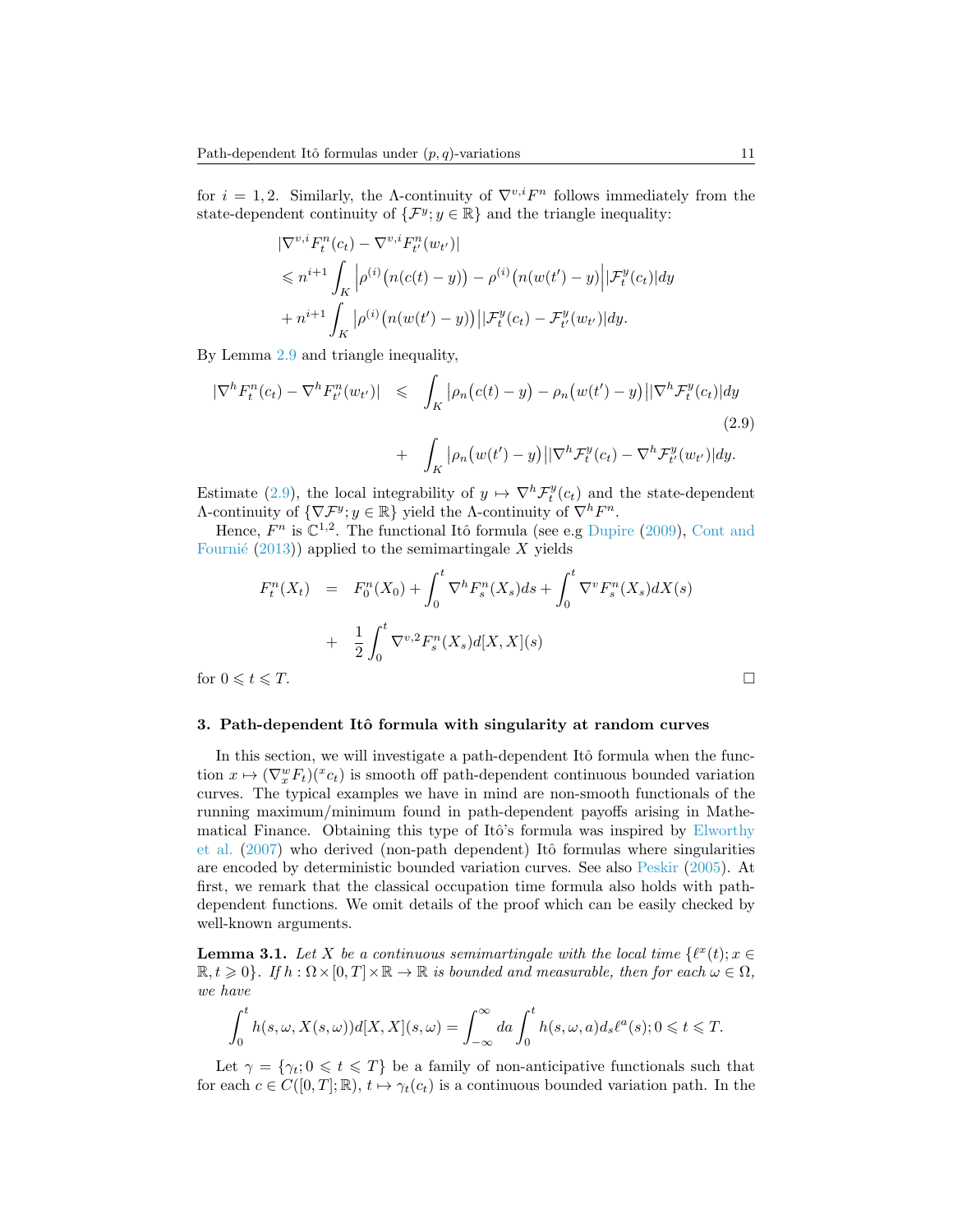sequel, to keep notation simple, for a given  $M > 0$ , we set  $\mathcal{C}_M := C([0, T]; [-M, M])$ and

$$
\mathcal{G}_M := \{ (t, x, c) \in [0, T] \times [-M, M] \times \mathcal{C}_M \}.
$$
  

$$
\mathcal{G}_M^{\gamma} := \{ (t, x, c) \in \mathcal{G}_M; -M < x < \gamma_t(c_t) \text{ or } \gamma_t(c_t) < x < M \}.
$$
  

$$
\Gamma_{c,t} := (-\infty, \gamma_t(c_t)) \cup (\gamma_t(c_t), +\infty); \ c \in \mathcal{C}_M, \ 0 \leq t \leq T.
$$

Throughout this section, for a given  $c \in \mathcal{C}_M$ , we write  $\nabla_x F_t({}^x c_t)$  and  $\nabla_x^- F_t({}^x c_t)$ to denote the usual pointwise derivative and left derivative, with respect to  $x$ , respectively. The second left derivative will be denoted by  $\nabla_x^{-1}$ . Since  $\gamma$  is nonanticipative, then  $\gamma(X)$  is an adapted bounded variation process.

<span id="page-11-0"></span>**Theorem 3.2.** Let us assume that A1.(i,ii) and A2 hold and for each  $t \in [0, T]$ , the function  $x \mapsto F_t({}^x c_t)$  is  $C^1$  on sets  $\Gamma_{c,t}$  for  $c \in C([0,T]; \mathbb{R})$ , where  $\nabla_x F_t({}^x c_t)$ is bounded on the set  $G_M^{\gamma}$  for every  $M > 0$ . We also assume that for each  $t \in$ [0, T], there exist left and right limits of  $\nabla_x F_t({}^x c_t)$  as  $x \to \gamma_t(c_t) \pm$ . Furthermore, we assume that for any  $t \in [0,T]$  and  $c_t \in C([0,t],\mathbb{R})$ , there exists the second left derivative  $\nabla_x^{-,2} F_t({}^x c_t)$  on  $\Gamma_{c,t}$  which is bounded on  $\Gamma_{c,t} \cap (-M,M) \times C_M$  for every  $M > 0$ . Moreover,  $\nabla_x^{-2} F_t({}^x c_t)$  has the left limit at  $\gamma_t(c_t)$  for each  $c \in \mathcal{C}_M$ . Finally, we assume that for any  $c \in C([0,T];\mathbb{R})$ ,  $\nabla_x F_t(\gamma_t(c_t) - c_t) - \nabla_x F_t(\gamma_t(c_t) + c_t)$ is continuous in t. If  $X$  is a square-integrable continuous semimartingale, then

<span id="page-11-1"></span>
$$
F_t(X_t) = F_0(X_0) + \int_0^t \nabla^h F_s(X_s) ds + \int_0^t \nabla_x^{\perp} F_s(X^{(s)} X_s) dX(s)
$$
  
+ 
$$
\frac{1}{2} \int_0^t \nabla_x^{\perp} {}^{2} F_s(X^{(s)} - X_s) d[X, X](s)
$$
  
+ 
$$
\frac{1}{2} \int_0^t (\nabla_x F_s(Y^{(s)} X_s) + X_s) - \nabla_x F_s(Y^{(s)} X_s) d\xi \tilde{\ell}^0(s)
$$
(3.1)

a.s for  $0 \leq t \leq T$ , where  $\{\tilde{\ell}^x(s); (x,s) \in \mathbb{R} \times \mathbb{R}_+\}$  is the local time of the semimartingale  $\tilde{X} := X - \gamma(X)$ .

Proof: The proof uses some of the ideas from Corollary 2.1 of Theorem 2.3 in [Elworthy et al.](#page-29-2) [\(2007\)](#page-29-2). At first, we prove the result for the stopped process  $X^M$ where M is fixed. Let us fix  $t \in [0, T]$ . Let  $F<sup>n</sup>$  be the mollifier for F according to  $(2.5)$ . Since functional F satisfies the assumptions of Lemma [2.10,](#page-9-1) formula  $(2.8)$ holds for  $F^n(X^M)$ . In the sequel, we will study the limit of each term in [\(2.8\)](#page-9-2) as  $n \to \infty$ . By A1.(ii),  $F_t^n(X_t^M) \to F_t(X_t^M)$  a.s as  $n \to \infty$ .

STEP 1: Let us prove the convergence

$$
\int_0^t \nabla^h F_s^n(X_s^M) ds \to \int_0^t \nabla^h F_s(X_s^M) ds \quad \text{a.s.} \tag{3.2}
$$

Lemma [2.9](#page-8-3) yields

$$
\nabla^h F_s^n(X_s^M) = \int_{-\infty}^{\infty} \rho_n(X^M(s) - y) \nabla^h \mathcal{F}_s^y(X_s^M) dy; 0 \le s \le T. \tag{3.3}
$$

By Assumption A2,  $y \mapsto \nabla^h \mathcal{F}_s^y(X_s^M)$  is continuous a.s. for each  $s \in [0, T]$  and hence

$$
\lim_{n \to \infty} \nabla^h F_s^n(X_s^M) = \nabla^h \mathcal{F}^{X^M(s)}(X_s^M) = \nabla^h F_s(X_s^M) \ a, s; 0 \leq s \leq T.
$$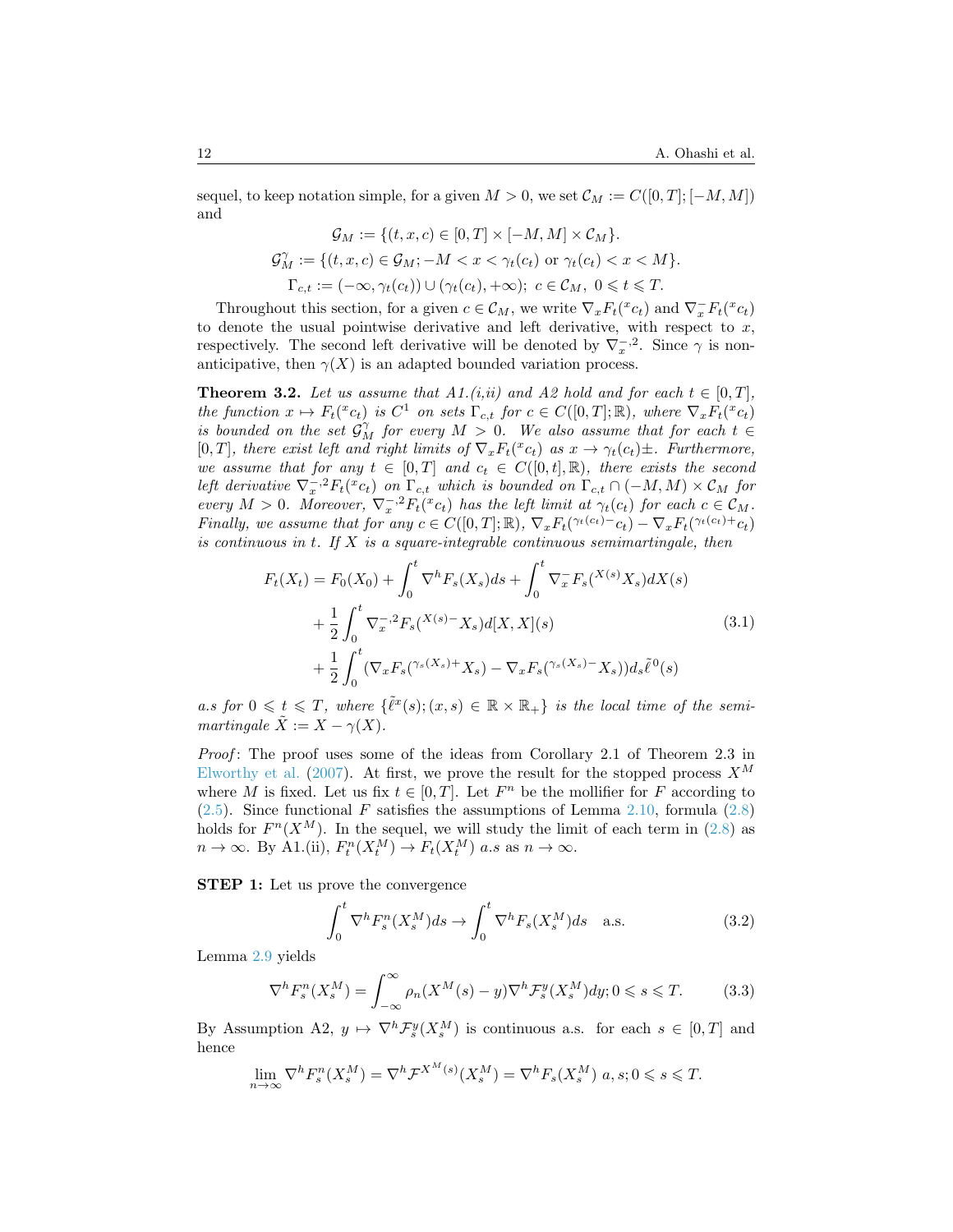From Assumption A2,  $\{\nabla^h \mathcal{F}^y; y \in \mathbb{R}\}\$ is state boundedness-preserving. Then, bounded convergence theorem yields

$$
\lim_{n \to \infty} \int_0^t \nabla^h F^n(X_s^M) ds = \int_0^t \nabla^h F(X_s^M) ds \ a.s
$$

STEP 2: Next, we will prove that

$$
\int_0^t \nabla^v F_s^n(X_s^M) dX^M(s) \to \int_0^t \nabla_x^- F_s(X^M(s) X_s^M) dX^M(s) \quad \text{in } L^2(\mathbb{P}) \tag{3.4}
$$

as  $n \to \infty$ . Firstly, we will show that under the assumptions of the theorem, for each fixed  $(t, c, x) \in \mathcal{G}_M$ ,  $\nabla_x F^n_t({}^x c_t)$  converges to  $\nabla_x F^n_t({}^x c_t)$  as  $n \to \infty$ . Fix a path  $c \in C([0,t];\mathbb{R})$ . At first, one should notice the left derivative  $\nabla_x^+ F_t({}^x c_t)$  is well defined for  $x = \gamma_t(c_t)$ . Indeed, we shall represent the functional  $F_t({}^x c_t)$  in the following form

<span id="page-12-1"></span><span id="page-12-0"></span>
$$
F_t({}^x c_t) = \hat{F}_t(c_t; x) + \tilde{F}_t(c_t; x)
$$
\n(3.5)

where

$$
\hat{F}_t(c_t; x) := F_t({}^{\tau}c_t) + (\nabla_x F_t({}^{\gamma_t(c_t)-}c_t) - \nabla_x F_t({}^{\gamma_t(c_t)+}c_t))(x - \gamma_t(c_t))^{+},
$$
  

$$
\tilde{F}_t(c_t; x) := (\nabla_x F_t({}^{\gamma_t(c_t)+}c_t) - \nabla_x F_t({}^{\gamma_t(c_t)-}c_t))(x - \gamma_t(c_t))^{+}.
$$

It is easy to see that the function  $x \mapsto \hat{F}_t(c_t; x)$  is  $C^1$  in  $x \in [-M, M]$ . But on  $[-M, \gamma_c(t)], \hat{F}_t(c_t; x) = F_t({}^x c_t).$  Hence,  $\nabla_x - F_t({}^x c_t)$  exists at the point  $x = \gamma_t(c_t),$ and therefore, everywhere on  $[-M, M]$ . From the assumptions of the theorem, it is also clear that  $\nabla_x^- F_t({}^x c_t)$  is bounded on  $\mathcal{G}_M$ . Thus, we verified the assumptions of Lemma [2.6](#page-8-0) with respect to the function  $h \mapsto F_t(x^{-h}c_t)$  with  $(t, c, x)$  being a parameter. This implies the boundedness of the ratios  $(F_t({}^x c_t) - F_t({}^{x-h} c_t))/h$ . Hence, Lebesgue's bounded convergence theorem yields  $\nabla_x F_t^n(x_{c_t})$  is the mollifier for  $\nabla_x^- F_t({}^x c_t)$ :

$$
\nabla_x F_t^n(x_{ct}) = \int_0^2 \rho(y) \nabla_x F_t(x - \frac{y}{n} c_t) dy.
$$
\n(3.6)

From the assumptions of the theorem and the existence of  $\nabla_x F_t(x_t)$  at  $x =$  $\gamma_t(c_t)$ , we know that  $x \mapsto \nabla_x F_t(x_t)$  is left continuous. By the boundedness of  $\nabla_x^- F_t({}^x c_t)$  on  $\mathcal{G}_M$  and its left continuity in x, we obtain that for each  $(x, t, c) \in \mathcal{G}_M$ ,  $\nabla_x F^n_t({}^x c_t) \rightarrow \nabla_x^- F_t({}^x c_t)$  as  $n \rightarrow \infty$  by Lebesgue's theorem.

Next, since  $\nabla_x F_t({}^x c_t)$  is bounded on  $\mathcal{G}_M$ , its mollifier  $\nabla_x F_t^n({}^x c_t)$  is bounded on  $\mathcal{G}_M$  by the same constant. In particular, there exists C such that  $|\nabla^v F_s^n(X_s^M)| =$  $|\nabla_x F_s^n(X^{M}(s)X_s^M)| \leq C$  for every  $(\omega, s) \in \Omega \times [0, t]$ . Now the L<sub>2</sub>-convergence [\(3.4\)](#page-12-0) is implied by the semimartingale decomposition, Itô's isometry, and the bounded convergence theorem.

In the sequel, to shorten notation we write  $[X^M] = [X^M, X^M]$ .

**STEP 3:** Lastly, we investigate the limit of  $\frac{1}{2} \int_0^t \nabla^{v,2} F_s^n(X_s^M) d[X^M](s)$  as  $n \to \infty$ . By applying mollification [\(2.5\)](#page-7-0) in [\(3.5\)](#page-12-1), we obtain  $F_t^n(x_{ct}) = \hat{F}_t^n(c_t; x) + \tilde{F}_t^n(c_t; x)$ , where  $\hat{F}_t^n(c_t; x) := (\rho_n \star \hat{F}_t(c_t; \cdot))(x)$  and  $\tilde{F}_t^n(c_t; x) := (\rho_n \star \tilde{F}_t(c_t; \cdot))(x)$ . Let us define  $\hat{F}_t^n(c_t) := \hat{F}_t^n(c_t; c(t))$  and  $\tilde{F}_t^n(c_t) := \tilde{F}_t^n(c_t; c(t))$ . We have:

<span id="page-12-2"></span>
$$
\frac{1}{2} \int_0^t \nabla^{v,2} F_s^n(X_s^M) d[X^M](s) = \frac{1}{2} \int_0^t \nabla^{v,2} \hat{F}_s^n(X_s^M) d[X^M](s)
$$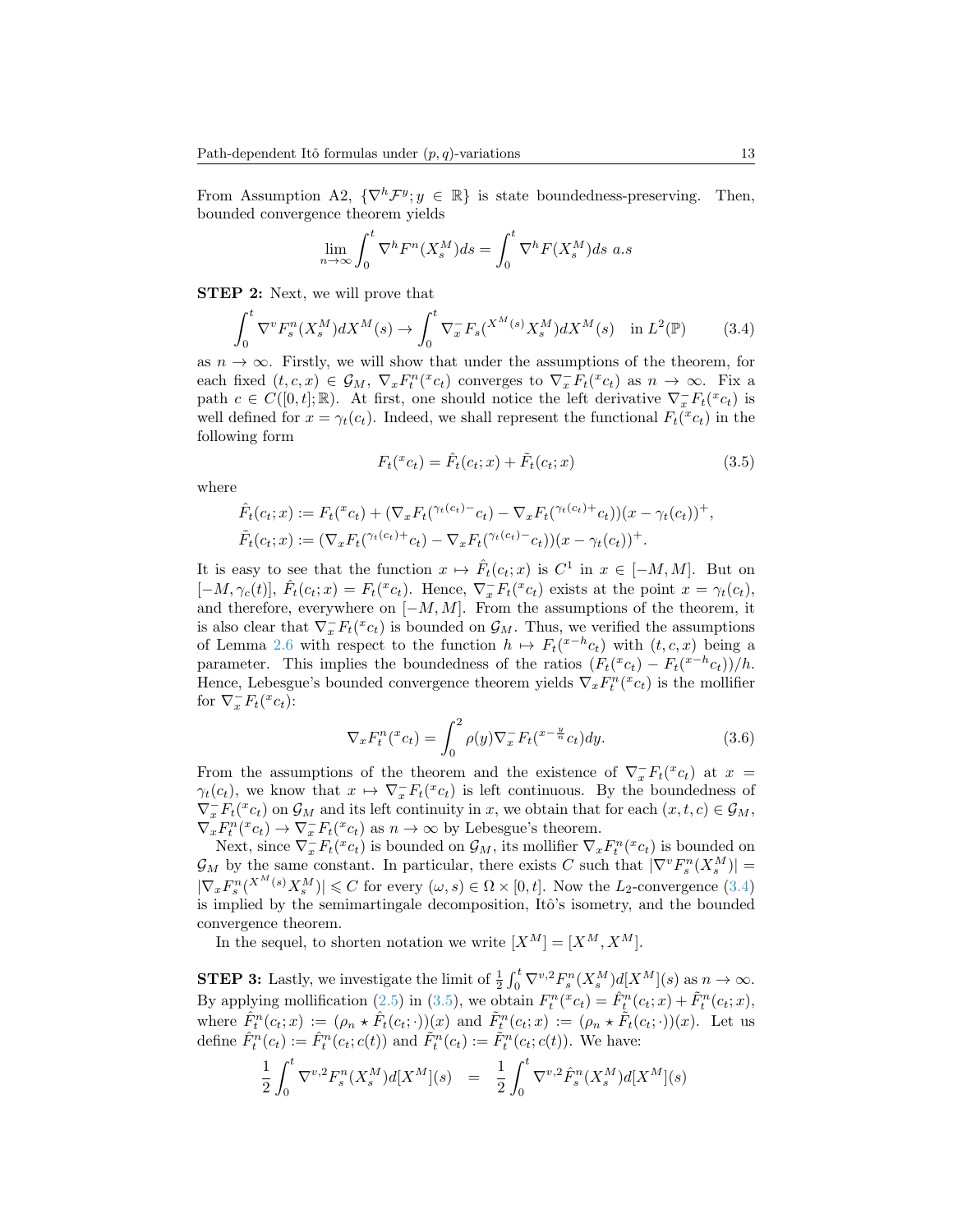+ 
$$
\frac{1}{2} \int_0^t \nabla^{v,2} \tilde{F}_s^n(X_s^M) d[X^M](s)
$$
. (3.7)

Note that  $\hat{F}_t(c_t; x)$  is  $C^1$  in x on  $\mathcal{G}_M$  and the map  $x \mapsto \nabla_x \hat{F}_t(c_t; x)$  has on  $\mathcal{G}_M^{\gamma}$ a bounded left derivative  $\nabla_x^-\nabla_x\hat{F}_t(c_t;x)$ . By Lemma [2.6](#page-8-0) and Remark [2.7,](#page-8-4)  $x \mapsto$  $\nabla_x^2 \hat{F}_t^n(c_t, x)$  is the mollifier for  $x \mapsto \nabla_x^-\nabla_x \hat{F}_t(c_t, x)$  on  $[-M, \gamma_t(c_t) - \varepsilon]$  for any sufficiently small  $\varepsilon > 0$ , i.e.

<span id="page-13-0"></span>
$$
\nabla_x^2 \hat{F}_t^n(c_t; x) = \int_0^2 \rho(y) \nabla_x \nabla_x \hat{F}_t(c_t; x - \frac{y}{n}) dy = \int_0^2 \rho(y) \nabla_x^{-2} F_t(\frac{x - \frac{y}{n}}{c_t}) dy, \tag{3.8}
$$

for  $x \in [-M, \gamma_t(c_t) - \varepsilon]$ . By assumption,  $x \mapsto \nabla_x^{-2} F_t({}^x c_t)$  is bounded on  $\Gamma_{c,t}$  and its left limit exists at  $x = \gamma_t(c_t)$ . This implies that [\(3.8\)](#page-13-0) holds for all  $x \in [-M, \gamma_t(c_t)]$ . We note also that [\(3.8\)](#page-13-0) holds for  $x \in (\gamma_t(c_t) + \frac{2}{m}, M]$  whenever  $n > m$  and m is fixed arbitrary. By Lebesgue's theorem, we pass to the limit in [\(3.8\)](#page-13-0) as  $n \to \infty$ while  $x \in [-M, \gamma_t(c_t)] \cup (\gamma_t(c_t) + \frac{2}{m}, M]$  and  $(t, c) \in [0, T] \times C([0, T], \mathbb{R})$  are fixed. We obtain that for  $(x, c, t) \in [-M, \gamma_t(c_t)] \cup (\gamma_t(c_t) + \frac{2}{m}, M] \times C([0, T], \mathbb{R}) \times [0, T]$ 

$$
\lim_{n \to \infty} \nabla_x^2 \hat{F}_t^n(c_t; x) = \nabla_x^{-2} F_t({}^{x-}c_t).
$$

Since m is fixed arbitrary, the above equality holds for all  $(x, c, t) \in \mathcal{G}_M$ .

Therefore, we have

$$
\lim_{n \to \infty} \nabla^{v,2} \hat{F}^n_t(X_t^M) = \nabla_x^{-,2} F_t(X^M(t) - X_t^M) \ a.s,
$$

and

$$
\int_0^t \nabla^{v,2} \hat{F}^n_s(X_s^M) d[X^M](s) \to \int_0^t \nabla_x^{-,2} F_s(X^M(s) - X_s^M) d[X^M](s) \quad \text{a.s.}
$$

by bounded convergence.

Let us investigate the convergence of the last term in  $(3.7)$ . It is convenient to introduce the following notation: We define  $\gamma^M(s) := \gamma_{s \wedge T_M}(X_s^M)$  and  $\tilde{X}^M(s) :=$  $X^M(s) - \gamma^M(s)$ ;  $0 \le s \le T$ . Let  $\varphi_s^n(x)$  be the mollifier of  $(x - \gamma^M(s))^+$  according to formula [\(2.5\)](#page-7-0), and let  $\varphi^{n}(x)$  be the mollifier of  $x^{+}$ . It is easy to verify that  $\varphi_s^n(x) = \varphi^n(x - \gamma^M(s)).$  Therefore,

$$
\tilde{F}_t^n(X_t^M; x) = (\nabla F_t(\gamma^M(t) + X_t^M) - \nabla F_t(\gamma^M(t) - X_t^M))\varphi_t^n(x)
$$
  
= 
$$
(\nabla F_t(\gamma^M(t) + X_t^M) - \nabla F_t(\gamma^M(t) - X_t^M))\varphi^n(x - \gamma^M(t)) \ a.s.
$$

Note that  $\nabla_x \varphi^n(x) = \int_{-\infty}^{\infty} \rho_n(x - y) H(y) dy$ , where H is the Heaviside function, and that  $\nabla_x^2 \varphi^n(x) = \int_{-\infty}^{\infty} \rho_n(x - y) dH(y) = \rho_n(x)$ . Note that since  $\gamma(x)$  has continuous bounded variation paths, then  $[X^M](s) = [\tilde{X}^M](s)$   $a.s; 0 \le s \le T$ . Now let  $\tilde{\ell}_M^x$  be the local time of  $\tilde{X}^M$ . By Lemma [3.1,](#page-10-2) we obtain:

$$
\begin{split}\n&\frac{1}{2} \int_{0}^{t} \nabla^{v,2} \tilde{F}_{s}^{n}(X_{s}^{M}) d[X^{M}](s) = \frac{1}{2} \int_{0}^{t} \nabla_{x}^{2} \tilde{F}_{s}^{n}(X_{s}^{M}, \tilde{X}^{M}(s) + \gamma^{M}(s)) d[\tilde{X}^{M}](s) \\
&= \frac{1}{2} \int_{-\infty}^{\infty} dx \int_{0}^{t} \nabla_{x}^{2} \tilde{F}_{s}^{n}(X_{s}^{M}; x + \gamma^{M}(s)) d_{s} \tilde{\ell}_{M}^{x}(s) \\
&= \frac{1}{2} \int_{-\infty}^{\infty} \nabla_{x}^{2} \varphi^{n}(x) dx \int_{0}^{t} (\nabla_{x} F_{s}(\gamma^{M}(s) + X_{s}^{M}) - \nabla_{x} F_{s}(\gamma^{M}(s) - X_{s}^{M})) d_{s} \tilde{\ell}_{M}^{x}(s)\n\end{split}
$$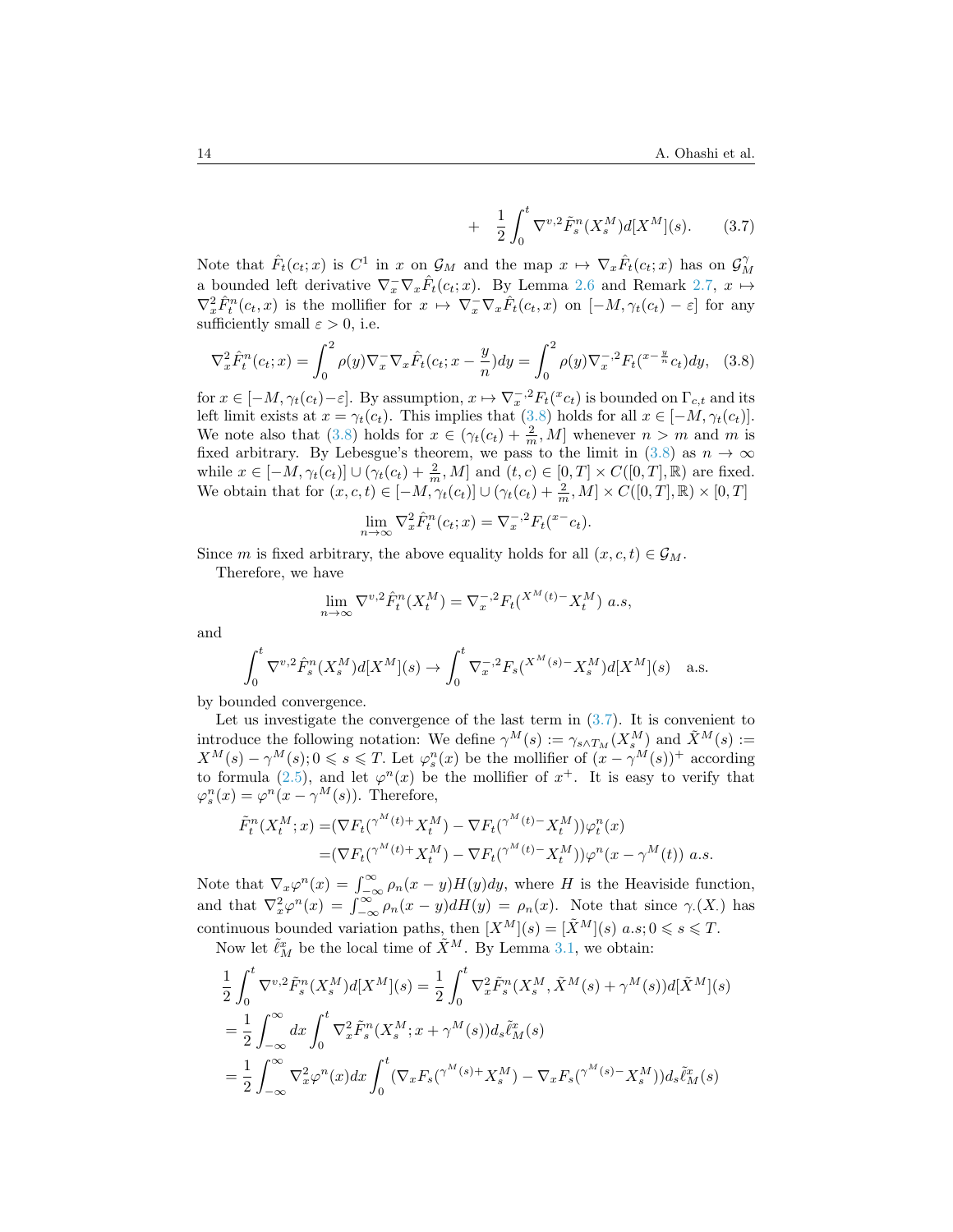$$
= \frac{1}{2} \int_{-\infty}^{\infty} \rho_n(x) dx \int_0^t (\nabla_x F_s(\gamma^M(s) + X_s^M) - \nabla_x F_s(\gamma^M(s) - X_s^M)) d_s \tilde{\ell}_M^x(s)
$$
  

$$
\to \frac{1}{2} \int_0^t (\nabla_x F_s(\gamma^M(s) + X_s^M) - \nabla_x F_s(\gamma^M(s) - X_s^M)) d_s \tilde{\ell}_M^0(s) \ a.s. \quad \text{as } n \to \infty.
$$

The above computations imply formula [\(3.1\)](#page-11-1) at time  $t \wedge T_M$ . Letting M go to infinity, we obtain  $(3.1)$ .

The simplest application of Theorem [3.2](#page-11-0) is a pathwise description of the running maximum. A version of this formula appeared in [Dupire](#page-29-8) [\(2009\)](#page-29-8) but without a rigorous proof.

<span id="page-14-0"></span>Example 3.3. Let us apply formula  $(3.1)$  to the running maximum

$$
F_t(c_t) = \max_{s \in [0,t]} c(s); c \in \Lambda.
$$

One immediately verifies that  $F$  satisfies the assumptions of Theorem [3.2.](#page-11-0) Let us compute each term of [\(3.1\)](#page-11-1). We have:  $\nabla^h F_t(X_t) = 0$ ,  $\nabla_x \overline{F_t}(\mathcal{X}_t) = 0$  if  $x \leq F_t(X_t)$ and  $\nabla_x F_t({}^x X_t) = 1$  if  $x > F_t(X_t)$ . In particular,  $\nabla_x F_t({}^{X(t)} X_t) = 0$ . Next, for  $\gamma_t(c_t) = F_t(c_t)$ , one can easily check that for each  $c \in C([0,T];\mathbb{R})$ , the function  $x \mapsto F_t({}^x c_t)$  is  $C^1$  for  $x \in (-\infty, \gamma_t(c_t) \cup (\gamma_t(c_t), +\infty)$  and  $\nabla_x^{-2} F_t({}^x c_t) = 0$  in this open set. Finally, we notice that  $\nabla_x F_t(\gamma_t(X_t) + X_t) - \nabla_x F_t(\gamma_t(X_t) - X_t) = 1$  for all  $t \in [0, T]$ . By formula  $(3.1)$ ,

$$
\sup_{0 \le s \le t} X(s) = X(0) + \frac{1}{2} \tilde{\ell}^0(t),
$$

where  $\tilde{\ell}$  is the local time of the semimartingale  $X(t) - \sup_{0 \leq s \leq t} X(s); 0 \leq t \leq T$ .

Let us now apply Theorem [3.2](#page-11-0) to concrete path-dependent functionals arising in Mathematical Finance.

<span id="page-14-1"></span>Example 3.4. Similar to example [3.3,](#page-14-0) we shall also consider the payoff decomposition of a standard lookback option with fixed strike  $K$  (see e.g [Kwok](#page-29-14) [\(2008\)](#page-29-14) for further details). For a given constant  $K > 0$ , we consider  $F_t(c_t) = (\sup_{0 \le s \le t} c(s) -$ K<sup> $+$ </sup> for  $c \in \Lambda$ . In this case, a straightforward application of Theorem [3.2](#page-11-0) yields

$$
\left(\sup_{0 \le s \le t} X(s) - K\right)^{+} = \left(X(0) - K\right)^{+} + \frac{1}{2} \tilde{\ell}^{0}(t); \ 0 \le t \le T
$$

where  $\tilde{\ell}$  is the local time of the semimartingale  $X(t)-\max\{\sup_{0\leq s\leq t} X(s); K\}; 0 \leq$  $t \leqslant T$ .

Example 3.5. For each non-negative path  $c \in \Lambda$ , let us consider

$$
F_t(c_t) = (c(t) - \lambda \inf_{T_0 \le s \le t} c(s))^+
$$

where  $\lambda > 1$  and  $0 \leq T_0 < T$  are arbitrary constants. This functional is the payoff of the so-called partial lookback european call option which allows lower investments than derivative contracts based on the payoff given in Example [3.4](#page-14-1) (see e.g [Kwok](#page-29-14) [\(2008\)](#page-29-14)). Let us now apply Theorem [3.2](#page-11-0) to give a novel representation for this payoff. For simplicity, we set  $T_0 = 0$ . Indeed, A1 (i), A1(ii) and A2 hold where  $\nabla^h \mathcal{F}^x_t(c_t) = 0$  for every  $x \in \mathbb{R}_+$  and a non-negative path  $c \in \Lambda$ . By the very definition of  $F$ , it is apparent that the bounded variation functional which encodes the whole singularity is  $\gamma_t(c_t) = \lambda \inf_{0 \leq s \leq t} c(s)$ ;  $0 \leq t \leq T$ . Moreover,  $\nabla_x \overline{F_t}(c_t) =$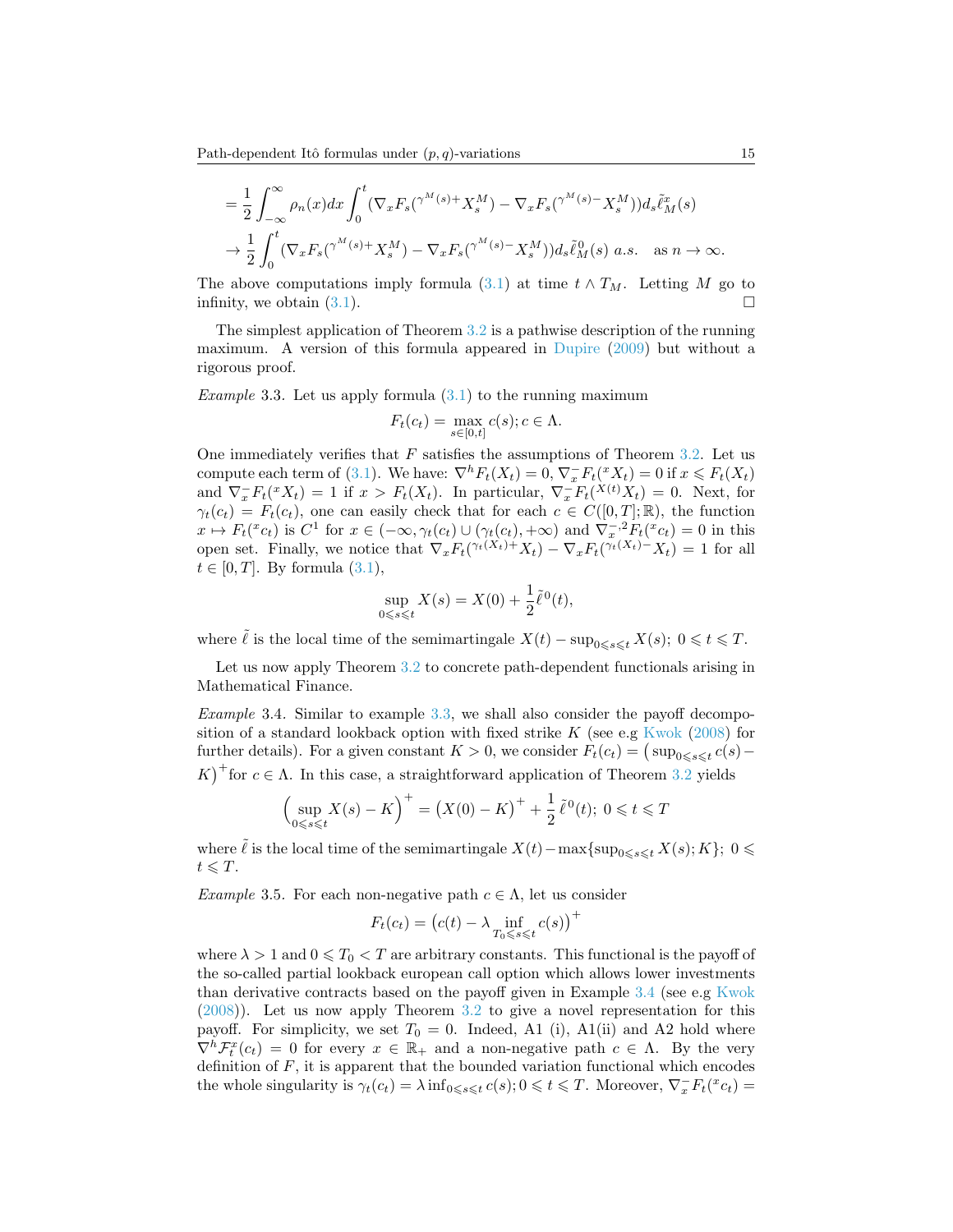0 if  $x \le \gamma_t(c_t)$  and  $\nabla_x^- F_t({}^x c_t) = 1$  for  $\gamma_t(c_t) < x$ . In particular,  $\nabla^- F_t({}^{X(t)} X_t) =$  $1\!\!1_{\{X(t) > \gamma_t(X_t)\}}; 0 \leq t \leq T$ . Moreover,  $\nabla_x F_t({}^x c_t) = 0$  if  $x < \gamma_t(c_t)$  and  $\nabla_x F_t({}^x c_t) = 0$ 1 if  $x > \gamma_t(c_t)$ . In particular,  $\nabla_x F_t(\gamma_t(c_t) - c_t) = 0$ ,  $\nabla_x F_t(\gamma_t(c_t) + c_t) = 1$  and  $\nabla_x^{-2} F_t({}^x c_t) = 0$  over  $(-\infty, \gamma_t(c_t)) \cup (\gamma_t(c_t), +\infty)$ . Finally, if X is a non-negative square-integrable continuous semimartingale, then applying formula  $(3.1)$ , we get

$$
\left(X(t) - \lambda \inf_{0 \leq s \leq t} X(s)\right)^{+} = \int_{0}^{t} 1\!\!1_{\{X(s) > \gamma_s(X_s)\}} dX(s) + \frac{1}{2} \tilde{\ell}^0(t); 0 \leq t \leq T,
$$

where  $\tilde{\ell}$  is the local time of the semimartingale  $X(t) - \lambda \inf_{0 \leq s \leq t} X(s); 0 \leq t \leq T$ . and  $((1 - \lambda)X(0))^+ = 0$ .

#### <span id="page-15-0"></span>4.  $(p, q)$ -bivariations and Functional Itô formulas

In this section, we provide an Itô formula in the sense of Young in the pathdependent case. We refer the reader to the seminal work by [Young](#page-30-0) [\(1938\)](#page-30-0) for a full treatment of double Lebesgue-Stieljes-type integrals for unbounded variation functions. For a more simplified presentation, see e.g [Ohashi and Simas](#page-29-15) [\(2014\)](#page-29-15).

Before presenting the main results, we recall some basic results from deterministic double integrals in the sense of [Young](#page-30-0) [\(1938\)](#page-30-0). Recall that if  $f : [a, b] \to \mathbb{R}$  is a realvalued function and  $p \geqslant 1$ , then

$$
||f||_{[a,b];p}^p := \sup_{\Pi} \sum_{x_i \in \Pi} |f(x_i) - f(x_{i-1})|^p < \infty
$$

where sup is taken over all partitions  $\Pi$  of a compact set  $[a, b] \subset \mathbb{R}$ . The following notion is originally due to [Young](#page-30-0) [\(1938\)](#page-30-0) and it will play a key role in this section:

**Definition 4.1.** We say that  $h : [a, b] \times [c, d] \rightarrow \mathbb{R}$  has  $(p, q)$ -bivariation for  $p, q \geq 1$ if

$$
||h||_{1;p} := \sup_{y_1, y_2 \in [c,d]^2} ||h(\cdot, y_1) - h(\cdot, y_2)||_{[a,b];p} < \infty,
$$

and

$$
||h||_{2;q} := \sup_{x_1,x_2 \in [a,b]^2} ||h(x_1,\cdot) - h(x_2,\cdot)||_{[c,d];q} < \infty.
$$

The importance of  $(p, q)$ -bivariation lies in the following result, which is a particular case of Theorem 6.3 due to [Young](#page-30-0) [\(1938\)](#page-30-0).

**Theorem 4.2** (Theorem 6.3 in [Young](#page-30-0) [\(1938\)](#page-30-0)). Let  $h, G : [a, b] \times [c, d] \rightarrow \mathbb{R}$  be two functions, where h vanishes on the lines  $x = a$  and  $y = c$  and has bounded  $(p,q)$ -bivariation, and G satisfies  $|\Delta_i\Delta_jG(x_i,y_j)| \leq C|x_i - x_{i-1}|^{1/\tilde{p}}|y_j - y_{j-1}|^{1/\tilde{q}}$ , for some constant  $C > 0$ , and  $\tilde{p}, \tilde{q} \geq 1$ . If there exists  $\alpha \in (0, 1)$  such that

$$
\alpha/p+1/\tilde{p} > 1
$$
 and  $(1-\alpha)/q+1/\tilde{q} > 1$ ,

then, the 2D Young integral  $\int_a^b \int_c^d h(x,y)d_{(x,y)}G(x,y)$  exists.

Remark 4.3. We stress that there exists a related literature on 2D-Young integral based on joint variations (see e.g [Friz and Victoir](#page-29-7) [\(2010,](#page-29-7) [2011\)](#page-29-16)) and related norms (see e.g [Towghi](#page-29-17) [\(2002b\)](#page-29-17)), rather than the bivariation concept. Indeed, one can check that  $||h||_{1;p} \leqslant RV_{[a,b]\times[c,d]}^{p,p}$  (h) and  $||h||_{2;q} \leqslant RV_{[a,b]\times[c,d]}^{q,q}$  (h) and these inequalities may be strict. See Section  $5$  for the definition of the norm  $RV$ .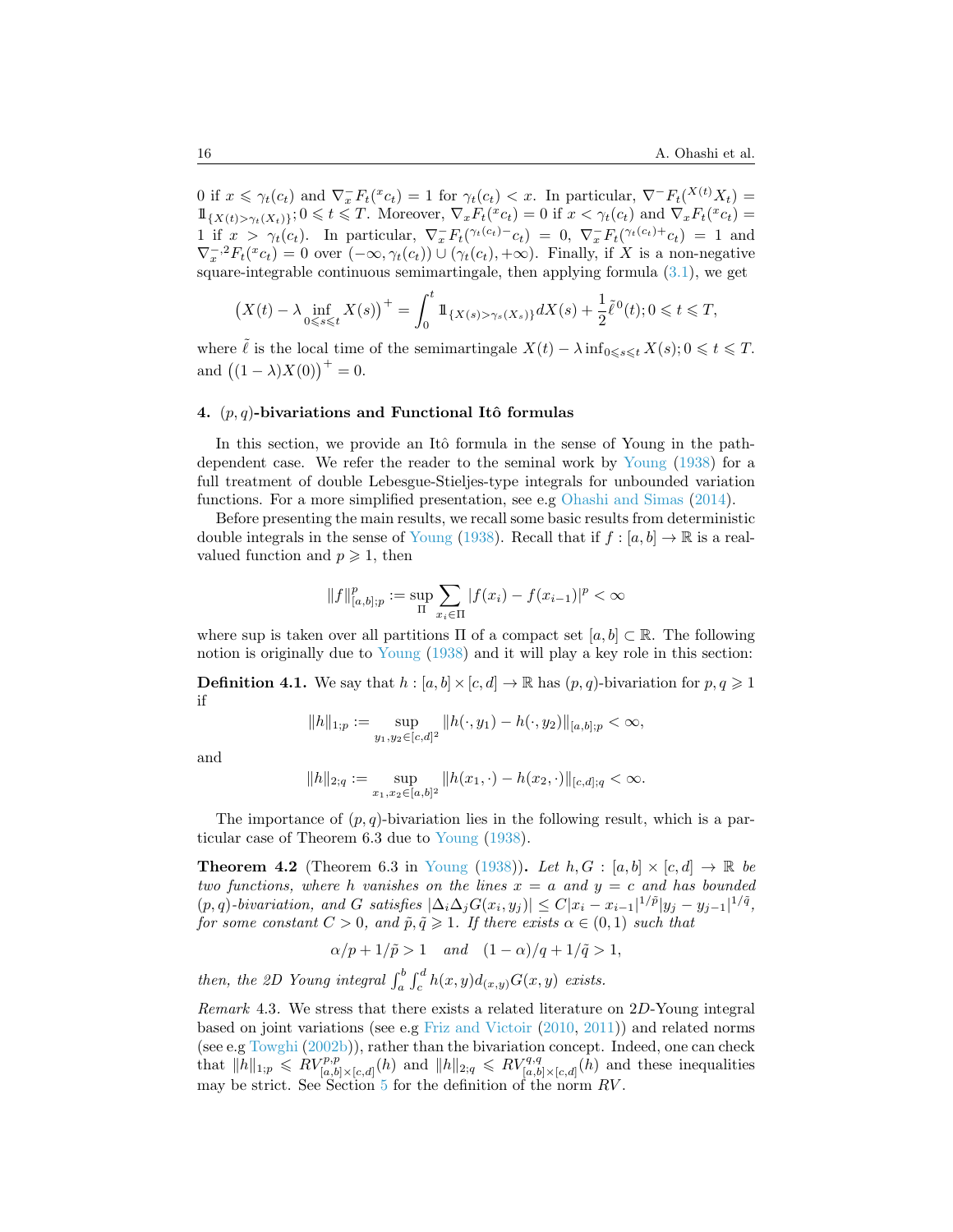Remark 4.4. In general, we only know that generic continuous semimartingales admit local times with finite  $(1, 2 + \delta)$ -bivariation (for every  $\delta > 0$ ) rather than joint variation (see Lemma 2.1 in [Feng and Zhao](#page-29-1) [\(2006\)](#page-29-1)). In some particular cases, the local time of a semimartingale admits joint variation. See Section [5](#page-21-0) for details about symmetric stable processes.

<span id="page-16-3"></span>4.1. Functional Itô formula. Throughout this section,  $\delta > 0$  and  $p, \tilde{p}, \tilde{q} \geq 1$  are constants such that  $\frac{1}{p} + \frac{1}{2+\delta} > 1$  and there exists  $\alpha \in (0,1)$  such that

$$
\alpha+\frac{1}{\tilde{p}}>1 \quad \text{and} \quad \frac{(1-\alpha)}{2+\delta}+\frac{1}{\tilde{q}}>1
$$

<span id="page-16-2"></span>**Lemma 4.5.** Let  $\varphi : \Omega \times [0,T] \times \mathbb{R} \to \mathbb{R}$  be a stochastic process such that  $(t,x) \mapsto$  $\nabla_x^2 \varphi(\omega, t, x) \in C([0, T] \times \mathbb{R}; \mathbb{R})$  for each  $\omega \in \Omega$  and  $\nabla_x^2 \varphi$  is bounded on  $\Omega \times [0, T] \times$  $[-M, M]$  for each  $M > 0$ . Then,

<span id="page-16-0"></span>
$$
\int_0^t \nabla_x^2 \varphi(s, X^M(s)) d[X^M, X^M](s) = \int_{\mathbb{R}} \Big( \int_0^{t \wedge T_M} \nabla_x^2 \varphi(s, y) d_s \ell^y(s) \Big) dy
$$
\n
$$
= - \int_0^{t \wedge T_M} \int_{\mathbb{R}} \nabla_x \varphi(s, x) d_{(s, x)} \ell^x(s) a.s
$$
\n(4.1)

for  $0 \leq t \leq T$ . In [\(4.1\)](#page-16-0), the double integral is interpreted as a 2D Young integral in the sense of [Young](#page-30-0) [\(1938\)](#page-30-0).

*Proof*: Let us fix  $M > 0$ ,  $t \in [0, T]$  and  $\omega \in \Omega$ . In the sequel, we omit the variable  $\omega$  in the computations. At first, we recall that if  $\nabla_x^2 \varphi : \Omega \times [0,T] \times [-M,M] \to \mathbb{R}$ is bounded, then Lemma [3.1](#page-10-2) yields

$$
\int_0^t \nabla_x^2 \varphi(s, X^M(s)) d[X^M, X^M](s) = \int_{\mathbb{R}} \Big( \int_0^{t \wedge T_M} \nabla_x^2 \varphi(s, y) d_s \ell^y(s) \Big) dy. \tag{4.2}
$$

Let  $0 = t_1 < t_2 < \ldots \leq t_{m+1} = t \wedge T_M$  and  $-L = x_1 < x_2 < \ldots < x_{n+1} = L$ where  $[-L, L]$  is a compact set. Let us fix  $\omega \in \Omega$ . Since the local-time has compact support, we stress that we can always add some points in the partition in such way that  $\ell^{x_1}(t_j, \omega) = 0$  and  $\ell^{x_{n+1}}(t_j, \omega) = 0$  for every  $j = 1, \ldots, m$ . To keep notation simple, we write  $\varphi = \varphi(\omega)$  and  $\ell = \ell(\omega)$ . Mean value theorem allows us to argue just like in Remark 1 in [Feng and Zhao](#page-29-1) [\(2006\)](#page-29-1) to get the following identity

<span id="page-16-1"></span>
$$
\sum_{i=1}^{m} \sum_{j=1}^{n} \nabla_x \varphi(t_j, x_i) \big( \Delta_j \ell^{x_{i+1}}(t_{j+1}) - \Delta_i \ell^{x_i}(t_{j+1}) \big) = - \sum_{i=1}^{m} \sum_{j=1}^{n} \nabla_x^2 \varphi(t_j, y_i)
$$
\n
$$
\times \Delta_j \ell^{x_{i+1}}(t_{j+1}) (x_{i+1} - x_i)
$$
\n(4.3)

where  $x_i < y_i < x_{i+1}$ ;  $i = 1, ..., m$ . Let K be the compact support of  $x \mapsto \ell^x(T)$ . We notice that the function  $x \mapsto \sum_j \varphi(t_j, x) \Delta_j \ell^x(t_{j+1})$  is càdlàg and hence almost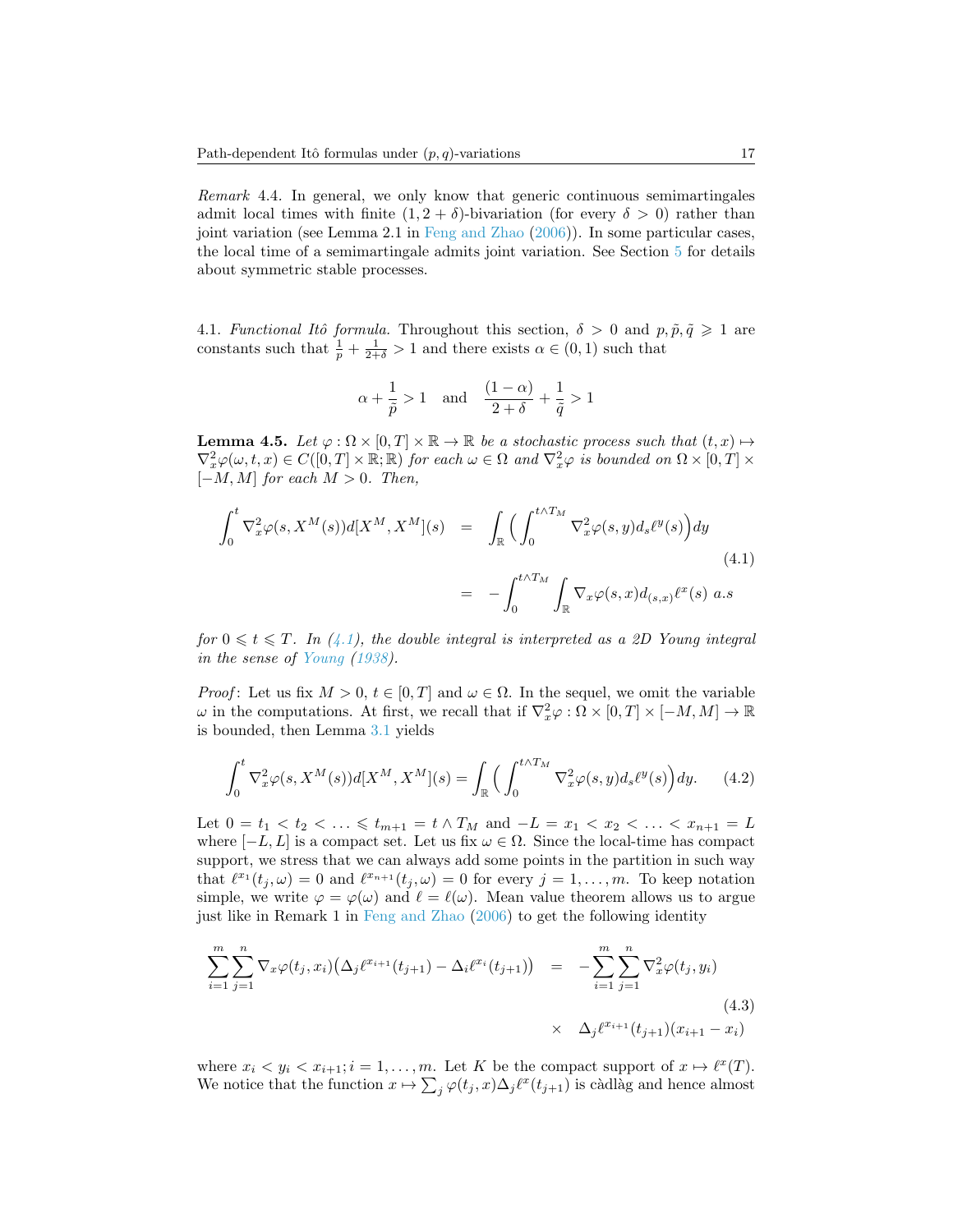everywhere continuous. The boundedness assumption yields

$$
\lim_{n \to \infty} \lim_{m \to \infty} \sum_{i=1}^{m} \sum_{j=1}^{n} \nabla_x^2 \varphi(t_j, y_i) \Delta_j \ell^{x_{i+1}}(t_{j+1}) (x_{i+1} - x_i)
$$
\n
$$
= \lim_{n \to \infty} \int_K \sum_{j=1}^{n} \nabla_x^2 \varphi(t_j, x) \times \Delta_j \ell^x(t_{j+1}) dx
$$
\n
$$
= \int_{\mathbb{R}} \int_0^t \nabla_x^2 \varphi(s, x) d\ell_s^x ds dx.
$$

From  $(4.3)$ , we conclude the proof.

Let us now assume additional hypotheses on the functional  $F$  to shift quadratic variation to local-time integrals.

**Assumption B:** The spatial weak derivative  $(\nabla_x^w F_t)(x_c)$  satisfies: For every  $L >$ 0, there exists a constant  $C$  such that

<span id="page-17-2"></span>
$$
|\Delta_i \Delta_j (\nabla_x^w F_{t_i})({}^{x_j} c_{t_i})| \le C |t_i - t_{i-1}|^{1/\tilde{p}} |x_j - x_{j-1}|^{1/\tilde{q}} \tag{4.4}
$$

for every partition  $\{t_i\}_{i=0}^N \times \{x_j\}_{j=0}^{N'}$  of  $[0,T] \times [-L,L]$  and  $c \in C([0,T];\mathbb{R})$ . Moreover,

<span id="page-17-0"></span>
$$
\sup_{0 \leq t \leq T} \| (\nabla_x^w F_t)(c_t) \|_{[-L, L]; p} < \infty \tag{4.5}
$$

for every  $c \in C([0,T];\mathbb{R})$ .

In the sequel, we provide a mild hypothesis to get convergence of local-time and stochastic integrals.

Assumption C: We assume piecewise uniform left-continuity in the following sense: For every  $\varepsilon > 0, M > 0$  and  $c \in C([0, T]; [-M, M])$  there exists  $\{x_i\}_{i=0}^{n+1}$ ,  $-M = x_0 < x_1 < \ldots < x_n < x_{n+1} = M$  such that

$$
\sup_{0 \leq t \leq T} |(\nabla_y^w F_t)(\nabla_x^w F_t) - (\nabla_x^w F_t)(\nabla_x^w F_t)| < \varepsilon
$$

whenever  $x_0 \leq y \leq x \leq x_1$  or  $x_i < y \leq x \leq x_{i+1}; i = 1, \ldots, n$ .

An immediate consequence of Lemma [4.5](#page-16-2) is the following remark.

<span id="page-17-1"></span>Corollary 4.6. If F satisfies Assumptions  $A_1(i)$  and A2, then for each  $M > 0$ and  $n \geqslant 1$ ,

$$
F_t^n(X_t^M) = F_0^n(X_0^M) + \int_0^t \nabla^h F_s^n(X_s^M) ds + \int_0^{t \wedge T_M} \nabla^v F_s^n(X_s) dX(s)
$$
  
- 
$$
\frac{1}{2} \int_0^{t \wedge T_M} \int_{\mathbb{R}} \nabla_x F_s^n({}^x X_s) d_{(s,x)} \ell^x(s)
$$

a.s. for  $0 \leqslant t \leqslant T$ .

*Proof*: Let us fix  $M > 0$  and  $n \ge 1$ . In one hand,  $\rho^{(2)}$  has compact support and  ${}^{x}X^{M} \in D([0, T]; [-M, M])$  a.s, then we shall use Assumption A1(i), to state that  $(\omega, t, x) \mapsto \nabla_x^2 F_t^n({}^x X_t^M(\omega))$  is a bounded measurable process on  $\Omega \times [0, T] \times [M, M]$ .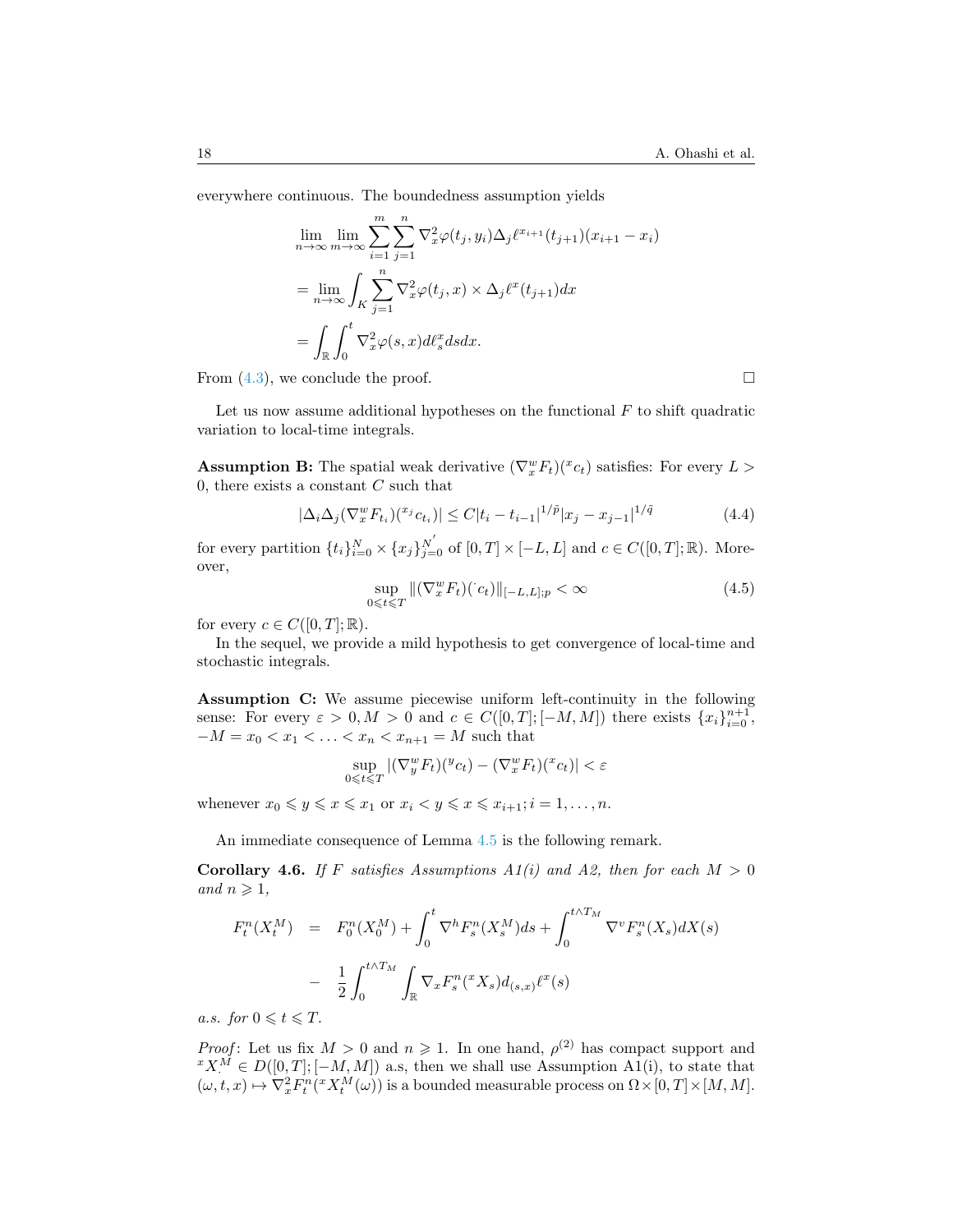On the other hand,  $\nabla^{v,2} F^n_t(X_t^M) = \nabla_x^2 F^n_t(X_t^M)|_{x=X^M(t)}$  so that [\(4.1\)](#page-16-0) in Lemma [4.5](#page-16-2) yields

$$
\int_{0}^{t} \nabla^{v,2} F_{s}^{n}(X_{s}^{M}) d[X^{M}, X^{M}](s) = -\int_{0}^{t \wedge T_{M}} \int_{\mathbb{R}} \nabla_{x} F_{s}^{n}(^{x} X_{s}^{M}) d_{(s,x)} \ell^{x}(s)
$$

$$
= -\int_{0}^{t \wedge T_{M}} \int_{\mathbb{R}} \nabla_{x} F_{s}^{n}(^{x} X_{s}) d_{(s,x)} \ell^{x}(s) \; a.s
$$

for  $0 \leq t \leq T$ . Lemma [2.10](#page-9-1) allows us to conclude the proof.

Now we are able to present the main result of this section. It extends [Feng](#page-29-1) [and Zhao](#page-29-1) [\(2006\)](#page-29-1) in the context of path-dependent functionals as well as Th. 8.1 in Leão et al.  $(2015)$  in the context of generic semimartingales. In particular, it complements the results given in section [3](#page-10-0) when  $x \mapsto (\nabla_x^w F_t)(x_c)$  has bounded variation.

<span id="page-18-0"></span>**Theorem 4.7.** Let  $F$  be a functional satisfying Assumptions A1, A2, B and C. Then

<span id="page-18-4"></span>
$$
F_t(X_t) = F_0(X_0) + \int_0^t \nabla^h F_s(X_s) ds + \int_0^t \nabla^w F_s(X_s) dX(s)
$$
  

$$
- \frac{1}{2} \int_{-\infty}^{+\infty} \int_0^t (\nabla_x^w F_s)(^x X_s) d_{(s,x)} \ell^x(s) a.s
$$

for  $0 \leqslant t \leqslant T$ .

*Proof*: Let  $M > 0$  be such that  $supp \rho \subset [-M, M]$ . To keep notation simple, we set  $t_M := t \wedge T_M$  and  $k(dz) = \rho(z)dz$ . At first, we claim that the following convergence holds

<span id="page-18-3"></span>
$$
\int_{0}^{t_{M}} \int_{[-M,M]} \nabla_{x} F^{n}(^{x} X_{s}) d_{(s,x)} \ell^{x}(s) \to \int_{0}^{t_{M}} \int_{[-M,M]} (\nabla_{x}^{w} F_{s})({}^{x} X_{s}) d_{(s,x)} \ell^{x}(s)
$$
\n(4.7)

almost surely as  $n \to \infty$ , for each  $t \in [0, T]$ . Indeed, by making a change of variable

$$
\nabla_x F_t^n(xX_t) - (\nabla_x^w F_t)(^x X_t) = \int_{-M}^M \left( (\nabla_x^w F_t)(^{x-z/n} X_t) - (\nabla_x^w F_t)(^x X_t) \right) k(dz) \ a.s \tag{4.8}
$$

for every  $(t, x) \in [0, T] \times [-M, M]$ . Let us fix  $\omega \in \Omega$ . By Assumption C, we then have

<span id="page-18-2"></span>
$$
\sup_{(x,t)\in[-M,M]\times[0,T]} \left| \nabla_x F_t^n({}^x X_t(\omega)) - (\nabla_x^w F_t)({}^x X_t(\omega)) \right| \to 0 \tag{4.9}
$$

as  $n \to \infty$ . Moreover, for any partition  $\{t_i\}_{i=0}^N \times \{x_j\}_{j=0}^{N'}$  of  $[0, t] \times [-M, M]$ , we have

<span id="page-18-1"></span>
$$
|\Delta_j \Delta_i \nabla_x F_{t_i}^{n}(x,X_{t_i})| \leqslant \int_{-M}^{M} |\Delta_j \Delta_i (\nabla_x^w F_{t_i}) (x - \frac{z}{n} X_{t_i})| k(dz) \ a.s. \tag{4.10}
$$

Let us now fix an arbitrary partition  $\{t_i\}_{i=0}^N \times \{x_j\}_{j=0}^{N'}$  of  $[0, t] \times [-M, M]$ . Let  $\mathcal{P}_{[-Q,Q]}$  be the set of all partitions of the interval  $[-Q,Q]$  for  $0 < Q < \infty$ . We notice that for each  $z \in [0, M]$  the set  $\{x_j - z/n; j = 0, \ldots, N'\}$  is a partition of  $[-M-z/n, M-z/n]$ . In particular,  $[-M-\frac{z}{n}, M-\frac{z}{n}] \subset [-M-\frac{M}{n}, M+\frac{M}{n}]$  for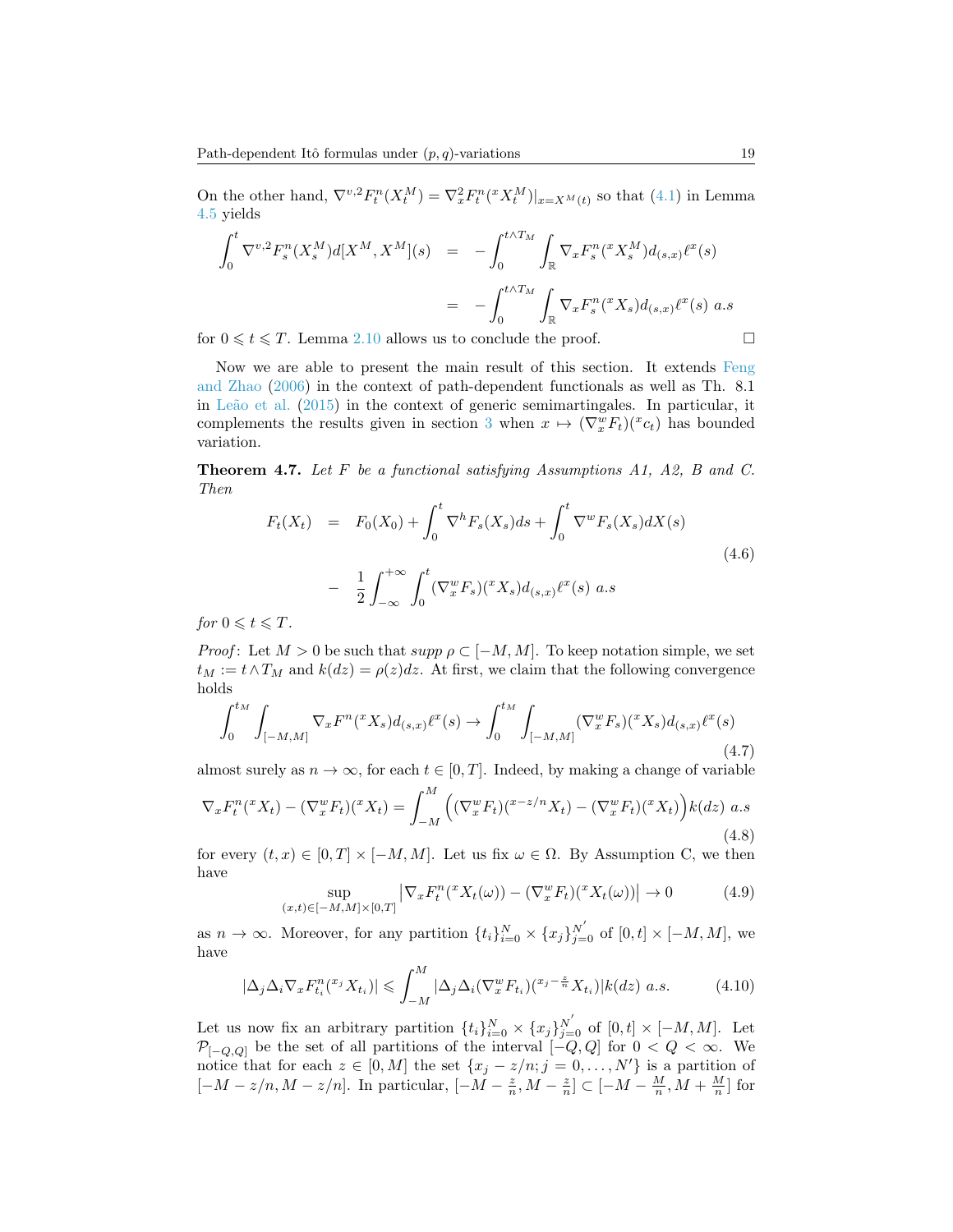every  $z \in [0, M]$  and  $n \geq 1$ . Then we shall find a compact set  $[-2M, 2M]$  such that  $[-M-\frac{M}{n},M+\frac{M}{n}]\subset [-2M,2M]$   $\forall n\geqslant 1$ . More importantly, we shall add finitely many points in the set  $\{x_j - z/n; j = 0, \ldots, M, z \in [0, M]\}$  in such way that this can be viewed as a subset of  $\mathcal{P}_{[-2M,2M]}$ . A similar argument holds for  $z \in [-M,0]$ . Therefore, Assumption B and  $(4.10)$  yield the existence of a positive constant C which only depends on  $M > 0$  such that

<span id="page-19-0"></span>
$$
|\Delta_j \Delta_i \nabla_x F_{t_i}^n({}^{x_j} X_{t_i})| \leq \int_{-M}^M |\Delta_j \Delta_i (\nabla_x^w F_{t_i})({}^{x_j - \frac{z}{n}} X_{t_i})| k(dz)
$$
  

$$
\leq C|t_i - t_{i-1}|^{1/\tilde{p}} |x_j - x_{j-1}|^{1/\tilde{q}} a.s
$$
(4.11)

for every  $n \geq 1$ . Let us fix  $\omega \in \Omega^*$  and  $t \in [0,T]$ , where  $\mathbb{P}(\Omega^*) = 1$ . We may suppose that  $\ell^{-M}(\cdot, \omega) = 0$  and we obviously have  $\ell(0, \omega) = 0$ . Then, we shall apply Th 6.4 in [Young](#page-30-1) [\(1936\)](#page-30-1) to state that

<span id="page-19-4"></span>
$$
\lim_{n \to \infty} \int_0^{t_M(\omega)} \int_{-M}^M \ell^x(\omega, s) d_{(s,x)} \nabla_x F_s^n({}^x X_s(\omega)) = \int_0^{t_M(\omega)} \int_{-M}^M \ell^x(\omega, s)
$$
\n
$$
d_{(s,x)} (\nabla_x^w F_s)({}^x X_s(\omega)).
$$
\n(4.12)

Moreover,

$$
\Delta_j \nabla_x F^n_{t_M(\omega)}({}^{x_j} X_{t_M(\omega)}(\omega)) = \int_{-M}^M \left[ (\nabla_x^w F_{t_M(\omega)})({}^{x_j-z/n} X_{t_M(\omega)}(\omega)) - (\nabla_x^w F_{t_M(\omega)})({}^{x_{j-1}-z/n} X_{t_M(\omega)}(\omega)) \right] k(dz).
$$

Since  $\int_0^2 \rho(z) dz = 1$ , we shall apply Jensen inequality to get

<span id="page-19-1"></span>
$$
|\Delta_j \nabla_x F^n_{t_M(\omega)}({}^{x_j} X_{t_M(\omega)}(\omega))|^p \leqslant \int_{-M}^M |\Delta_j(\nabla_x^w F_{t_M(\omega)})({}^{x_j - z/n} X_{t_M(\omega)}(\omega))|^p k(dz). \tag{4.13}
$$

The same argument used in  $(4.11)$  also applies here. In this case, by applying  $(4.5)$ into  $(4.13)$ , we can find a compact set  $[-Q, Q]$  such that

$$
\sum_{j=0}^{N'} |\Delta_j \nabla_x F^n_{t_M(\omega)}({}^{x_j} X_{t_M(\omega)}(\omega))|^p
$$
\n
$$
\leq \int_{-M}^{M} \sum_{j=0}^{N'} |\Delta_j (\nabla_x^w F_{t_M(\omega)})({}^{x_j-z/n} X_{t_M(\omega)}(\omega))|^p k(dz)
$$
\n
$$
\leq \int_{-M}^{M} ||(\nabla_x^w F_{t_M(\omega)})({}^{x_j(x)} X_{t_M(\omega)}(\omega))||^p_{[-Q,Q];p} k(dz)
$$
\n
$$
= ||(\nabla_x^w F_{t_M(\omega)})({}^{x_j(x)} X_{t_M(\omega)}(\omega))||^p_{[-Q,Q];p}
$$
\n(4.14)

<span id="page-19-2"></span>for every  $n \geq 1$ . Estimate [\(4.14\)](#page-19-2) yields

<span id="page-19-3"></span>
$$
\|\nabla_x F^n_{t_M(\omega)}(\cdot X_{t_M(\omega)}(\omega))\|_{[-M,M];p}^p \le \|\nabla_x^w F_{t_M(\omega)}(\cdot X_{t_M(\omega)}(\omega))\|_{[-Q,Q];p}^p \tag{4.15}
$$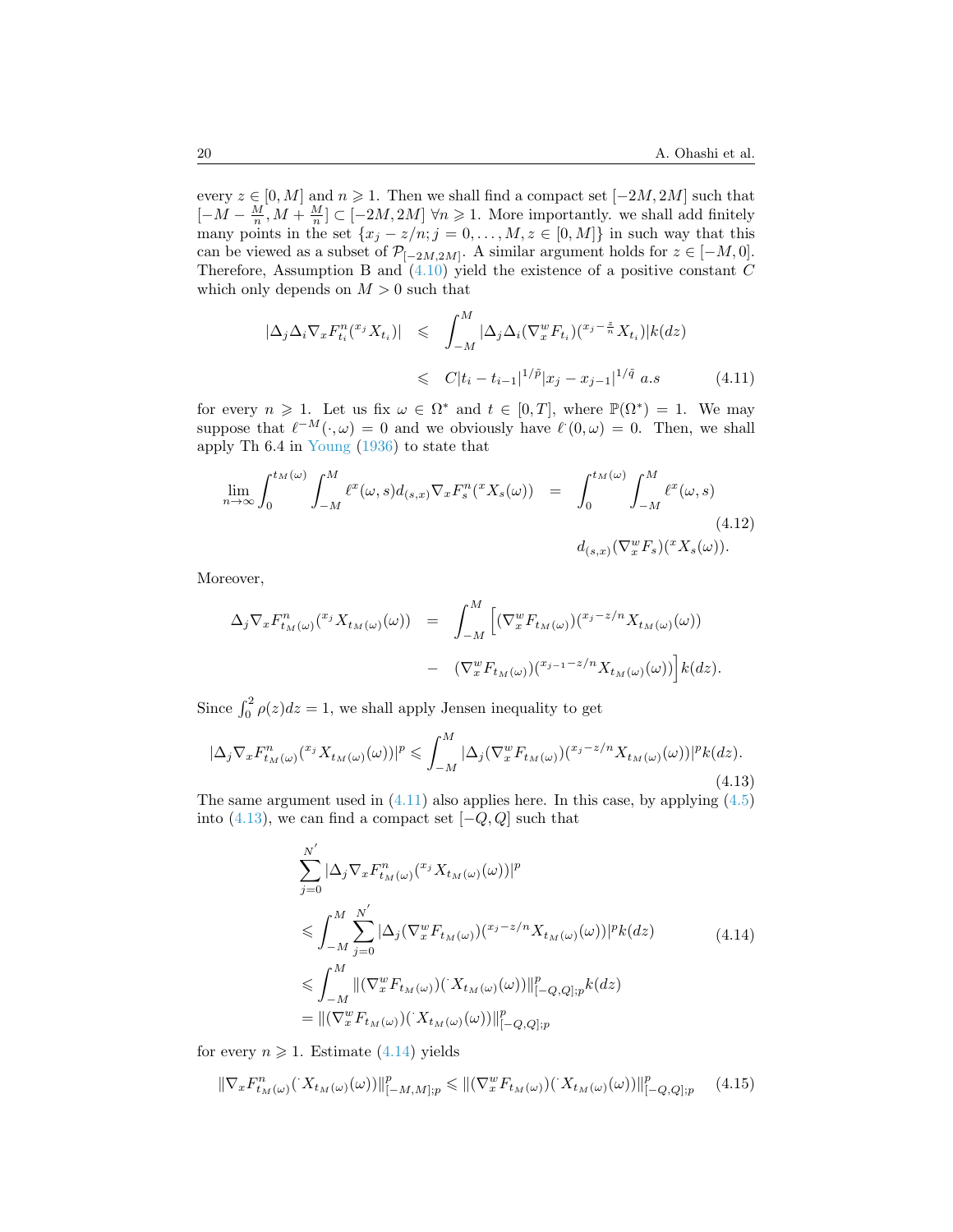for every  $n \geqslant 1$ . Estimate [\(4.15\)](#page-19-3) together with [\(4.9\)](#page-18-2) allow us to use Proposition 6.12 in e.g [Friz and Victoir](#page-29-7) [\(2010\)](#page-29-7) to get

$$
\lim_{n \to \infty} \int_{-M}^{M} \ell^{x}(t_{M}(\omega)) d_{x} \nabla_{x} F_{t_{M}(\omega)}^{n}(\ell^{x} X_{t_{M}(\omega)}(\omega))
$$
\n
$$
= \int_{-M}^{M} \ell^{x}(t_{M}(\omega)) d_{x} (\nabla_{x}^{w} F_{t_{M}(\omega)})(\ell^{x} X_{t_{M}(\omega)}(\omega)). \tag{4.16}
$$

<span id="page-20-0"></span>By writing

$$
\int_0^{t_M(\omega)} \int_{-M}^M \nabla_x F_s^n({}^x X_s(\omega)) d_{(s,x)} \ell^x(s) = \int_0^{t_M(\omega)} \int_{-M}^M \ell^x(\omega, s) d_{(s,x)} \nabla_x F_s^n({}^x X_s(\omega)) - \int_{-M}^M \ell^x (t_M(\omega)) d_x \nabla_x F_{t_M(\omega)}^n({}^x X_{t_M(\omega)}(\omega))
$$

and using  $(4.16)$  and  $(4.12)$ , we conclude that  $(4.7)$  holds. From Assumptions A1(ii), we know that  $\lim_{n\to\infty} F_t^n(X_t^M) = F_t(X_t^M)$   $a.s; 0 \leq t \leq T$ . From Corollary [4.6,](#page-17-1) it only remains to check that

<span id="page-20-1"></span>
$$
\int_0^t \nabla^h F_s^n(X_s^M) ds \to \int_0^t \nabla^h F_s(X_s^M) ds \tag{4.17}
$$

<span id="page-20-2"></span>
$$
\int_0^{t_M} \nabla^v F_s^n(X_s) dX(s) \to \int_0^{t_M} \nabla^w F_s(X_s) dX(s)
$$
\n(4.18)

in probability as  $n \to \infty$ . We have already checked that convergence [\(4.17\)](#page-20-1) holds in the proof of Theorem [3.2.](#page-11-0)

From [\(4.9\)](#page-18-2), we know that for each  $\omega \in \Omega$ 

$$
\sup_{0 \leq t \leq T} |\nabla^v F^n_t(X_t(\omega)) - \nabla^w F_t(X_t(\omega))| \to 0
$$

as  $n \to \infty$  so that

$$
\int_0^{t_M} |\nabla^v F_s^n(X_s) - \nabla^w F_s(X_s)|^2 d[X, X](s) \to 0
$$

in probability as  $n \to \infty$ . This shows that [\(4.18\)](#page-20-2) holds. Summing up the above result together with Corollary [4.6,](#page-17-1) we get

$$
F_{t_M}(X_{t_M}) = F_0(X_0) + \int_0^t \nabla^h F_s(X_s^M) ds + \int_0^{t_M} \nabla^w F_s(X_s) dX(s)
$$

$$
- \frac{1}{2} \int_{-M}^M \int_0^{t_M} (\nabla_x^w F_s)(^x X_s) d_{(s,x)} \ell^x(s)
$$

a.s for  $0 \leq t \leq T$ . By letting  $M \to \infty$  and using the fact that  $(x, t) \mapsto \ell^x(t)$  has compact support a.s, then we recover  $(4.6)$ .

<span id="page-20-3"></span>Example 4.8. We consider an example studied by Leão et al.  $(2015)$  given by

$$
F_t(c_t) = \int_{-\infty}^{c(t)} \int_0^t \varphi(c(s), y) ds dy; 0 \leq t \leq T,
$$

for  $c \in \Lambda$ , where  $\varphi : \mathbb{R}^2 \to \mathbb{R}$  is a two-parameter Hölder continuous function satisfying the following hypotheses: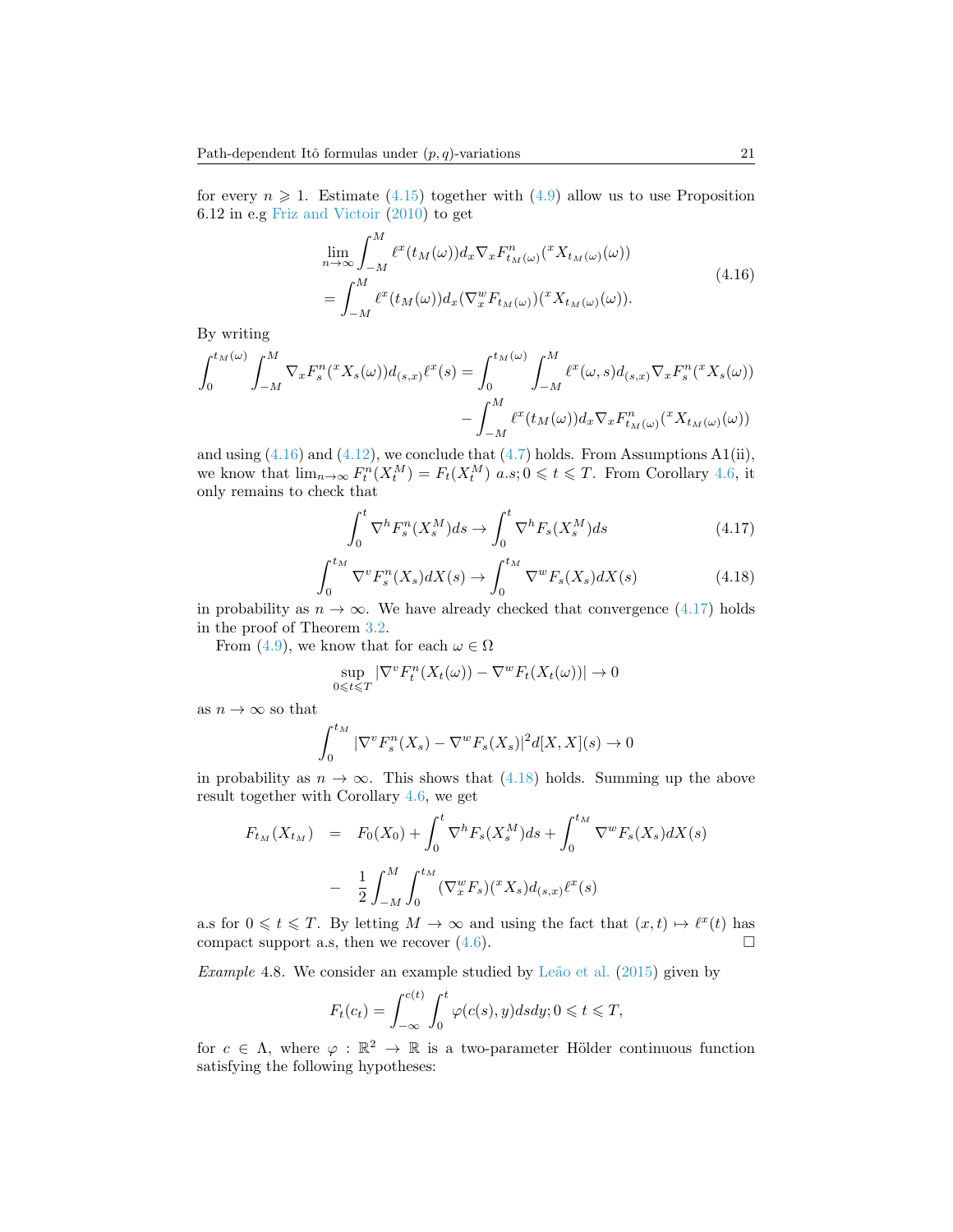(i) For every compact set  $K \subset \mathbb{R}$ , there exist constants  $M_1$  and  $M_2$  such that for every  $a, z \in K$ ,

$$
|\varphi(a,x) - \varphi(a,y)| \leq M_1 |x - y|^{\gamma_1},
$$

and

$$
|\varphi(c,z)-\varphi(d,z)|\leqslant M_2|c-d|^{\gamma_2},
$$

where  $\gamma_1 \in \left(\frac{1+\delta}{2+\delta}, 1\right], \gamma_2 \in (0,1]$  and  $\delta > 0$ .

(ii) For every compact set  $V_1 \subset \mathbb{R}$  there exists a compact set  $V_2$  such that  $\{x;$  $\varphi(a, x) \neq 0$   $\subset V_2$  for every  $a \in V_1$ .

(iii) For every continuous path  $c \in C([0,T];\mathbb{R})$ ,  $\int_{[0,T]\times\mathbb{R}} |\varphi(c(s),y)| ds dy < \infty$ .

This example was studied in Leão et al. [\(2015\)](#page-29-10) in the Brownian filtration context where the authors show that it is a weakly differentiable process. One can easily check if (i, ii, iii) are in force, then this functional satisfies the assumptions in Theorem [4.7.](#page-18-0) In particular, if  $X$  is a continuous semimartingale, the following decomposition holds

$$
F_t(X_t) = F_0(X_0) + \int_0^t \int_0^s \varphi(X(r), X(s)) dr dX(s) + \int_0^t \int_{-\infty}^{X(s)} \varphi(X(s), y) dy ds
$$
  

$$
- \frac{1}{2} \int_0^t \int_{-\infty}^{+\infty} \int_0^s \varphi(X(r), x) dr d_{(s,x)} \ell^x(s); \ a.s, 0 \le t \le T.
$$

One can also think in more general functionals of the form

$$
\int_{-\infty}^{c(t)} Z_t(c_t; y) dy; c \in \Lambda
$$

where  $Z = \{Z_t(\cdot; x) : C([0, t]; \mathbb{R}) \to \mathbb{R}; x \in \mathbb{R}; 0 \leq t \leq T\}$  is a family of functionals with suitable two-parameter Hölder regularity. See Example [5.8.](#page-27-0)

## <span id="page-21-0"></span>5. Functional Itô formula for symmetric stable processes under joint variation conditions

In this section, we investigate Itô formulas under different (and somewhat weaker) assumptions from the particular 2D-control given by [\(4.4\)](#page-17-2) in Assumption B. In the language of rough path theory, assumption [\(4.4\)](#page-17-2) precisely says that if  $\tilde{q} = \tilde{p} = \beta$ then  $\nabla_x F_t({}^x X_t)$  admits a 2D-control  $\omega([t_1, t_2] \times [x_1, x_2]) = |t_1 - t_2|^{\frac{1}{\beta}} |x_1 - x_2|^{\frac{1}{\beta}}$  so that [\(4.4\)](#page-17-2) trivially implies that  $(t, x) \mapsto \nabla_x F_t({}^x X_t)$  has  $(\beta, \beta)$ -joint variation in the sense of [Friz and Victoir](#page-29-7) [\(2010\)](#page-29-7). If the semimartingale local time  $\{ \ell^x(t) ; -L \leq x \leq \ell^x(t) \}$  $L, 0 \leq t \leq T$ } admits joint variation over compact sets  $[-L, L] \times [0, T]$  a.s. (see Definition [5.1\)](#page-22-0), then  $(4.4)$  and  $(4.5)$  in Assumption B can be weakened to more general types of controls.

To our best knowledge, it is only known that local-times associated to general continuous semimartingales admit finite  $(1, 2 + \delta)$ -bivariation a.s.for any  $\delta > 0$ . This result is due to [Feng and Zhao](#page-29-1) [\(2006\)](#page-29-1). In the sequel, we study joint variation of local-times of semimartingales in the following sense.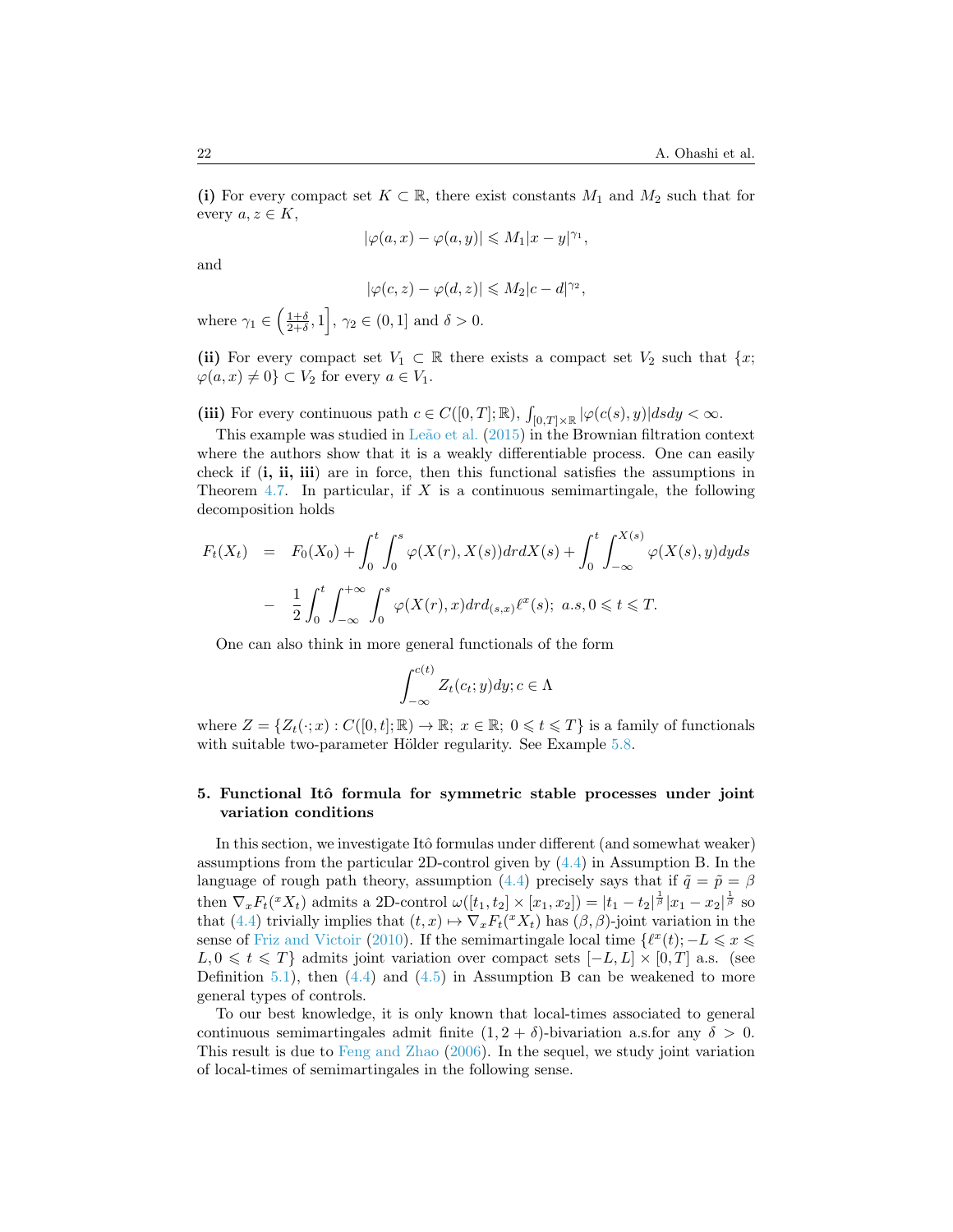<span id="page-22-0"></span>**Definition 5.1.** Let  $p, q, r, s \in [1, \infty)$ ,  $-\infty < a_1 < a_2 < +\infty$  and  $-\infty < b_1 < b_2 <$  $\infty$ . A function  $H : [a_1, a_2] \times [b_1, b_2] \to \mathbb{R}$  has joint right finite  $(p, q)$ -variation when

$$
RV_{[a_1,a_2]\times [b_1,b_2]}^{p,q}(H) := \sup_{\pi} \left\{ \left[ \sum_{i=1}^n \left[ \sum_{j=1}^m |\Delta_i \Delta_j H(t_i,x_j)|^p \right]^{\frac{q}{p}} \right]^{\frac{1}{q}} \right\} < \infty.
$$

It has joint left finite  $(r, s)$ -variation when

$$
LV_{[a_1,a_2]\times[b_1,b_2]}^{r,s}(H):=\sup_{\pi}\left\{\left[\sum_{j=1}^m\Big[\sum_{i=1}^n|\Delta_i\Delta_jH(t_i,x_j)|^r\Big]^{\frac{s}{r}}\right]^{\frac{1}{s}}\right\}<\infty
$$

where sup varies over all partitions  $\pi := \{a_1 = t_1 \leq t_2 \leq \ldots \leq t_n = a_2\} \times \{b_1 = a_2\}$  $x_0 \leq x_1 \ldots \leq x_m = b_2$  of  $[a_1, a_2] \times [b_1, b_2]$ .

See [Towghi](#page-29-18) [\(2002a\)](#page-29-18) for more details on this variation concept. When  $p = q$ , this type of variation has been studied in the context of Gaussian rough paths (see e.g [Cass et al.](#page-28-6) [\(2015\)](#page-28-6) and [Cass et al.](#page-28-7) [\(2009\)](#page-28-7)). The following result is an immediate consequence of a fundamental estimate due to [Marcus and Rosen](#page-29-19) [\(1992\)](#page-29-19) in Lemma 3.3.

<span id="page-22-2"></span>**Lemma 5.2.** Let X be a real-valued symmetric stable process with exponent  $1 <$  $\beta \leq 2$ . Then for every natural number  $p \geq 1$ , there exists a positive number C wich only depends on  $(\beta, p)$  such that

$$
\|\ell^x(t) - \ell^y(t) - \left(\ell^x(s) - \ell^y(s)\right)\|_{L^{2p}(\mathbb{P})} \leq C|x - y|^{\frac{\beta - 1}{2}}|t - s|^{\frac{\beta - 1}{2\beta}} \tag{5.1}
$$

for any list of numbers  $(t, s, x, y) \in \mathbb{R}_+^2 \times \mathbb{R}^2$ .

Proof: From Lemma 3.3 in [Marcus and Rosen](#page-29-19) [\(1992\)](#page-29-19), we know there exists a constant  $C > 0$  which only depends on  $(p, \beta)$  such that

<span id="page-22-1"></span>
$$
\left(\mathbb{E}|\ell^x(t) - \ell^y(t)|^{2p}\right)^{\frac{1}{2p}} \leq C|x - y|^{(\frac{\beta - 1}{2})}t^{\frac{\beta - 1}{2\beta}}\tag{5.2}
$$

for every  $(t, x, y) \in \mathbb{R}_+ \times \mathbb{R}^2$ . Let  $\theta_t : \Omega \to \Omega$  be the standard shift operator defined by the relation  $Y \circ \theta_t := Y(\theta_t); t \geq 0$  for any random variable Y. Since X is a Markov process, then we know that the associated local-time process  $\{\ell^x(t); (x, t) \in$  $\mathbb{R} \times \mathbb{R}_+$  is an additive functional. Hence, by using the Markov property and  $(5.2)$ , if  $(s, t, x, y) \in \mathbb{R}_+^2 \times \mathbb{R}^2$ , then

$$
\begin{aligned} \|\ell^x(t) - \ell^y(t) - (\ell^x(s) - \ell^y(s))\|_{L^{2p}(\mathbb{P})}^{2p} &= \mathbb{E}|\ell^x(t) - \ell^y(t) - \ell^x(s) + \ell^y(s)|^{2p} \circ \theta_s \\ &= \int_{-\infty}^{+\infty} \mathbb{E}|\ell^{x-v}(t-s) - \ell^{y-v}(t-s)|^{2p} \mathbb{P}_{X(s)}(dv) \\ &\leq C|x-y|^{(\frac{\beta-1}{2})2p}|t-s|^{(\frac{\beta-1}{2\beta})2p} \end{aligned}
$$

where  $\mathbb{P}_{X(s)}$  is the law of  $X(s)$ .

We are now able to show the following result.

<span id="page-22-3"></span>**Lemma 5.3.** Let X be a stable symmetric process with exponent  $1 < \beta \leq 2$ . Then for every compact subset  $[-L, L] \subset \mathbb{R}$ , the associated local time process  $\ell$  of X satisfies  $RV_{[0,T]\times[-L,L]}^{\alpha_1,\alpha_2}(\ell) + LV_{[0,T]\times[-L,L]}^{\alpha_2,\alpha_1}(\ell) < \infty$  a.s. for any  $\alpha_1 > \frac{2}{\beta-1}$  and  $\alpha_2 > \frac{2\beta}{\beta-1}.$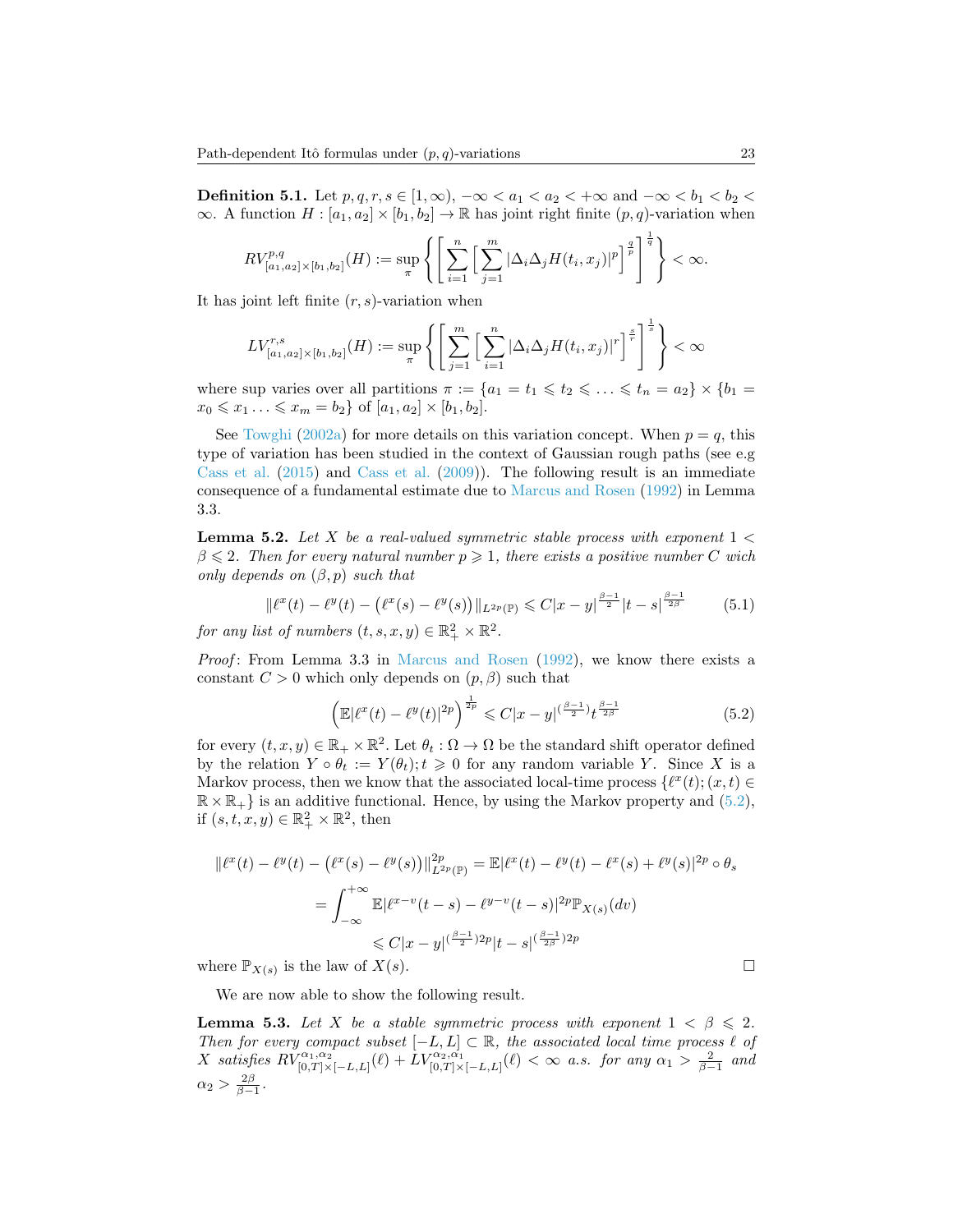*Proof*: Let us fix a compact set  $[-L, L] \subset \mathbb{R}$  and let  $p \geq 1$  be an arbitrary positive integer. Theorem 3.1 from [Hu and Le](#page-29-20) [\(2013\)](#page-29-20) and Lemma [5.2](#page-22-2) imply that for every  $\gamma_1$  and  $\gamma_2$  satisfying

$$
\gamma_1 < \frac{\beta - 1}{2} - \frac{1}{2p}
$$
 and  $\gamma_2 < \frac{\beta - 1}{2\beta} - \frac{1}{2p}$  (5.3)

there exists a non-negative random variable  $C_p(\omega)$ , which depends on p, such that

$$
|\ell^x(\omega, t) - \ell^y(\omega, t) - (\ell^x(\omega, s) - \ell^y(\omega, s))| \leq C_p(\omega)|x - y|^{\gamma_1}|t - s|^{\gamma_2}
$$
 (5.4)

for every  $s, t \in [0, T]$  and almost all  $\omega \in \Omega$ . In other words, for each pair of positive constants  $\gamma_1$  and  $\gamma_2$  satisfying

<span id="page-23-1"></span><span id="page-23-0"></span>
$$
\gamma_1 < \frac{\beta - 1}{2} \quad \text{and} \quad \gamma_2 < \frac{\beta - 1}{2\beta}
$$

there exists  $p \ge 1$  which realizes [\(5.3\)](#page-23-0) and a non-negative random variable  $C_p(\omega)$ , depending on  $p$ , such that  $(5.4)$  holds.

Now let  $(\alpha_1, \alpha_2)$  be any pair of numbers satisfying  $\alpha_1 > \frac{2}{\beta - 1}$  and  $\alpha_2 > \frac{2\beta}{\beta - 1}$ . Inequality [\(5.4\)](#page-23-1) is fulfilled for  $\gamma_1 = \alpha_1^{-1}$  and  $\gamma_2 = \alpha_2^{-1}$  and for a non-negative random variable  $C_p(\omega)$ . For a given partition,  $\pi = \{-L = x_0 \leq x_1 \dots \leq x_m =$  $L$ } × {0 =  $t_1 \leq t_2 \leq \ldots \leq t_n = T$ } of  $[-L, L] \times [0, T]$ , we then have

$$
\sum_{j=1}^m |\Delta_j \Delta_i \ell^{x_j}(\omega, t_i)|^{\alpha_1} \leq 2LC_p(\omega)^{\alpha_1} |t_i - t_{i-1}|^{\gamma_2 \alpha_1},
$$

and hence,

$$
\Big[\sum_{i=1}^n\big[\sum_{j=1}^m |\Delta_j\Delta_i\ell^{x_j}(\omega,t_i)|^{\alpha_1}\big]^{\frac{\alpha_2}{\alpha_1}}\Big]^{\frac{1}{\alpha_2}} \leq (2L)^{\frac{1}{\alpha_1}}T^{\frac{1}{\alpha_2}}C_p(\omega) \text{ for almost all } \omega \in \Omega.
$$

This shows that  $RV^{\alpha_1,\alpha_2}_{[0,T]\times[-L,L]}(\ell) < \infty$  a.s. for any  $\alpha_1 > \frac{2}{\beta-1}$  and  $\alpha_2 > \frac{2\beta}{\beta-1}$ . The above argument also shows that  $LV_{[0,T]\times[-L,L]}^{a_2,a_1}(\ell) < \infty$  *a.s.* This allows us to conclude the proof.  $\Box$ 

In the sequel, we denote  $\Delta f(t, s; x, y) := f(t, x) - f(t, y) - (f(s, x) - f(s, y))$  for  $(t, s, x, y) \in [0, T]^2 \times \mathbb{R}^2$ . A routine manipulation yields the following interpolation result. We omit the details of the proof.

<span id="page-23-2"></span>**Lemma 5.4.** Let  $f : [0, T] \times [-M, M] \to \mathbb{R}$  be a function such that, for  $a, b \geq 1$ ,  $LV_{[0,T]\times[-M,M]}^{a,b}(f) < \infty$ . If  $a < a'$  and  $b' = \frac{a'}{a}$  $\frac{a'}{a}b$ , then

$$
LV_{[0,T]\times[-M,M]}^{a',b'}(f) \leq \sup_{\substack{t,s\in[0,T];\\x,y\in[-M,M]}}|\Delta f(t,s;x,y)|^{\frac{a'-a}{a'}}\sup_{\pi}\left[\sum_{j=1}^m\left[\sum_{i=1}^n|\Delta_i\Delta_j f(t_i,x_j)|^a\right]^{\frac{b}{a}}\right]^{\frac{1}{b'}}
$$

Similarly, if  $RV^{p,q}_{[0,T]\times[-M,M]}(f) < \infty$  for  $p,q \geqslant 1$  and  $p < p'$  and  $q' = \frac{p'}{p}$  $\frac{p}{p}q$ , then

$$
RV_{[0,T]\times[-M,M]}^{p',q'}(f) \leq \sup_{\substack{t,s\in[0,T];\\x,y\in[-M,M]}} |\Delta f(t,s;x,y)|^{\frac{p'-p}{p'}} \sup_{\pi} \left[ \sum_{i=1}^n \left[ \sum_{j=1}^m |\Delta_i \Delta_j f(t_i,x_j)|^p \right]^{\frac{q}{p}} \right]^{\frac{1}{q'}}
$$

where sup varies over all partitions  $\pi := \{0 = t_1 \leq t_2 \leq \ldots \leq t_n = T\} \times \{-M =$  $x_0 \leq x_1 \ldots \leq x_m = M$  of  $[0, T] \times [-M, M]$ .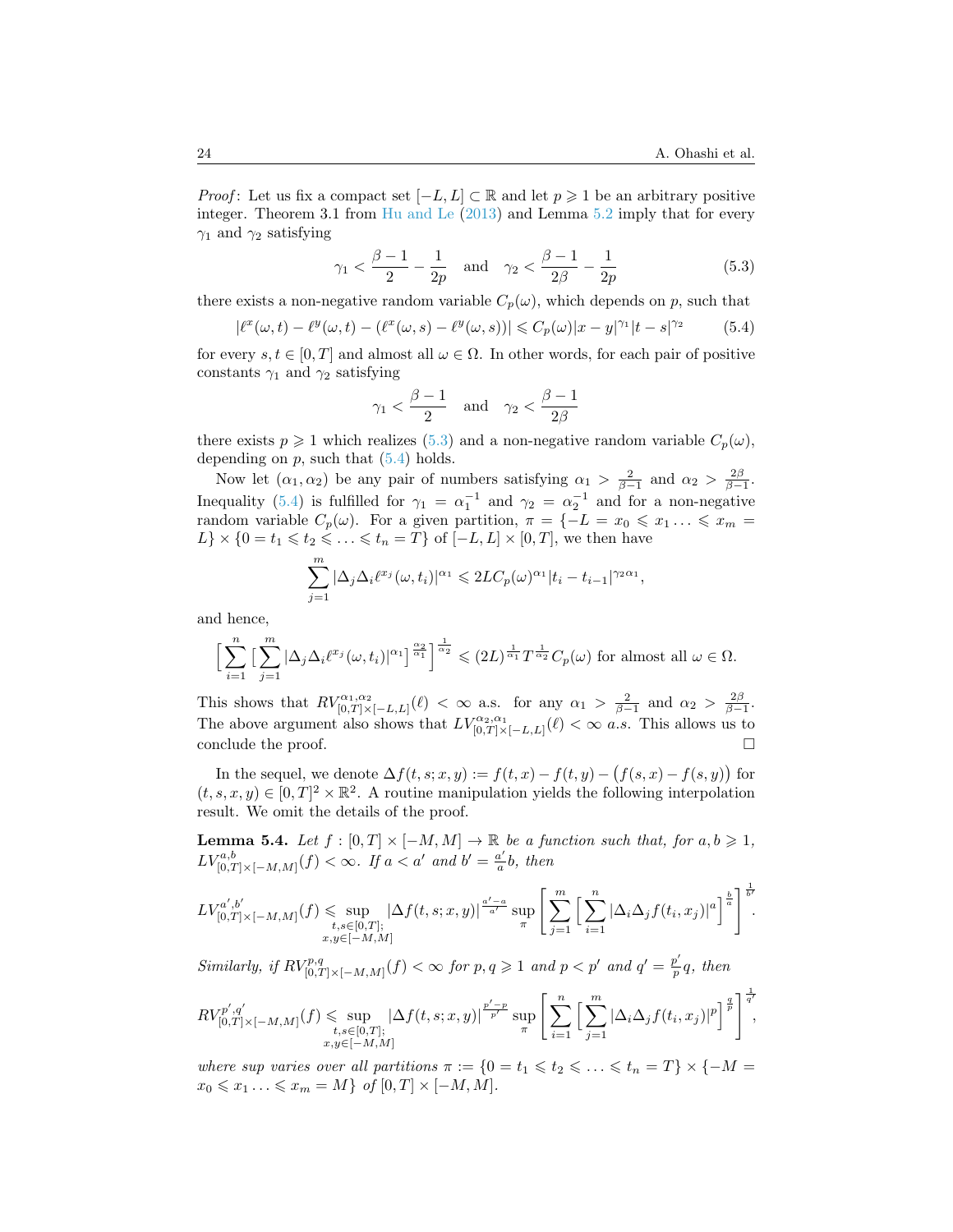In the sequel, for a compact set  $[0, T] \times [-M, M]$ , we denote

 $||f||_{a,b;[0,T]\times[-M,M]}$ 

$$
:= LV^{a,b}_{[0,T] \times [-M,M]}(f) + ||f(0, \cdot))||_{[-M,M];b} + ||f(\cdot, -M)||_{[0,T];a} + |f(0, -M)|
$$

where  $a, b \geq 1$ . We define  $LW_{a,b}([0,T] \times [-M,M])$  as the set of all functions  $f : [0, T] \times [-M, M] \rightarrow \mathbb{R}$  such that  $||f||_{a,b:[0,T] \times [-M,M]} < \infty$ .

For  $p, q \geq 1$ , we also denote

$$
||f|_{p,q;[0,T]\times[-M,M]}
$$
  
:=  $RV_{[0,T]\times[-M,M]}^{p,q}(f) + ||f(0,\cdot))||_{[-M,M];q} + ||f(\cdot,-M)||_{[0,T];p} + |f(0,-M)|$ 

and  $RW_{p,q}([0,T] \times [-M,M])$  is the set of all functions  $f : [0,T] \times [-M,M] \to \mathbb{R}$ such that  $|f|_{p,q;[0,T]\times[-M,M]}<\infty$ . We refer the reader to [Towghi](#page-29-18) [\(2002a\)](#page-29-18) for details on this joint variation concept.

**Assumption D(i)** There exists  $1 \leq a < \frac{2\beta}{\beta+1}$  such that

 $\sup_{x \in K} \|\nabla^w F(x) \|_{a;[0,T]} < \infty$  for every  $c \in C([0,T];\mathbb{R})$  and a compact subset  $K \subset \mathbb{R}$ .

**Assumption D(ii)** There exists  $1 \leq b < \frac{2}{3-\beta}$  such that  $\sup_{0\leqslant t\leqslant T}\|\nabla^w F_t(\cdot c_t)\|_{b;[-M,M]}<\infty$  for every  $c\in C([0,T];\mathbb{R})$  and  $M>0$ .

<span id="page-24-0"></span>**Proposition 5.5.** Let X be a stable symmetric process with index  $1 < \beta \le 2$ . Assume that F is a functional which satisfies Assumptions A1, A2, C and  $D(i)$ . If for each  $c \in C([0,T];\mathbb{R})$ ,  $(t,x) \mapsto (\nabla_x^w F_t)(x_c) \in LW_{a,b}([0,T] \times [-M,M])$  for every  $M > 0$  with  $1 \leq a < \frac{2\beta}{\beta+1}$ ,  $1 \leq b < \frac{2}{3-\beta}$  and  $1 \leq a \leq b$ , then

<span id="page-24-2"></span>
$$
F_t(X_t) = F_0(X_0) + \int_0^t \nabla^h F_s(X_s) ds + \int_0^t \nabla^w F_s(X_s) dX(s)
$$
  

$$
- \frac{1}{2} \int_{-\infty}^{+\infty} \int_0^t (\nabla_x^w F_s)(^x X_s) d_{(s,x)} \ell^x(s) a.s
$$
 (5.5)

for  $0 \leqslant t \leqslant T$ .

*Proof*: In the sequel, we fix  $M > 0$  and to shorten notation, we omit  $[0, T] \times$  $[-M, M]$  and we write  $\|\cdot\|_{a,b}$  and  $LW_{a,b}$ . We also write  $\|\cdot\|_{\gamma}$  for the one-parameter Hölder norm over a compact set. Throughout this section,  $C$  is a generic constant which may differ from line to line. From [Boylan](#page-28-8) [\(1964\)](#page-28-8), we know that  $\{\ell^x(s); (s, x) \in$  $\mathbb{R}_+ \times \mathbb{R}$  has jointly continuous paths a.s. From Lemma [5.3](#page-22-3) and Th 1.2 (b) in [Towghi](#page-29-18) [\(2002a\)](#page-29-18), we know that the following integral process

<span id="page-24-1"></span>
$$
\int_0^t \int_{-M}^M (\nabla^w F_s)(^x X_s) d_{(s,x)} \ell^x(s); 0 \leq t \leq T,
$$
\n(5.6)

exists if for any  $c \in C([0,T];\mathbb{R})$ ,  $(t,x) \mapsto (\nabla_x^w F_t)(x_c_t) \in LW_{a,b}$  where

$$
1 \leqslant a < \frac{\alpha_2}{\alpha_2 - 1}, 1 \leqslant b < \frac{\alpha_1}{\alpha_1 - 1} \quad \text{and} \quad \alpha_1 > \frac{2}{\beta - 1}, \alpha_2 > \frac{2\beta}{\beta - 1}.\tag{5.7}
$$

Since  $\frac{2}{3-\beta} = \sup\{\frac{\alpha_1}{\alpha_1 - 1}; \alpha_1 > \frac{2}{\beta - 1}\}\$ and  $\frac{2\beta}{\beta + 1} = \sup\{\frac{\alpha_2}{\alpha_2 - 1}; \alpha_2 > \frac{2\beta}{\beta - 1}\}\$ , then [\(5.6\)](#page-24-1) exists whenever  $\nabla^w F(c) \in LW_{a,b}$  for any  $a < \frac{2\beta}{\beta+1}$  and  $b < \frac{2}{3-\beta}$ .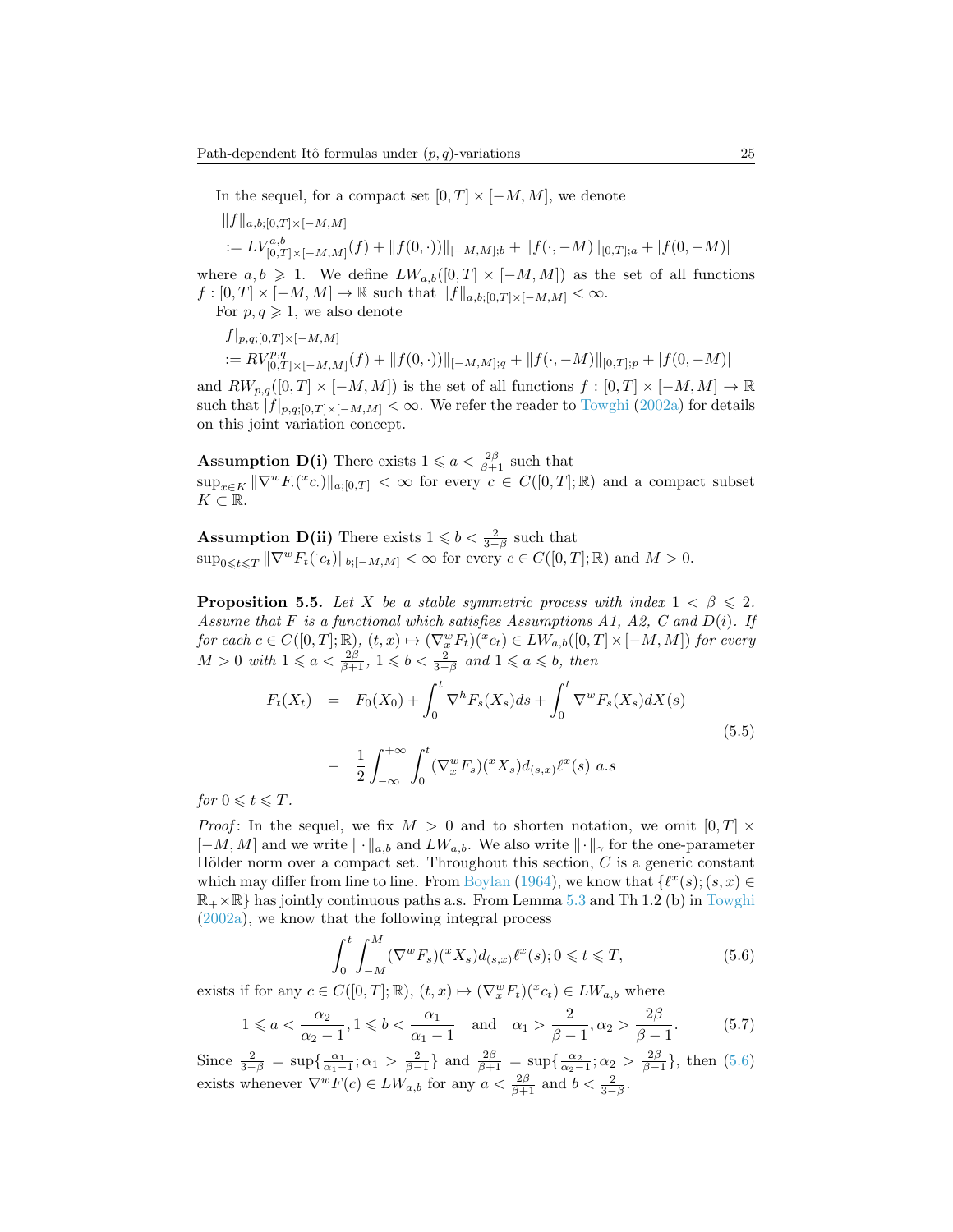From Assumptions A1-A2 and Corollary [4.6,](#page-17-1) the following decomposition holds

$$
F_t^n(X_t^M) = F_0^n(X_0^M) + \int_0^t \nabla^h F_s^n(X_s^M) ds + \int_0^{t \wedge T_M} \nabla^v F_s^n(X_s) dX(s)
$$
  
- 
$$
\int_0^{t \wedge T_M} \int_{-M}^M \nabla_x F^n({}^x X_s) d_{(s,x)} \ell^x(s)
$$

a.s for  $0 \leq t \leq T, n \geq 1$ . From Assumptions A1, A2 and C, we have already proved (See convergence in [\(4.17\)](#page-20-1) and [\(4.18\)](#page-20-2)) that  $\lim_{n\to\infty} F_t^n(X_t^M) = F_t(X_t^M)$  a.s and

$$
\lim_{n \to \infty} \left( \int_0^t \nabla^h F_s^n(X_s^M) ds + \int_0^{t \wedge T_M} \nabla^v F_s^n(X_s) dX(s) \right)
$$
\n
$$
= \int_0^t \nabla^h F_s(X_s^M) ds + \int_0^{t \wedge T_M} \nabla^w F_s(X_s) dX(s)
$$
\n(5.8)

in probability for each  $t \in [0, T]$ . It only remains to check

$$
\int_0^{t \wedge T_M} \int_{-M}^M \nabla_x F_s^n({}^x X_s) d_{(s,x)} \ell^x(s) \to \int_0^{t \wedge T_M} \int_{-M}^M (\nabla_x^w F_s) ({}^x X_s) d_{(s,x)} \ell^x(s) \tag{5.9}
$$

a.s. as  $n \to \infty$  for every  $t \in [0,T]$ . To shorten notation, let us denote  $\Phi_s^n(x) :=$  $\nabla_x F_s^n({}^x X_s) - (\nabla_x^w F_s)({}^x X_s); (s, x) \in [0, T] \times [-M, M].$  Let us fix an arbitrary  $t \in [0,T]$ . In the sequel, we take  $\varepsilon > 0$  small enough such that  $a' = a + \varepsilon$  and  $b'=\frac{a'}{a}$  $\frac{a'}{a}$ *b* satisfy  $a' < \frac{2\beta}{\beta+1}$  and  $b' < \frac{2}{3-\beta}$ . We claim that

<span id="page-25-3"></span>
$$
\|\Phi^n\|_{a',b'} \to 0 \text{ a.s as } n \to \infty. \tag{5.10}
$$

A simple one parameter interpolation estimate (similar to Lemma [5.4\)](#page-23-2) yields

<span id="page-25-0"></span>
$$
\|\Phi_0^n\|_{b'} \leq \sup_{x,y \in [-M,M]^2} |\Phi_0^n(x) - \Phi_0^n(y)|^{1-\frac{b}{b'}} \|\Phi_0^n\|_{b}^{\frac{b}{b'}} a.s
$$
\n(5.11)

and

<span id="page-25-1"></span>
$$
\|\Phi^n_*(-M)\|_{a'} \leq \sup_{s,t \in [0,T]^2} |\Phi^n_t(-M) - \Phi^n_s(-M)|^{1-\frac{a}{a'}} \|\Phi^n_0\|_{a'}^{\frac{a}{a'}} a.s
$$
\n(5.12)

where [\(4.9\)](#page-18-2) yields  $\sup_{x,y\in[M,M]^2} |\Phi_0^n(x)-\Phi_0^n(y)|^{1-\frac{b}{b'}} \to 0$  a.s as  $n\to\infty$ . Moreover,

$$
\sum_{j=1}^{m} |\Delta_j \nabla_x F_0^n({}^{x_j} X_0)|^b \leq \int_0^2 \rho(z) \sum_{j=1}^{m} |\nabla_j \nabla^w F_0({}^{x_j - \frac{z}{n}} X_0)|^b dz \leq C ||\nabla^w F_0(X_0)||_b^b
$$

so that  $\sup_{n\geq 1} \|\nabla_x F_0^n(X_0)\|_b^b \leq C \|\nabla^w F_0(X_0)\|_b^b$  *a.s.* Triangle inequality then allows us to conclude that  $\sup_{n\geq 1} \|\Phi_0^n\|_b^{\frac{b}{b'}} \leq C \|\nabla^w F_0(X_0)\|_b^{\frac{b}{b'}}$  a.s. Then [\(5.11\)](#page-25-0) yields

<span id="page-25-2"></span>
$$
\lim_{n \to +\infty} \|\Phi_0\|_{b'} = 0 \quad \text{a.s.} \tag{5.13}
$$

Similarly, by D(i),

$$
\sum_{i=1}^k |\Delta_i \nabla_x F_{t_i}^n(^{-M} X_{t_i})|^a \leqslant \int_0^2 \rho(z) \sum_{i=1}^k |\Delta_i \nabla^w F_{t_i}|^{-M - \frac{z}{n}} X_{t_i})|^a dz
$$
  

$$
\leqslant C \sup_{-2M \leqslant x \leqslant 0} \|\nabla^w F_{\cdot}(xX_{\cdot})\|_a^a
$$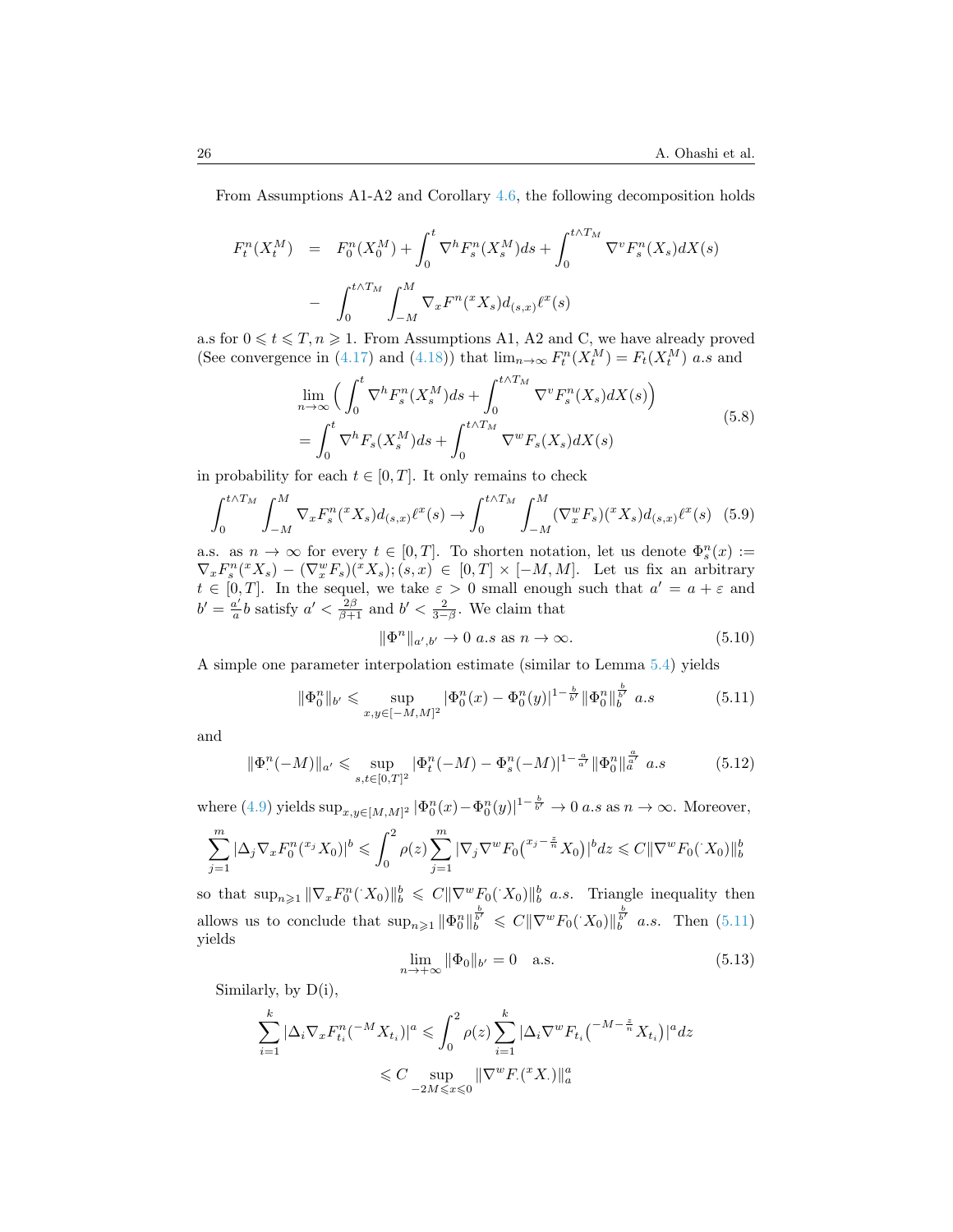so that  $\sup_{n\geqslant1}\|F^n_\cdot({}^{-M}X_\cdot)\|^a_a\leqslant \sup_{-2M\leqslant x\leqslant0}\|\nabla^wF_\cdot({}^xX_\cdot)\|^a_a$  a.s. Triangle inequality, [\(5.12\)](#page-25-1) and [\(4.9\)](#page-18-2) yield

<span id="page-26-0"></span>
$$
\lim_{n \to +\infty} \|\Phi^n(-M)\|_{a'} = 0 \quad \text{a.s.} \tag{5.14}
$$

Summing up  $(5.13)$  and  $(5.14)$  and invoking again  $(4.9)$ , we conclude that

<span id="page-26-1"></span>
$$
\lim_{n \to +\infty} \left( |\Phi_0^n(-M)| + ||\Phi_0^n||_{b'} + ||\Phi^n(-M)||_{a'} \right) = 0 \quad \text{a.s.} \tag{5.15}
$$

<span id="page-26-2"></span>Now, we take  $\frac{b}{a} \geq 1$  and Jensen inequality yields

$$
\sum_{j=1}^{m} \left( \sum_{i=1}^{k} |\Delta_i \Delta_j \nabla_x F_{t_i}^n (x_j X_{t_i})|^a \right)^{\frac{b}{a}}
$$
\n
$$
\leqslant \int_0^2 \sum_{j=1}^{m} \left( \sum_{i=1}^{k} |\Delta_i \Delta_j (\nabla^w F_{t_i}) (x_j - \frac{z}{n} X_{t_i})|^a \right)^{\frac{b}{a}} \rho(z) dz
$$
\n(5.16)

a.s. for every  $n \geq 1$  and partition  $\pi$  of  $[0, T] \times [-M, M]$ . Lemma [5.4](#page-23-2) yields

$$
LV^{a',b'}(\Phi^n) \leq \sup_{\substack{t,s \in [0,T] \\ x,y \in [-M,M]}} |\Delta \Phi^n(t,s;x,y)|^{\frac{a'-a}{a'}} \times \sup_{\pi} \left\{ \left[ \sum_{j=1}^m \left[ \sum_{i=1}^k |\Delta_i \Delta_j \Phi^n_{t_i}(x_j)|^a \right]^{\frac{b}{a}} \right]^{\frac{1}{b'}} \right\}
$$
  

$$
\leq C \sup_{\substack{t,s \in [0,T] \\ x,y \in [-M,M]}} |\Delta \Phi^n(t,s;x,y)|^{\frac{a'-a}{a'}} \times \sup_{\pi} \left\{ \left[ \sum_{j=1}^m \left[ \sum_{i=1}^k |\Delta_i \Delta_j F^n_{t_i}(x_j X_{t_i})|^a \right]^{\frac{b}{a}} \right]^{\frac{1}{b'}} \right\}
$$
  
+ 
$$
C \sup_{\substack{t,s \in [0,T] \\ x,y \in [-M,M]}} |\Delta \Phi^n(t,s;x,y)|^{\frac{a'-a}{a'}} \times \sup_{\pi} \left\{ \left[ \sum_{j=1}^m \left[ \sum_{i=1}^k |\Delta_i \Delta_j (\nabla^w F_{t_i}) (x_j X_{t_i})|^a \right]^{\frac{b}{a}} \right]^{\frac{1}{b'}} \right\}
$$

a.s. for every  $n \ge 1$ . Then [\(4.9\)](#page-18-2), [\(5.15\)](#page-26-1) and [\(5.16\)](#page-26-2) allow us to state that [\(5.10\)](#page-25-3) holds true. Lastly, we take  $(\alpha_1, \alpha_2)$  such that  $a' < \frac{\alpha_2}{\alpha_2-1}, b' < \frac{\alpha_1}{\alpha_1-1}$  for  $\alpha_1 > \frac{2}{\beta-1}$ and  $\alpha_2 > \frac{2\beta}{\beta-1}$ . By Th. 1.2 in [Towghi](#page-29-18) [\(2002a\)](#page-29-18), we know there exists a constant C such that

<span id="page-26-3"></span>
$$
\left| \int_0^{t \wedge T_M} \int_{-M}^M \Phi_s^n(x) d_{(s,x)} \ell^x(s) \right| \leq C \|\Phi^n\|_{(a',b')} \times LV^{\alpha_2, \alpha_1}(\ell)
$$
 (5.17)

a.s. for every  $n \geqslant 1$  and hence Lemma [5.3,](#page-22-3) [\(5.17\)](#page-26-3) and [\(5.10\)](#page-25-3) allow us to conclude that decomposition [\(5.5\)](#page-24-2) holds over the stochastic set [0,  $t \wedge T_M$ ]. By taking  $M \to \infty$ , we may conclude the proof.  $\hfill \square$ 

A complete similar proof also yields the symmetric result of Corollary [5.5](#page-24-0) as follows.

<span id="page-26-5"></span>**Corollary 5.6.** Let X be a stable symmetric process with index  $1 < \beta \leq 2$ . Assume that F is a functional which satisfies Assumptions A1, A2, C and  $D(ii)$ . If for each  $c \in C([0, T]; \mathbb{R}), (t, x) \mapsto (\nabla_x^w F_t)(x_c) \in RW_{p,q}([0, T] \times [-M, M])$  for every  $M > 0$ with  $1 \leqslant p < \frac{2}{3-\beta}$ ,  $1 \leqslant q < \frac{2\beta}{\beta+1}$  and  $1 \leqslant p \leqslant q$ , then

<span id="page-26-4"></span>
$$
F_t(X_t) = F_0(X_0) + \int_0^t \nabla^h F_s(X_s) ds + \int_0^t \nabla^w F_s(X_s) dX(s)
$$
\n(5.18)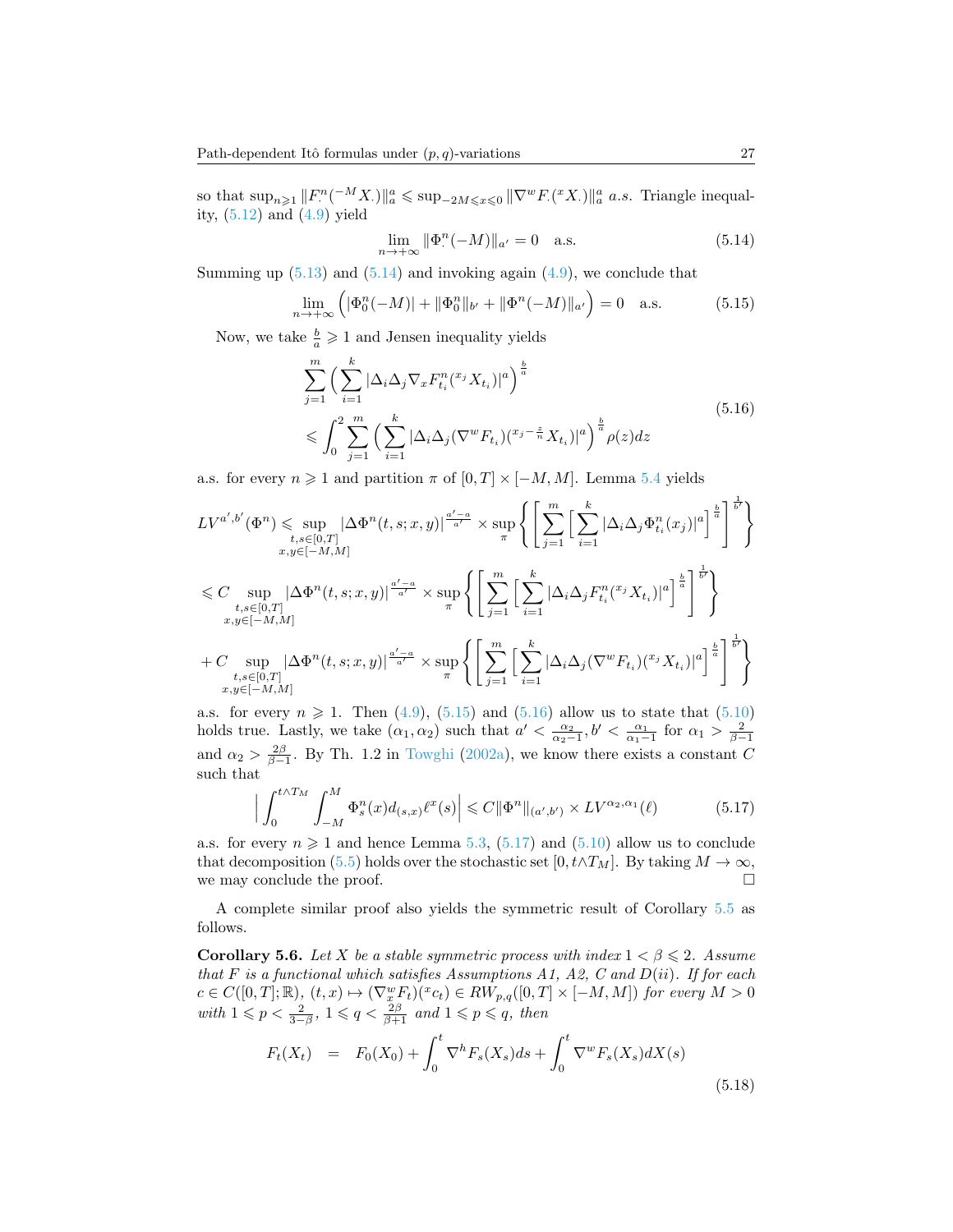<span id="page-27-1"></span>
$$
\frac{1}{2} \int_{-\infty}^{+\infty} \int_0^t (\nabla_x^w F_s)(^x X_s) d_{(s,x)} \ell^x(s) \ a.s
$$

for  $0 \leq t \leq T$ .

−

*Example* 5.7 (Path-dependent cylindrical functionals). Let  $\{0 = t_0 < t_1 < t_2 <$  $\cdots < t_n = T$  be a partition of  $[0, T]$ . Consider a continuous function  $f : \mathbb{R}^n \to \mathbb{R}$ weakly differentiable in each variable. Let us assume that for each  $k$  and for each  $i > k$ , the *i*th weak partial derivative

$$
x \mapsto \nabla_i^w f(c(t_1-), c(t_2-), \dots, c(t_k-), x, \dots, x_i, \dots, x)|_{x_i=x},
$$
 (5.19)

evaluated at x, is left continuous and is of bounded q-variation on  $[-M, M]$  for each  $M > 0$  and for some  $q \in [1, \frac{2}{3-\beta})$ . For every  $c \in \Lambda$ , define the functional  $F_t$  by the formulas:

$$
F(c) = f(c(t_1-), c(t_2-), \dots, c(t_n-)) \text{ and } F_t(c_t) = F(c_{t,T-t}).
$$
 (5.20)

Let us prove that Itô's formula  $(5.18)$  holds the functional  $F_t$ . Let us notice that the functional  $\mathcal{F}^x$ , defined by [\(2.4\)](#page-6-1), takes the form:

$$
\mathcal{F}_t^x(c_t) = \sum_{k=0}^{n-1} f(c(t_1-), c(t_2-), \dots, c(t_k-), x, \dots, x) \mathbb{I}_{\{t_k \leq t < t_{k+1}\}}.
$$
\n
$$
(5.21)
$$

From this formula one immediately verifies that the family  $\mathcal{F}_t^x(c_t)$  is state boundedness preserving and that  $\nabla^h \mathcal{F}_t^x(c_t) = 0$ . For the weak derivative we obtain:

$$
\nabla_x^w \mathcal{F}_t^x(c(t_1-), c(t_2-), \dots, c(t_k-), x, \dots, x)
$$
\n
$$
= \sum_{k=0}^{n-1} \mathbb{I}_{\{t_k \le t < t_{k+1}\}} \sum_{i=k+1}^n \nabla_i^w f(c(t_1-), c(t_2-), \dots, c(t_k-), x, \dots, x_i, \dots, x)|_{x_i=x}.
$$
\n(5.22)

This immediately implies that Assumptions C and D(ii) are fulfilled. We also remark that  $(t, x) \mapsto (\nabla_x^w \mathcal{F}_t^x)(c_t) \in LW_{p,q}([0, T] \times [-M, M]),$  where q is the same number as of the q-variation of  $(5.19)$ , and p is arbitrary.

We further note that the family  $\mathcal{F}^x$  fails to be state-dependent  $\Lambda$ -continuous. However, one immediately verifies that it is state-dependent Λ-continuous on each interval  $[t_{i-1}, t_i - \varepsilon]$  for any sufficiently small  $\varepsilon$ .

Therefore, on the interval  $[0, t_1-\varepsilon]$  all assumptions of Proposition [5.5](#page-24-0) are fulfilled, and therefore,

$$
F_t(X_t) = F_0(X_0) + \int_0^{t_1-\varepsilon} \nabla^h F_s(X_s) ds + \int_0^{t_1-\varepsilon} \nabla^w F_s(X_s) dX(s)
$$

$$
- \frac{1}{2} \int_{-\infty}^{+\infty} \int_0^{t_1-\varepsilon} (\nabla_x^w F_s) (^x X_s) d_{(s,x)} \ell^x(s).
$$

Passing to the limit as  $\varepsilon \to 0$ , we obtain [\(5.5\)](#page-24-2) for any  $t \in [0, t_1]$ . By the same argu-ment, [\(5.5\)](#page-24-2) holds on each interval  $[t_{i-1}, t_i]$  with the initial condition  $F_{t_{i-1}}(X_{t_{i-1}})$ . This implies [\(5.5\)](#page-24-2) for every  $t \in [0, T]$ .

<span id="page-27-0"></span>Example 5.8. Let us now summarize Theorem [4.7,](#page-18-0) Proposition [5.5](#page-24-0) and Corollary [5.6.](#page-26-5) One typical class of examples which can be treated by using the results of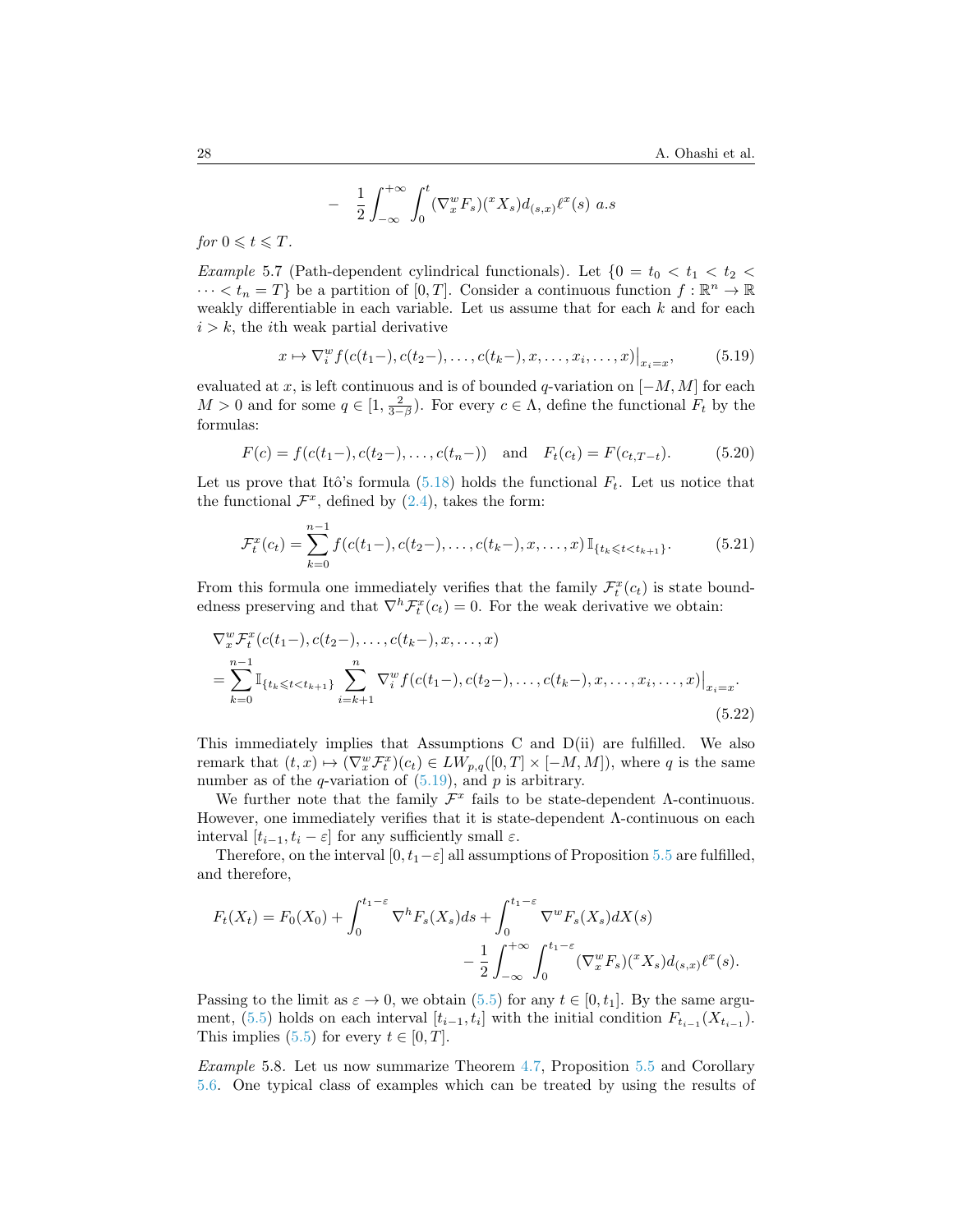Sections [4.1](#page-16-3) and [5](#page-21-0) is the following pathwise path-dependent version of the classical formula given by Föllmer et al.  $(1995)$ 

$$
F_t(X_t) = \int_{-\infty}^{X(t)} Z_t(X_t; y) dy
$$

where  $Z = \{Z_t(\cdot; x) : C([0, t]; \mathbb{R}) \to \mathbb{R}; 0 \leq t \leq T, x \in \mathbb{R}\}\)$  can be chosen in such way that

$$
\nabla^w F_t({}^x X_t) = Z_t(X_t; x) \text{ and } \nabla^h F_t(X_t) = \int_{-\infty}^{X(t)} \nabla^h Z_s(X_s; y) dy
$$

satisfy the set of assumptions  $(A1, A2, C, D(i))$  or  $(A1, A2, B)$ . For a concrete case, see Example [4.8.](#page-20-3) In this case, the following formula holds

$$
F_t(X_t) = F_0(X_0) + \int_0^t \int_{-\infty}^{X(s)} \nabla^h Z_s(X_s; y) dy ds + \int_0^t Z_s(X_s; X(s)) dX(s)
$$
  
- 
$$
\frac{1}{2} \int_{-\infty}^{+\infty} \int_0^t Z_s(X_s; x) d_{(s,x)} \ell^x(s)
$$

a.s. for  $0 \leq t \leq T$ .

## Acknowledgements

The authors would like to thank Francesco Russo, Dorival Leão and Estevão Rosalino for stimulating discussions on the topic of this paper.

#### References

- <span id="page-28-2"></span>X. Bardina and C. Rovira. On Itô's formula for elliptic diffusion processes. Bernoulli 13 (3), 820–830 (2007). [MR2348752.](http://www.ams.org/mathscinet-getitem?mr=MR2348752)
- <span id="page-28-1"></span>N. Bouleau and M. Yor. Sur la variation quadratique des temps locaux de certaines semimartingales. C. R. Acad. Sci. Paris Sér. I Math. 292  $(9)$ , 491–494 (1981). [MR612544.](http://www.ams.org/mathscinet-getitem?mr=MR612544)
- <span id="page-28-8"></span>E. S. Boylan. Local times for a class of Markoff processes. Illinois J. Math. 8, 19–39 (1964). [MR0158434.](http://www.ams.org/mathscinet-getitem?mr=MR0158434)
- <span id="page-28-4"></span>R. Buckdahn, J. Ma and J. Zhang. Pathwise Taylor expansions for random fields on multiple dimensional paths. Stochastic Process. Appl. 125 (7), 2820–2855 (2015). [MR3332856.](http://www.ams.org/mathscinet-getitem?mr=MR3332856)
- <span id="page-28-5"></span>Keller C. and J. Zhang. Pathwise Itô calculus for rough paths and rough PDEs with path dependent coefficients (2016). To appear in Stochastic Process. Appl.
- <span id="page-28-7"></span>T. Cass, P. Friz and N. Victoir. Non-degeneracy of Wiener functionals arising from rough differential equations. Trans. Amer. Math. Soc.  $361(6)$ ,  $3359-3371(2009)$ . [MR2485431.](http://www.ams.org/mathscinet-getitem?mr=MR2485431)
- <span id="page-28-6"></span>T. Cass, M. Hairer, C. Litterer and S. Tindel. Smoothness of the density for solutions to Gaussian rough differential equations. Ann. Probab. 43 (1), 188–239 (2015). [MR3298472.](http://www.ams.org/mathscinet-getitem?mr=MR3298472)
- <span id="page-28-3"></span>R. Cont and D. Fournie. Change of variable formulas for non-anticipative functionals on path space. J. Funct. Anal. 259 (4), 1043–1072 (2010). [MR2652181.](http://www.ams.org/mathscinet-getitem?mr=MR2652181)
- <span id="page-28-0"></span>R. Cont and D. Fournié. Functional Itô calculus and stochastic integral representation of martingales. Ann. Probab. 41 (1), 109–133 (2013). [MR3059194.](http://www.ams.org/mathscinet-getitem?mr=MR3059194)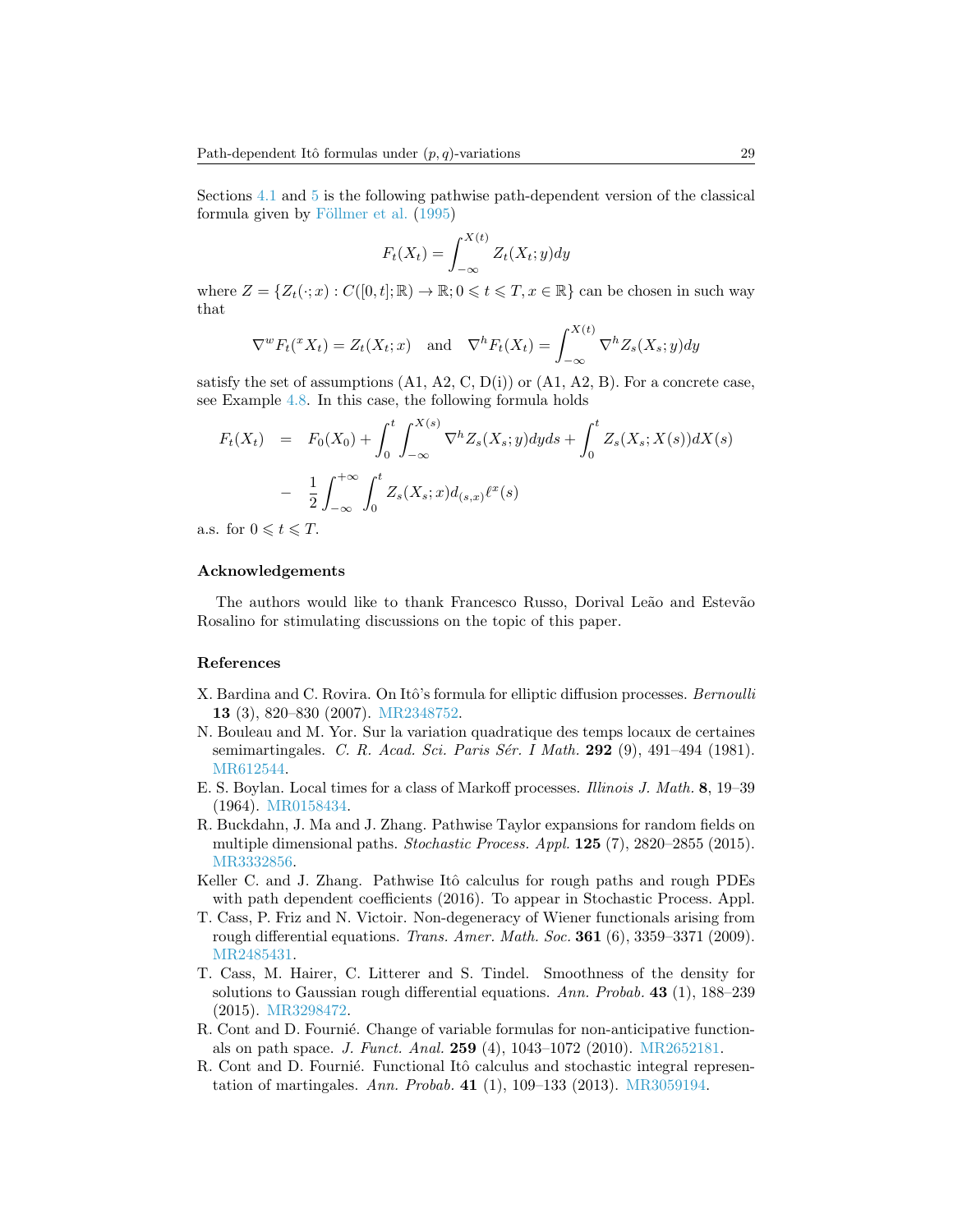- <span id="page-29-11"></span>A. Cosso, C. Di Girolami and F. Russo. Calculus via regularization in Banach spaces and Kolmogorov-type path dependent equations. ArXiv Mathematics eprints (2014). [arXiv: 1411.8000.](http://arxiv.org/abs/1411.8000)
- <span id="page-29-12"></span>A. Cosso and F. Russo. A regularization approach to functional Itô calculus and strong-viscosity solutions to path-dependent PDEs.  $ArXiv$  Mathematics e-prints (2014). [arXiv: 1401.5034.](http://arxiv.org/abs/1401.5034)
- <span id="page-29-8"></span>B. Dupire. Functional Itô calculus. *Bloomberg Portfolio Research Paper* 04, 1–25 (2009). [DOI: 10.2139/ssrn.1435551.](http://dx.doi.org/10.2139/ssrn.1435551)
- <span id="page-29-4"></span>N. Eisenbaum. Integration with respect to local time. Potential Anal. 13 (4), 303–328 (2000). [MR1804175.](http://www.ams.org/mathscinet-getitem?mr=MR1804175)
- <span id="page-29-9"></span>I. Ekren, C. Keller, N. Touzi and J. Zhang. On viscosity solutions of path dependent PDEs. Ann. Probab. 42 (1), 204–236 (2014). [MR3161485.](http://www.ams.org/mathscinet-getitem?mr=MR3161485)
- <span id="page-29-2"></span>K. D. Elworthy, A. Truman and H. Zhao. Generalized Itô formulae and spacetime Lebesgue-Stieltjes integrals of local times. In *Séminaire de Probabilités XL*, volume 1899 of Lecture Notes in Math., pages 117–136. Springer, Berlin (2007). [DOI: 10.1007/978-3-540-71189-6](http://dx.doi.org/10.1007/978-3-540-71189-6_5)<sub>-</sub>5.
- <span id="page-29-1"></span>C. Feng and H. Zhao. Two-parameter  $p, q$ -variation paths and integrations of local times. Potential Anal. 25 (2), 165–204 (2006). [MR2238942.](http://www.ams.org/mathscinet-getitem?mr=MR2238942)
- <span id="page-29-6"></span>C. Feng and H. Zhao. Rough path integral of local time. C. R. Math. Acad. Sci. *Paris* 346 (7-8), 431–434 (2008). [MR2417564.](http://www.ams.org/mathscinet-getitem?mr=MR2417564)
- <span id="page-29-13"></span>F. Flandoli. Stochastic flows for nonlinear second-order parabolic SPDE. Ann. Probab. 24 (2), 547–558 (1996). [MR1404520.](http://www.ams.org/mathscinet-getitem?mr=MR1404520)
- <span id="page-29-3"></span>H. Föllmer, P. Protter and A. N. Shiryayev. Quadratic covariation and an extension of Itô's formula. *Bernoulli* **1** (1-2), 149–169 (1995). [MR1354459.](http://www.ams.org/mathscinet-getitem?mr=MR1354459)
- <span id="page-29-16"></span>P. Friz and N. Victoir. A note on higher dimensional p-variation. Electron. J. Probab. 16, no. 68, 1880–1899 (2011). [MR2842090.](http://www.ams.org/mathscinet-getitem?mr=MR2842090)
- <span id="page-29-7"></span>P. K. Friz and N. B. Victoir. Multidimensional stochastic processes as rough paths, volume 120 of Cambridge Studies in Advanced Mathematics. Cambridge University Press, Cambridge (2010). ISBN 978-0-521-87607-0. [MR2604669.](http://www.ams.org/mathscinet-getitem?mr=MR2604669)
- <span id="page-29-20"></span>Y. Hu and K. Le. A multiparameter Garsia-Rodemich-Rumsey inequality and some applications. *Stochastic Process. Appl.* **123** (9), 3359–3377 (2013). [MR3071383.](http://www.ams.org/mathscinet-getitem?mr=MR3071383)
- <span id="page-29-14"></span>Y. Kwok. *Mathematical models of financial derivatives*. Springer Finance. Springer, Berlin, second edition (2008). ISBN 978-3-540-42288-4.
- <span id="page-29-10"></span>D. Leão, A. Ohashi and A. B. Simas. Weak functional itô calculus and applications. ArXiv Mathematics e-prints (2015). [arXiv: 1408.1423v3.](http://arxiv.org/abs/1408.1423v3)
- <span id="page-29-19"></span>M. B. Marcus and J. Rosen. p-variation of the local times of symmetric stable processes and of Gaussian processes with stationary increments. Ann. Probab. 20 (4), 1685–1713 (1992). [MR1188038.](http://www.ams.org/mathscinet-getitem?mr=MR1188038)
- <span id="page-29-15"></span>A. Ohashi and A. B. Simas. A maximal inequality of the 2d young integral based on bivariations. ArXiv Mathematics e-prints (2014). [arXiv: 1408.1428.](http://arxiv.org/abs/1408.1428)
- <span id="page-29-0"></span>G. Peskir. A change-of-variable formula with local time on curves. J. Theoret. Probab. 18 (3), 499–535 (2005). [MR2167640.](http://www.ams.org/mathscinet-getitem?mr=MR2167640)
- <span id="page-29-5"></span>F. Russo and P. Vallois. Itô formula for  $C<sup>1</sup>$ -functions of semimartingales. Probab. Theory Related Fields 104 (1), 27–41 (1996). [MR1367665.](http://www.ams.org/mathscinet-getitem?mr=MR1367665)
- <span id="page-29-18"></span>N. Towghi. Littlewood's inequality for p-bimeasures. JIPAM. J. Inequal. Pure Appl. Math. **3** (2), Article 19, 7 pp. (electronic) (2002a). [MR1906388.](http://www.ams.org/mathscinet-getitem?mr=MR1906388)
- <span id="page-29-17"></span>N. Towghi. Multidimensional extension of L. C. Young's inequality. JIPAM. J. Inequal. Pure Appl. Math. 3 (2), Article 22, 13 pp. (electronic) (2002b).